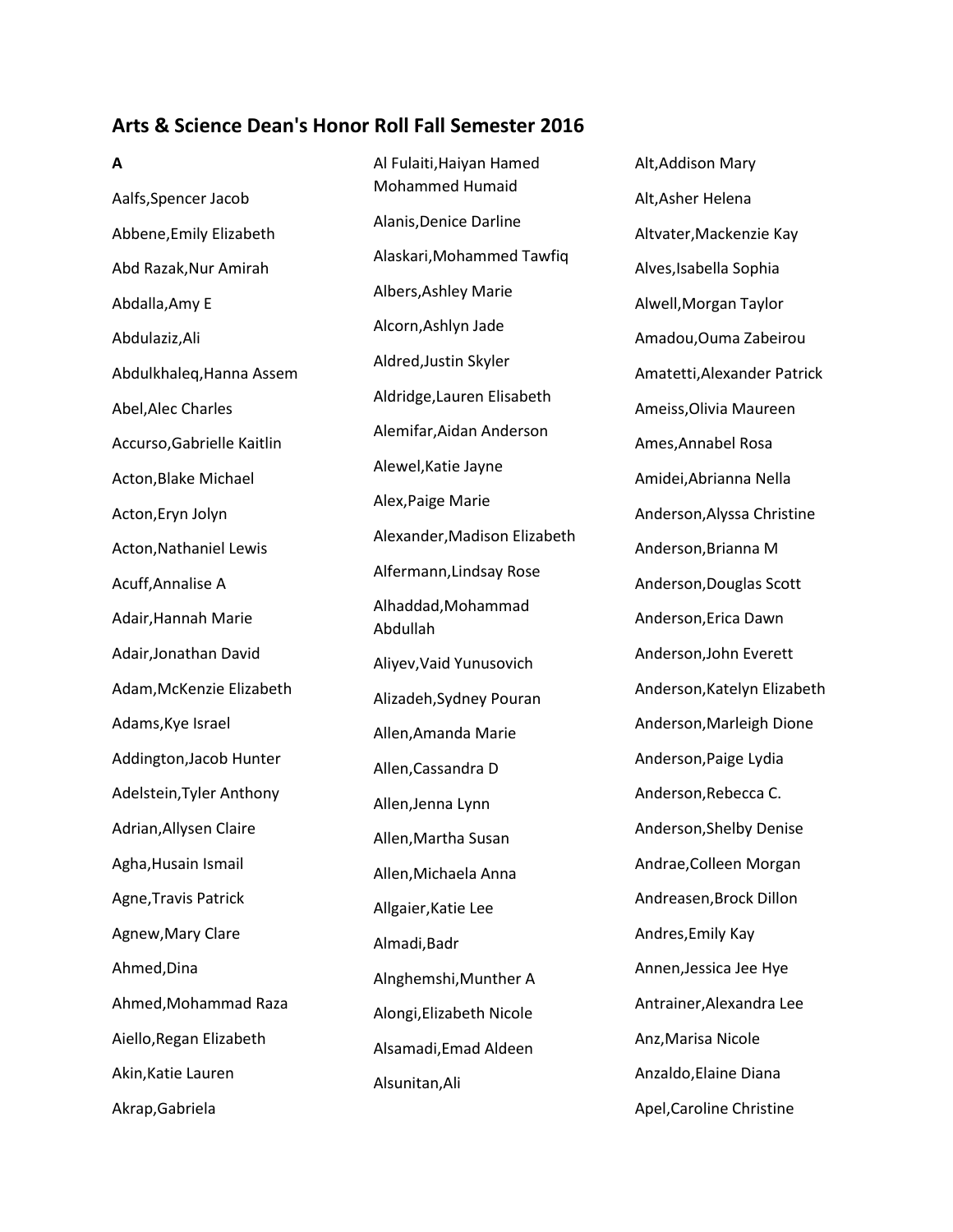Apel,Lauren Nicole Arcynski,Collin Edward Areki,Samrawit H Arends,Mackenna Marie Arends,Madelyn Renee Ares,Andrea Diane Armstrong,Katherine Elizabeth Arnold,Lauren Rachel Arp,Macy Breanne Arth,David Patrick Ashby,Katherine Maude Askew,Charles Eric Quincy Asoh,Smith Ekanya Asperger,Robert Daniel Atkinson,Elisabeth Marie Atterberry,Morgan Dylana Attias,Annabelle Danielle Atwood,Ryan Nolan Auer,Brooke Elizabeth Augustyn,Nicole Catherine Austin,Steven Emil Ayers,Jeffrey Karl **B** Baan,Ashleigh Nicole Baar,Kevin Thomas Babb,Jacob Alexander Bach,Morgan Domenique

Bachmann,Joseph Matthew

Bacolod,Brant Anthony Bacon,Dustin Thomas Bader,David James Badley,Amber Suzanne Bagley,David A. Bagley,MaKenzie Rose Bahora,Tanner M Bai,Yuya Bailey,Samson Garren Bajek,Rebecca Therese Bajkowski,Trevor Michael Baker,Allison Christine Baker,Bailey Baker,Madison McLane Baker,Makayla Nicole Baker,Nathan Joseph Bal,Amrit Kaur Baldridge,Marlee Lynn Ball,Brandon Alan Ball,James Russell Ball,Logan Gerhart Ballam,Garrison Balente Ballenger,Brayton Glenn Balles,Katherine Tess Balmer,Sam Henry Balzer,Alex Robert Baniak,Carson M Banks,Gabrielle Aubrie Banziger,Courtney Lynne

Barbee,Sherell Lynn Barber,Elani Rae Barberis,Jessica Jacqueline Barden,Katie Rose Lisi Barista,Olivia Ann Barnes,Mallory Nicole Barnes,Meryl J. Baron,Traci Danielle Barresi,Dominic Michael Barrett,Kyle Dorian Barrows,Megan Elizabeth Barsotti,Shelby Christine Barta,Tyler John Bartek,William Edward Bartels,Rylee Ann Bartolotta,Nicholas Ferdinondo Barton,Deanna Christina Barton,Erin Rae Basham,Nathaniel Rees Baskaran,Sarah Baskett,William Isaac Basore,Chelsea J. Bassler,Hunter Joseph Bates,Emily Lauren Bates,Keenan Alexander Bathe,Emily Louise Battmer,Amanda Kay Bauer,Kaitlyn Kristine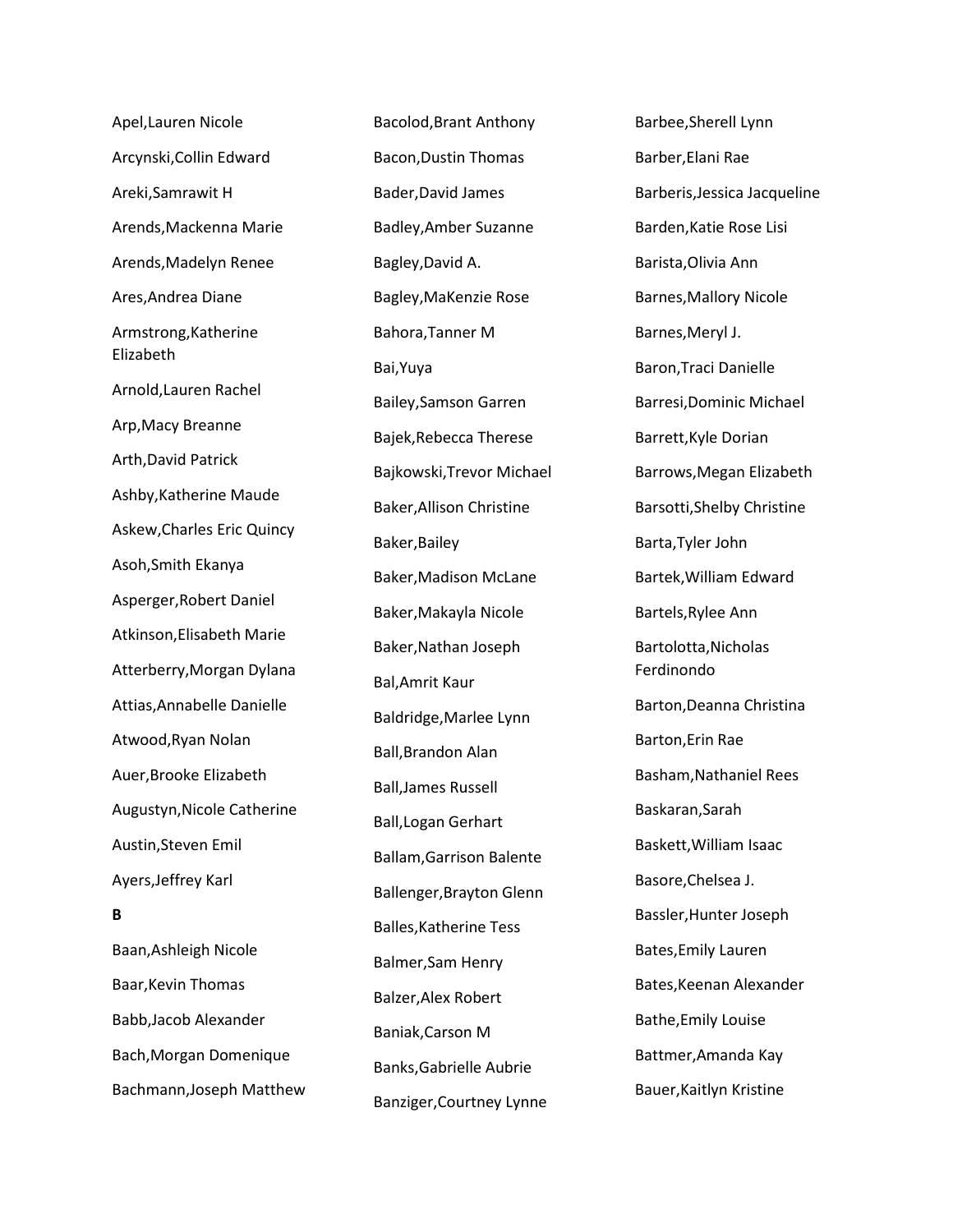Baugher,Sami Brendle Baum,April Lyn Baumann,Charles Austin Baumann,John R Baxter,Sierra Nicole Bayler,Michael David Bazor,Griffin Archer Bean,Nicholas Lee Bear,Rachel Patricia Beaudoin,Eva Marie Beauparlant,Paige Danielle Beaupre,Jacob Christopher Beck,Alexandra Marie Beck,Blake Andrew Becker,Jonathan Edward Becker,Leslie Dulaney Beckley,Bryce Alan Bedu-Annan,Erica Beedon,Madison Nicole Beffa,August Garth Behlmann,Alexandra Renee Behrens,Carter Manning Behrens,Casey Lynn Bekemeier,Mikeala Jean Bellamy,Madison M Belloli,Rachel Anne Belsher,Shannon Marie Beltrano,Jon Michael Benham,Nicholas John

Bennett,Amanda Lou Bennett,Isaac Robert Bennett,Patrick William Bennett,Sydney Nicole Benson,Haley Blaise Benson,Lara Jayde Benson,Lonita Ellen Bentch,Elijah J Benton,Emily Adele Bentrott,Amy Elizabeth Bentz,Allison Claire Bergquist,Anna Marie Bergstrom,Emma Elizabeth Berler,Matthew William Bernstein,Brook Berra,Molly Ann Berry,Connor Jennings Berry,Daniel Jonathan Bertubin,Brianna L Bertz,Alexandra Nicole Besch,Zachariah J Bethune,Francene Beyer,Matthew Thomas Bhangu,Sandeep Kaur Bi,Kehan Bicklein,Daniel John Bickley,Paris Bieniek,Noah Joseph Biermann,Jordan Michelle

Biestek,Rebecca Ann Biggar,Krista Nicole Bilek,Andrew James Binaei,Alexandra P Bingham,Jonathan Duane Birdsong,Justice L. Birk,Haley Marie Bishop,Rachael Dawn Bissell,Cobi Todd Bixby,Chad Martin Bjornstrom,Fletcher Scott Bjorseth,Justin Michael Black,Autumn Ellece Black,Kathrynne Elizabeth Black,Megan Nicole Black,Taylour Lea Blackford,Mason Taylor Blackwell,Brianna Nicole Blackwell,Janelle Marie Blackwell,Melissa Mary Blaine,Helen Catherine Blair,Daniel Joseph Blake,Kristin Cady Blakely,Douglas Anthony Blank,Jacob A Blanton,Elizabeth Anne Blase,Haley Ann Blasi,CeCe Marie Blaue,Katherine Korte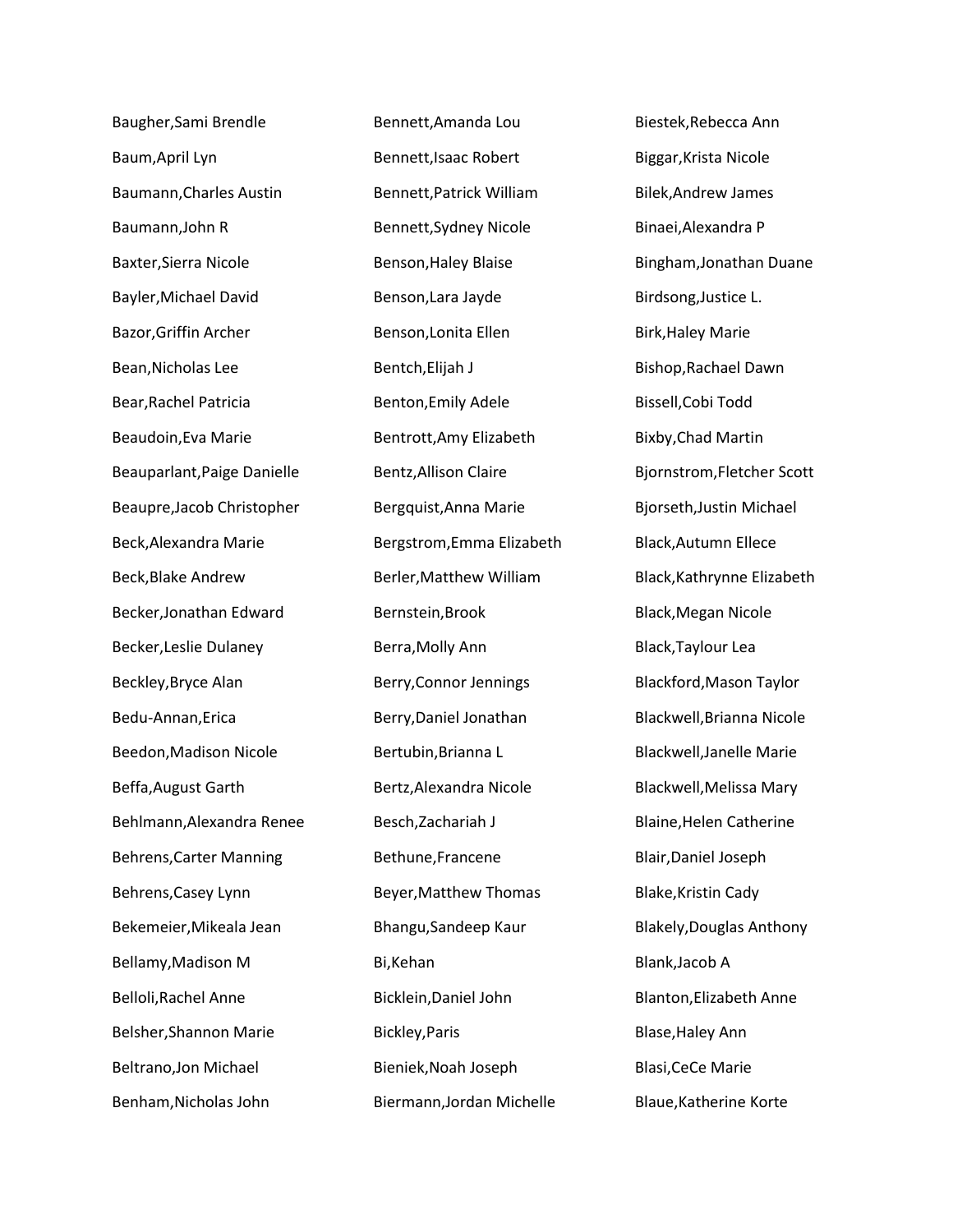Blaylock,Jarrod Blevins,Amy Nicole Bliss,Abigail Madalyn Block,Kody Thomas Bloebaum,Pierce Lee Raskas Blood,Victoria Grace Bloss,William M Blower,Thomas William Virgil Blue,Anna L Blue,Nicholas William Blythe,Patrick Kenneth Boccardi,Madeline Marie Bock,Aarika C Bock,Madison Elaine Bodner,Adam Ross Boe,Amy Marie Boeding,Courtney Marie Boehmer,Natalie Nicole Boesch,Jeffrey Blake Wilson Boese,Jacob Ryan Boester,Seth Timothy Boewe,Francesca Ann Bogard,Jill Marie Boge,Alexandra H Boggs,Jasmyne Ranae Bohm,Justin Miles Bohnett,James Tamirat Boland,Genna Grace Bollinger,Cole William

Bollinger,Emily J Bond,Emily Elizabeth Bonilla,Zoe Rose Bono,Mara Jade Boomgarden,Zoe Anne Booth,Jane Hubbard Borrelli,Matthew Scott Borst,Benjamin Robert Bosch,Rene Louis Bossung,Carolyn Ann Boston,Emily Ann Botkin,Mikayla L Botts,Victoria Elyse Bouchard,Jonathan Avery Boucher,Madison Mikayle Boucher,Noah Michael Boudreaux,Joel Cameron Boulden,Hollie Lea Boullion,David Ryan Bouton,Alyssa Paige Bowers,Jamie Marie Bowey,Patrick Thomas Bowman,MacKenzie Paige Boyd,Bryce Laseter Boyd,Dale Woods Boyer,Michael R Boyer,Nathaniel Ross Boyice,Larissa Tiannna Boykins,Ariel Kynae

Boyle,Kevin Holmes Boyster,Luke J Brace,Lyndzie Nicole Brachmann,Kevin Joseph Brackeen,Jesse Andrew Neil Bradbury,Thomas Robert Bradley,Christopher Roger Joseph Bradley,Lauren Nicole Bradshaw,Alex Jerome Brage,Mary Patricia Brancato,Lucia Victoria Brannan,Allison Claire Brannan,Mariah Paige Bray,Jordan Owen Breda,Abigail Carly Breihan,Amelia Josephine Brekrus,Rachael Anne Bretscher,Morgan Elizabeth Brewer,Haley Mari Brickey,John Francis Bridges,Emilie Anne Grace Bridwell,Shelby Leigh Briggs,Brittany Lauren Brinkmann,Rachel Marie Bristle,Colin Evan Britton,Hannah Lee Britzmann,Bradie Howell Brock,Haley M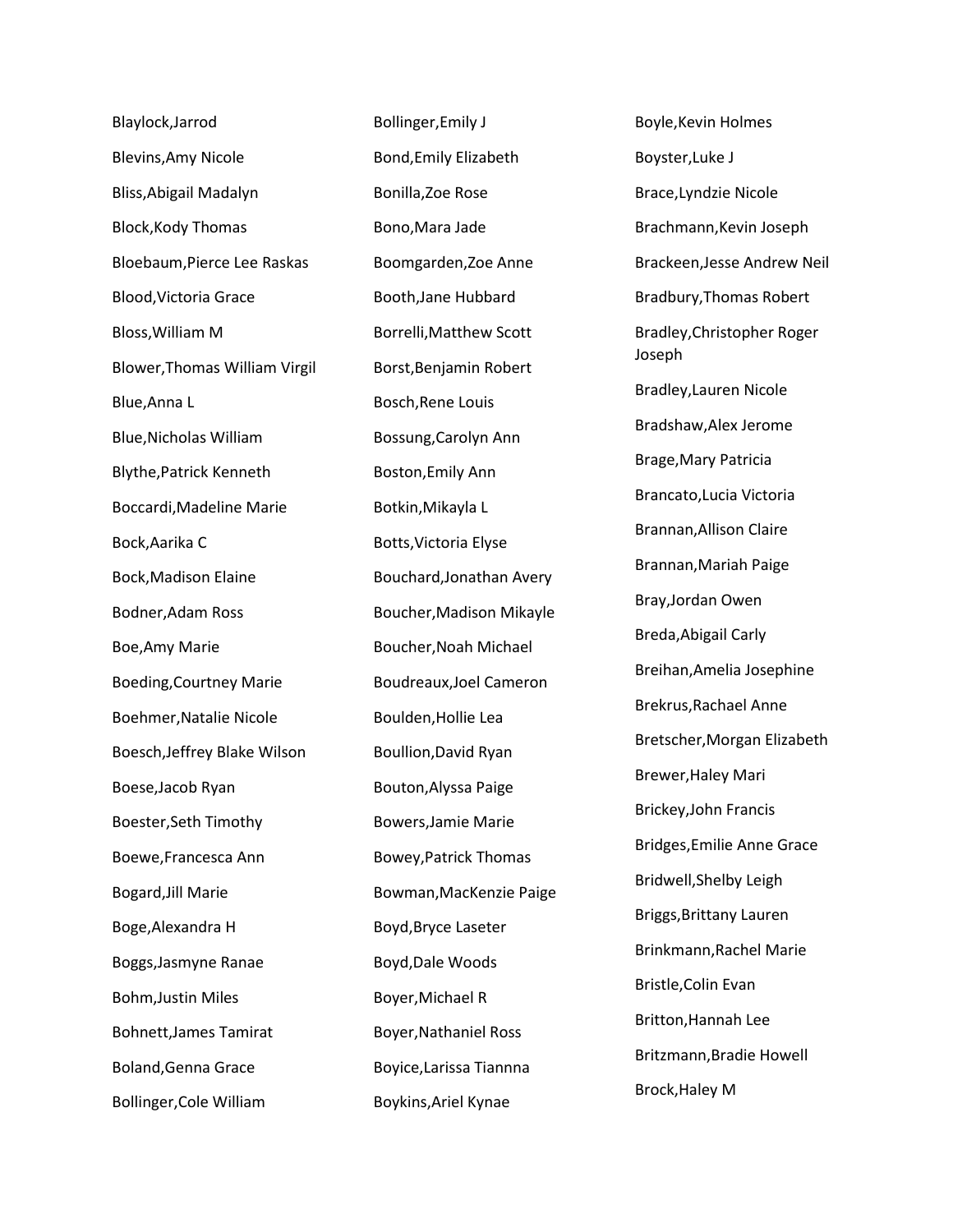Brons,Sabrina Louise Christina Bronsky,Cassandra H Brooks,Berry Bryant Brooks,Halley H Brooks,Margaret Broughton,Haley Rian Broussard,David Jarrod Brower,Olivia Cecile Brown,Aaron Daniel Brown,Abigail Gibbons Brown,Alexandria Shaun Brown,Hayle Rose Brown,Kailey A Brown,Katelyn Marie Brown,Katelynn Ann Brown,Lauren Ashlee Brown,Lauren Kristen Brown,Mallory Rhea Brown,Samantha Jean Brown,Travionna Alexis Brownfield,Valerie Elizabeth Broyles,Jennifer Joy Bruce,Savannah Grace Brueggemann,Alicia Ann Bruenning,Sarah Elizabeth Brumfield,Connor Hayden Brundage,Tommi Munro Brunetti,Giulietta Frontali

Brunk,Natalie Marie Brunnert,Christine Elizabeth Brunts,Rachel S Brusick,Maddilyn Joy Bryan,Claire Constance Bryan,Elizabeth Rose Bryant,Aria M Bryant,Harper Ann Bryant,Kamren Alexis Bryant,Kelsey Leigh Bubbers,Sarah Elizabeth Buchheit,Jaclyn Marie Buckallew,Megan Marie Budde,David Michael Buer,Kelly Jean Buffington,Alyssa J Bui,Alyssa T Bujewski,Allison Renate Bullington,Graeson Ross Bullock,Shade Reams Bumby,Morgan Nicole Bundy,Caroline L Bunte,Nicole Haley Burcham,John Christopher Burcke,Andrew James Burdette,Lane Allison Burdick,Leigh Morgan Burger,Jennifer Karen Burgess,Jeffrey William

Burgess,Kadarius M Burgess,Sawyer King Burke,Sharon Rita Burke,Sophie M. Burks,Ethan Michael Burns,Colleen Elizabeth Burns,Maryn Rosw Burnside,Braxton McGuire Burr,Seiler T Burris,Grace Elisabeth Burton,Matthew Carter Busch,Mara A Bush,Jacob Paul Buska,Miles Ambrose Bussler,Kyrie Marie Butcher,Claire Elizabeth Butcher,Isaiah Andrew Butler,Brooke Abigail Buzzard,Jessica Lynn **C** Cadet,Arielle Eliane Cagle,Ellen Caroline Cahill,Shannan Marie Cai,Yuchen Cain,Dylan Marcus Cajandig,Hannah Grace Calandro,Kayla Rose Calderon,Lydia Guadalupe Caldo,Paul Albert Deguzman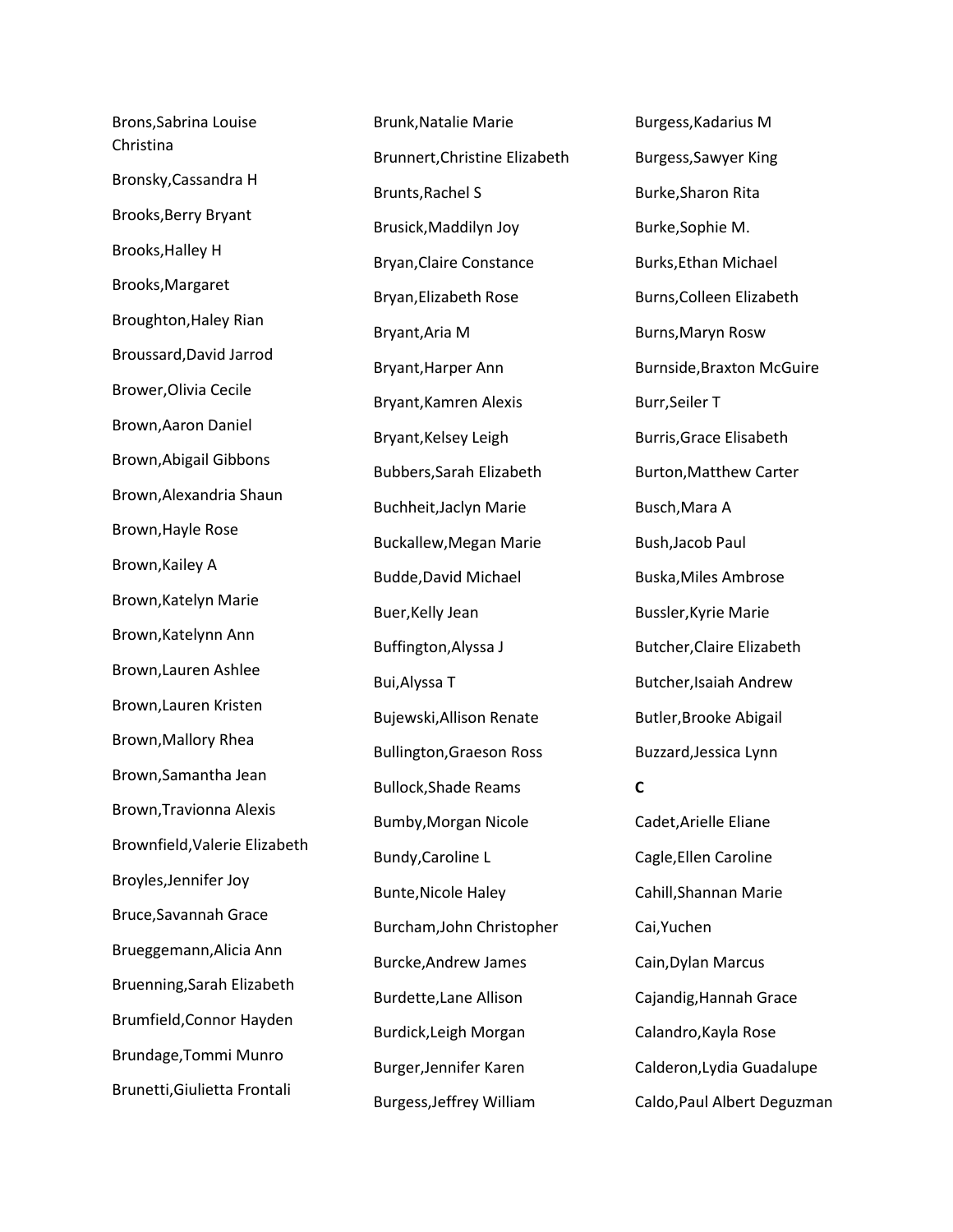Callahan,Erin Grace Callahan,Michael Connor Callaway,Matthew C Callistein,Dylan A Calvin,Gabriel Drumm Campbell- Jones,Ida Victoria Campbell,Amanda Kay Campbell,Casey Marie Campbell,Cassidy Marie Campbell,Emily Dawn Campbell,Therese Lauren Campo,Sydney Marie Candela,Madison Leigh Cannell,Stephen James Cantwell,Andrew Charles Cao,Zhuo Cape,Hayley Elizabeth Capkovic,Brittany Ann Cappetta,Alexandra Nicole Cardoza,Nicholas Adan Cargill,Mary Helen Carlisle,Casey Renee Carlos,Marielle Rae Carlson,Camryn C Carpenter,Jacob Michael Carr,Eleanor Grace Carr,Mary Margaret Carranza,Jesus Alejandro Carson,Justin Gabriel

Cartee,Ethan Douglas Carter,Aaron J Carter,Collin P Carter,Judy Ann Carter,Samantha Joe Caruso,Sophia Elizabeth Casey,Jack P Casey,Trevor Matthew Cash,Jessica Lynn Cash,Kirsten Elizabeth Cassimatis,Caitlyn Marie Cassimatis,Thomas Michael Castanzo,Julia Ann Castiller,Brendan Nicholas Castle,Maxwell Charles Castro,Andrea Alexandra Castro,Chase Steven Cates,Melicia Lynn Cation,Joseph John Cation,Timothy James Cato,Lucas Allen Cavaiani,Jacob Cebulko,Jacob William Cecil,Elliot Gray Celmer,Christian Michael Ceriotti,Maria E Chaffin,Hannah E Chamberlain,Hunter C

Chambers,Samantha Michelle Chandler,Lucas S Chaney,Mackenzie Marie Chang,Kecheng Chapman,Allyson Marie Chapman,Samuel William Chastain,Kamryn Sue Chavez,Krystina Lee Chavis,Jordan Keanna Chen,Chi Chen,Howard Jia-Hao Chen,Rose M Chen,Rui Chen,Shangzhen Chen,Shaoyang Chen,Si Chen,Tianren Chen,Zihao Cherre,Gabrielle Rose Chervitz,Brian Conor Chetney,Kaitlyn Elizabeth Cheyne,Victoria Renee Chiarelli,Evan Charles Chippendale,Allison Rose Chlanda,Grace E Chlanda,William Francis Choate,Alexandria Marie Choi,Myung Sim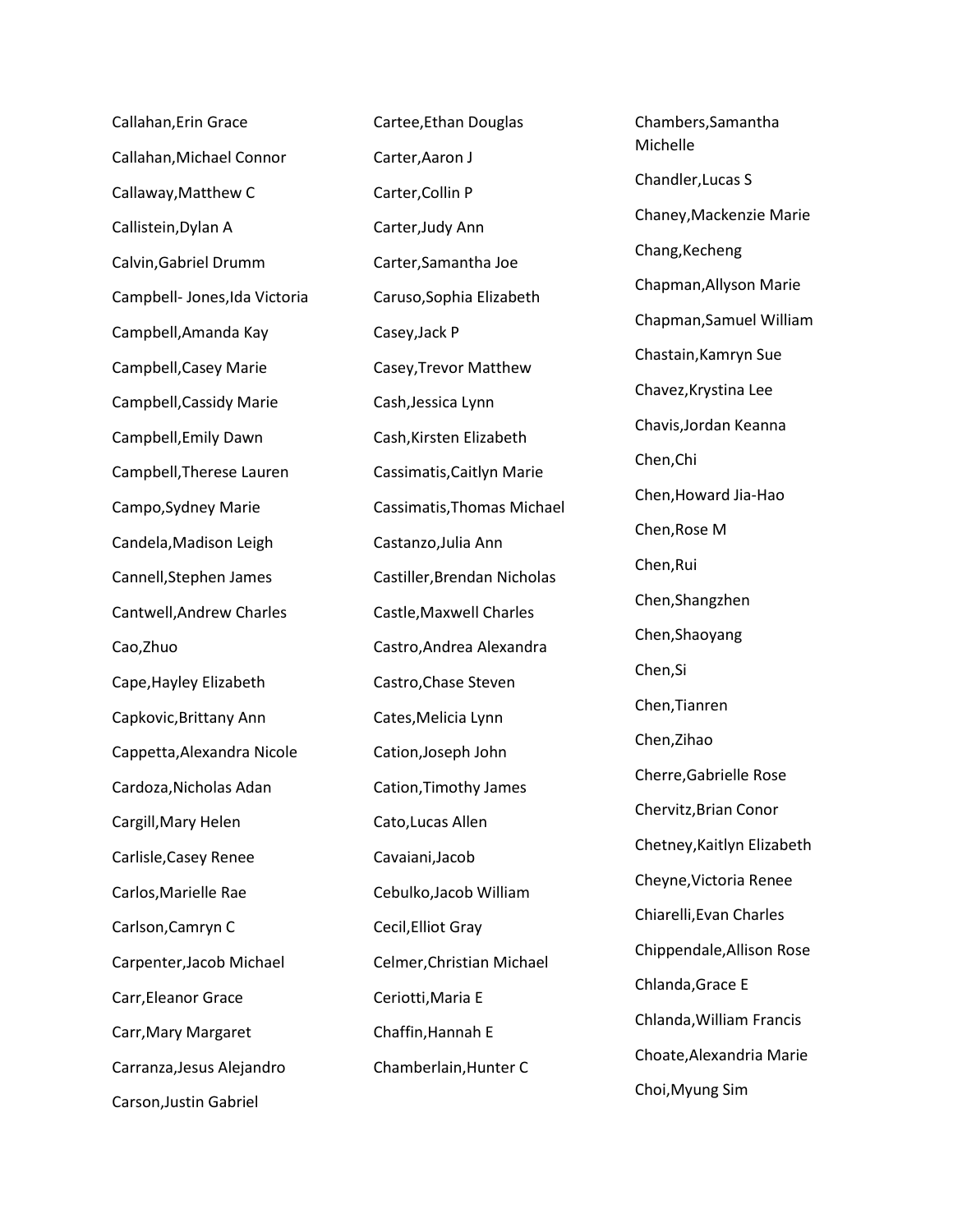Choma,Rachel Lee Chott,Rose Mary Choudhry,Amara Akram Chrismer,James Alec Christian,Daniel Scott Christiansen,Wesley Carl Christopher,Carmen River Christy,Indiga Chun,Catherine Ciaramitaro,Nicholas Raymond Cimino,Nicholas Onofrio Ciske,Jonathan D Cissi,Emily Taylor Clapp,Daniel Augustus Clark,Fionna D Clark,Hannah Kathryn Clark,Jason Ian Clarke,Madeline May Clausius,Madison Dee Clayton,Carly Jo Clement,Chloe R Clemetson,Sierra Christiana Cleveland,Sarah JoAnne Cliffman,Kyler Lee Close,Marielle Elizabeth Clutter,Jeffery Dane Coates,Katherine Grace Cochran,Emily Catherine

Cochran,Karlee Elise Cochran,Matthew Kurtis Cockrill,Hannah Marie Coffman,Mavis Flynn Cofield,Taylor Fonte Cohen,Adam J Cohen,Talya Rose Cohn,Brennan Devlin Colaianni,Steven Vincent Colby,Claire E Cole,Arnold Coleman,Nancy Lee Collier,Danielle Renee Collins,Emily Paige Colville,Waverly Tan Combest,Abbey Nichole Combs,Austin Woodrow Combs,Rachel Elizabeth Compton,Rose Eileen Conard,Bailey Marie Conlisk,Clare Anna Conner,George Julius Conner,Kyle Richard Connolly,Ian David Conroy,Allyson Taylor Contreras,Adianis Cook,Caine Thyme-Rea Cook,Jordan Kent Cook,Maxwell J

Cook,Nicholas Thomas Cook,Steven Edward Cook,Zachary Alexander Cookson,Jacob Charles Cool,Kyle Phillip Cooper,George William Cooper,Ian Grayson Henry Cooper,Lydia Mae Cooper,Madelyn Paige Cooper,Marcelese Charlie Copeland,Sean Thomas Copenhaver,Ryan Alan Corbett,Elizabeth M Corbin,Jessica Jane Corder,Morgan Scott Corder,Nicholas R Cordia,Madeline Grace Corley,Elizabeth Grace Cornwall,Kathryn Marie Corretjer,Nicohl M. Cortez,Adriana Haley Cosby,Noah Colin Cosgrove,Benjamin James Cossey,Morgan Leeann Costigan,John Casey Coulter,Thomas Norman Count,Logan Steven Cowan,Luke Michael Cox,Alexis Nicole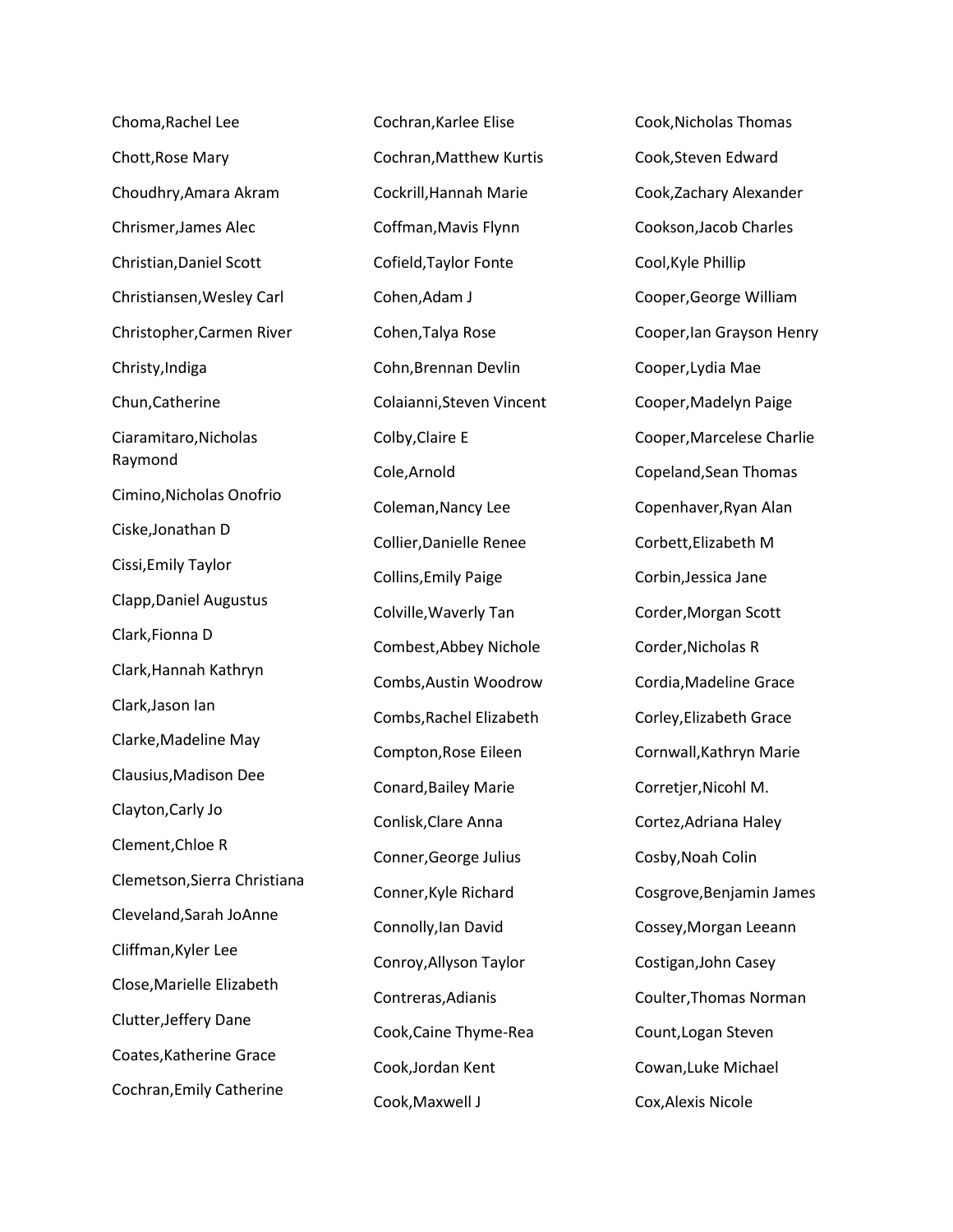Cox,Hailee Ranee Cox,Sarah Ashley Cox,Taylor C Crader,Erin Mae Craig,Danielle Anne Craigg,Rebecca Noel Crandell,Leah Grace Crane,Blair Kristina Crank,Hannah Elizabeth Crawford,Christiane-Tresor Marie Crawford,Jordan Colleen Creech,Brittany N. Creel,Sydney Lauren Cribbs,Alana Lee Crisler,Mattie Leigh Ann Criss-McKellar,Darielle Leilani Cromwell,LeAsia Starr Cronin,John Thomas Cronley,Patrick James Cropp V,Frederick William Cross,Connor Augustine Crouch,Meredith Anne Crow,Alexandria Leanne Crowder,Zola Jo Crowe- Barnes,Zoe Lorena Crowley,Margaret Kendall Croxville,Kimberly Ann Cua,Kathryn Rose

Cumpton,Chance Augustus Cundiff,John Robert Cunningham,Candace Tonay Cupp,Mason Michael Curran,Alaina Marie Curry,Faith Hawolti Curtin,Mark Christopher Curtis,Corinne Elizabeth Curtis,Ryan Cole Cushing,Kellen Michael Cutshall,Elijah James

## **D**

Dabney,Lakelyn Kennedy Dade,Christopher Michael Dagenais,Megan E Dailing,Taylor Ann D'Amico,Sarah Emily Damolaris,Jaclyn Elyse Danesi,Oshiobugie Sherifat Dangos,Allison Elizabeth Danto,Samantha Emily Dart,Megan Christine Daskalakis-Perez,Aris Basil Dasmadan,Shyan Daub,Lucas Davega,Brittany P. Davenport,Matthew Thomas Davenport,Tanner Mark David,Brendan Michael

Davidson,Bishop Aidan Davis,Alana Simone Davis,Brooks Thomas Davis,Carrie Lucile Davis,Julia Margaret Davis,Kagan L Davis,Luke Campbell Davis,Maline Elizabeth Davis,Matthew Paul Davis,Nathaniel William Davis,Sinclaire Grace Davis,Solomon Job Davis,Stacie Kimberly Davis,Warren Michael Davis,William Thomas Day,Abby Dawn De Boer,Ian H De Boer,Madeleine Kay De Oliveira,Luana Farias Dean,Daija Shalace Deckert,Elizabeth Josephine Dee,Allison May Dee,Caroline Marie Deenihan,Deanna Marie Deglman,Amanda Nicole Dehr,Nicholas John Deiab,Amir Tarek Deimeke,Gabrielle Angelique Deimeke,Mikaela Marie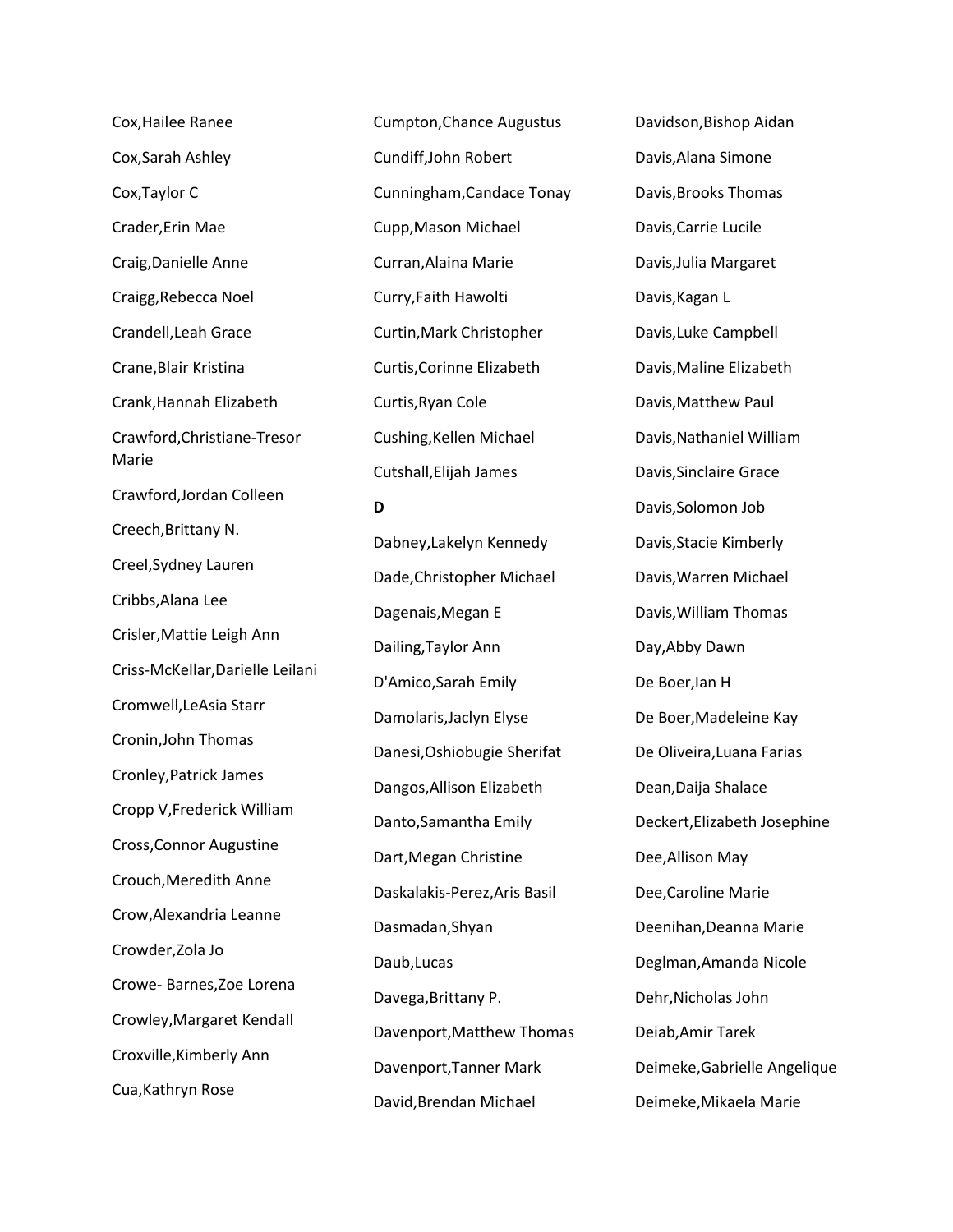Deitelhoff,Sarah Colleen Dejarnette,Alyssa Rose Dejonge,Chandler Allen DeJoode,Zachary Michael Del Pico,Clayton Delano,Mary Eileen Delcourt,Madalyn Grace Delisle,Clarke Robert Demartino,Michael Anthony Dempe,Nicole Anne Demuria,Samuel Robert Deng,Yutong Denton,Zachary A Derosa,Theo Alexandre Desai,Ariana Sunny Desai,Avi Buddy Deschenes,Simone **McCulloch** Descollines,Angie Garenne Desneux,Jonah David Deutsch,Kevin Louis Devaughn,Devon Ashley DeWeerd,Madison Jae Diamant,Leonardo Jack Dickison,Brady Robert-Kanematu Diederich,Mallory Julia Diers,Grace E Dietrich,Hannah N

Dietz,Brianna Ashley Dillon,Grace Elizabeth Emelia Dillow,Liam Steven Dillow,Megan Leigh Dinh,Thu Uyen Thi Dinkel,Holly Marie Dinsdale,Trustin Lee Divine,Madeline Meriwether Dix,Melanie Richelle Dixon,Gage Michael Dixon,James Bohannon Dobson,Ashton Taylor Dodge,Jessi Kaitlyn Dodson,Alexis Riko Doerr,Allison Christine Dolan,Colin Christopher Dolezal,James Melvin Dominguez Salinas,Michelle Anaid Dominguez Salinas,Mitzi Ariadna Dominguez,Aldo Gregorio Dommaraju,Shravan Rama Donahue,Brianna Nicole Donald,Chloe E Donavon,James Patrick Donavon,Samuel L Dong,Ying Dong,Yunxi

Donnelly,Kathryn Elizabeth Donohoe,Paige Neva Donovan,Jessica Anne Donovan,Sean Michael Dore',Adam Louis Dorgan,Madison Shelly Doser,Darian D Doss,Celine Michelle Doss,Mariah R Dossey,Kelsey Eileen Dotzel,Michael Dougherty,Bailee Lauren Dougherty,Kelly Jill Douglas,Jacob Mitchel Douglass,Madeleine Jeanette Downing,Lucy Kendall Doyle-Barker,Levi Tyler Drainer,Abby Draper,Kelly M Drewel,Mikaela Alexandra Drury,Abraham Taylor Dryer,Ross Michael Duan,Yuemin Dubinsky,Jaxson A Duff,Cierra Marie Duffield,Jessica Anne Duncan,Jessica Jean-Marie Dunham,Elizabeth Paige Dunlap,Tyler Coleman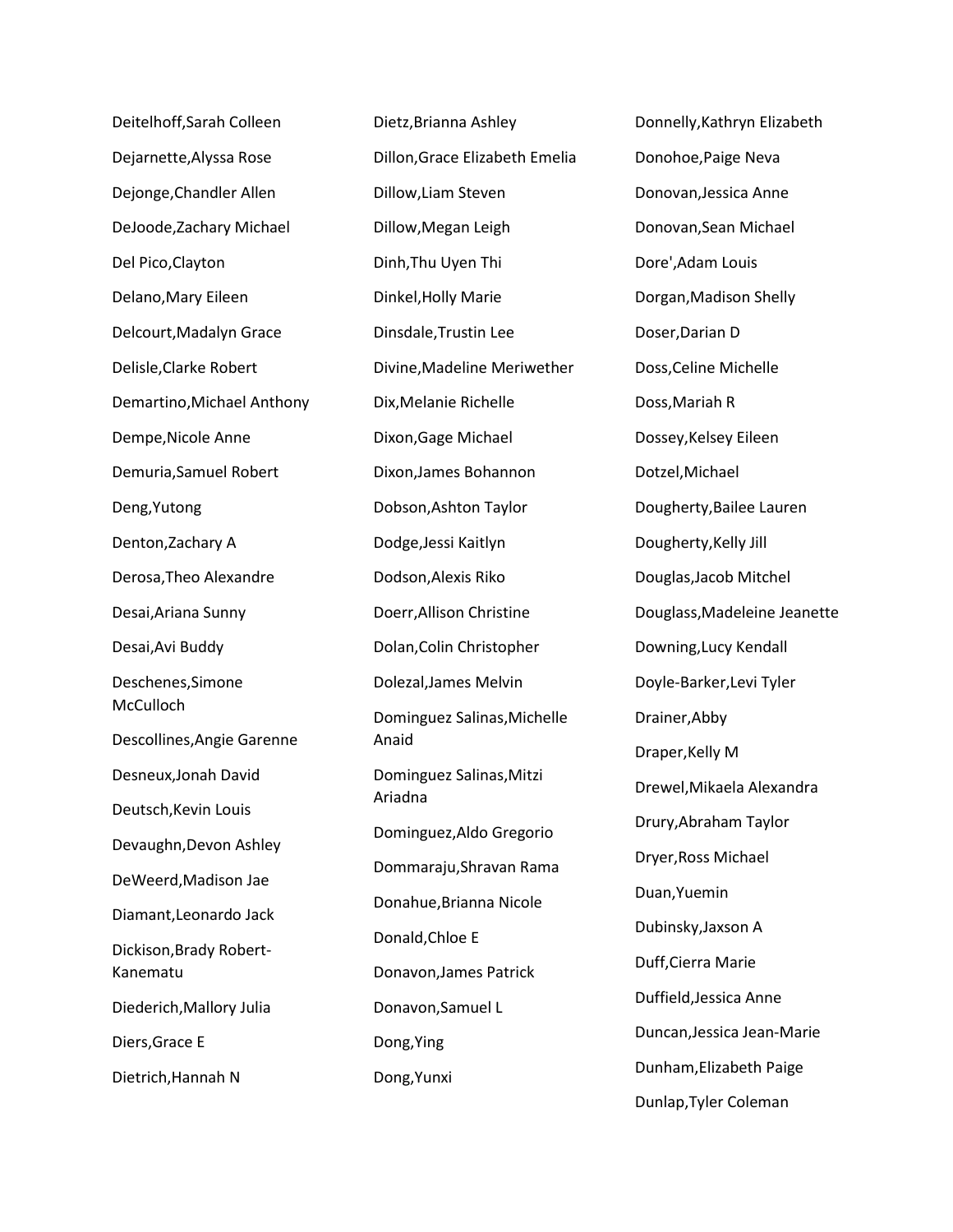| Dunn, Caroline Marie               |
|------------------------------------|
| Dunn, Dustin Michael               |
| Dupree, Christine Anne             |
| Duran Severino, Kelvin<br>Santiago |
| Durant, Samantha Joan              |
| Durchholz, Eva E                   |
| Dutzy, Kaitlynn                    |
| Dworek, Taylor Alexis              |
| Dwornik, Maciej Pawel              |
| Dye, Caroline Joan                 |
| Dysart, Lydia Louise               |
| E                                  |
| Earley, Ross Andrew                |
| Easley-Mahaffey, Hunter<br>Morgan  |
| Easterling, Jazzmine               |
| Eastman, Erich J                   |
| Easton, Kendra Shephard            |
| Eaton, Amanda Michelle             |
| Ebenroth, Brianne Mary-<br>Rhana   |
| Ecoffey, Cullen Thomas             |
| Edgar, Jessica Linne               |
| <b>Ediger, Samuel George</b>       |
| Edmiston, Amanda Nicole            |
| Edoho, Jessica Ijeoma              |
| Edwards, Casey Ann                 |
| Edwards, Courtney Brianna          |
| Edwards, Lillian Christine         |

Egley,Austin Wade Eisterhold,Amber Nicole Ejaz,Syed Suhaib Elbert,Emma LeAnn Elder,Katelyn N Eldred,Emma Kate Eldridge,Mary-Grace Anne Elkin,Derick Elking,Nathan Eugene Ellenberger,Laura Elizabeth Ellis,Aiden Conrad Ellis,Brock Anthony Ellis,Katelyn Renee Ellis,Sydney Elrod,Emma Page Elsey,Caroline Adele Elsey,Haydn S Elver,Ashlie Ayten Elzoobi,Omar Adam Emery,Brooke Elizabeth Emmitt,Caroline Glenn Engel,Connor Mathew Engelage,Allison Kendell Engen,Rachelle Gloriana English,Richard C Enright,Dana Enubuzor,Catherine Chioma Epperson,Joseph Michael Erickson,Stephen Michael

Erneste,William John Ertl,Thomas Riley Eshelman,Amanda Nicole Esposito,Brianna Rose Esser,Logan Kelly Estep,Andrew J Estrada,Cole Michael Etzold,Breanne Dee Evans,Amanda Mae Evans,Taylor A Everett,Kayla Marie Everett,Zachary Ryan Everson,Bridget Jean Ewing,Sabrea Fay **F** Faerber,Jennifer Leigh Fagan,Daryl Ann Fagan,Ellie Fahey,Hannah Elizabeth Fahs,Brad Michael Faiella,Sophia Pinquet Fair,Jacob Charles Fairfield,Tuscan Alexander Fallon,Courtney Alyssa Famuliner,Shannon Noel Fan,Yihui Fang,Xiaoyan Fang,Yuhang Fansher,Andrew Thomas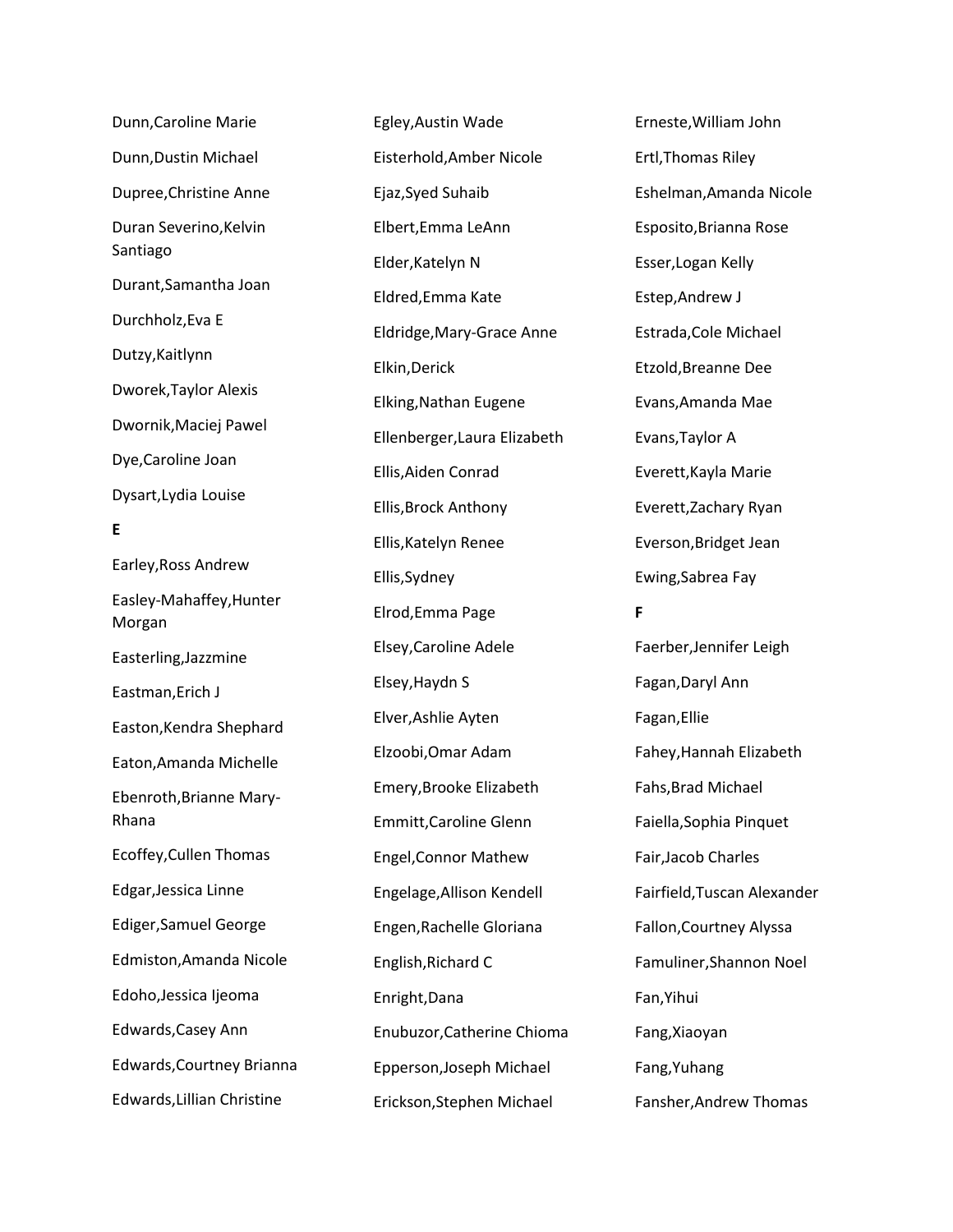Farhadi,Ali Sina Farley,James William Farmer,Erin Tempe Farmer,Hayden Buchanan Farmer,Samantha Neff Farnan,Kyler Joseph Farrell,Chandler Emma Fasbender,Hannah Shayne Fauble,Kadi Nicole Feagan,Hannah Christine Fee,Jenna Rae Feffer,Armond Butler Feghali,Nour Antoine Feigen,Madison Lorraine Feinberg,Daniel Joseph Feist,Jacob Samuel Feng,Ji Fenner,Caleb Reid Ferguson,Elizabeth Rose Ferguson,Jazmyn Imani Ferguson,Jessica Chelcie Ferguson,Kathryn A Fernandez,Lorena Rachele Ferreri,Joseph James Ferrick,Cassandra Marie Ferris,Raymond Matthew Feucht,Samantha Scout Ficken,Sean Wesley Fidelis-Nwaefulu,Wilton

Fiedler,Chelsea Lauren Fiesta,Natalie Kaiulani Figueroa,Elena Victoria Filer,Christopher Michael Finazzo,Giovanna Nicolette Findley,Daryn Duanee Findley,Hanna J Fink,Rebecca Erin Finnegan,Samuel David Finney,Claire Elizabeth Fiordelisi,Anna Maria Fishel,Lyndie Lauren Fisher,Cameron J Fitzgibbon,Lillian Rebeca Flanders,Abigail Rose Flatt,Cameron Raleigh Fletcher,Andrew Jackson Flinchpaugh,Michael C Flood,Sarah Ann Florea,Kyra Mary Foeller,Laney Marie Folluo,Jenna Nicole Foltz,Ryan Michael Fonville,Sidne Elise Fopeano,Alexander J Forget,Haleigh Kathleen Forte,Ethan K Forte,Hunter Michael Fortner,Brooke A

Foster,Hannah Blu Foster,Rachel A. Foti,Tessa Drapcho Foushee,Victoria N Fowks,Lyndsey N France,Lindsey B Francis,Katelyn M Francka,Baylee Anna Frank,Brennan Jacob Franke,Michael Shawn Franks,Rikki E Franquemont,Andrew Ryan Fray,Leah Victoria Freed,Collin Russell Freeman,Kora Mae Freeman,Nathaniel Gregory Freeman,Samantha Belle Freemon,Jasmine Danielle Frerking,Caleb Joseph Freund,Katelyn Mae Freund,McKenna Camille Freveletti,Sydney Elaine Frey,Kinzie Marie Frook,Evan J Frost,Joshua Cameron Fry,Hillary Lauren Fry,Laura Elizabeth Fryman,Morgan Alexia Fulcher,Marie Colette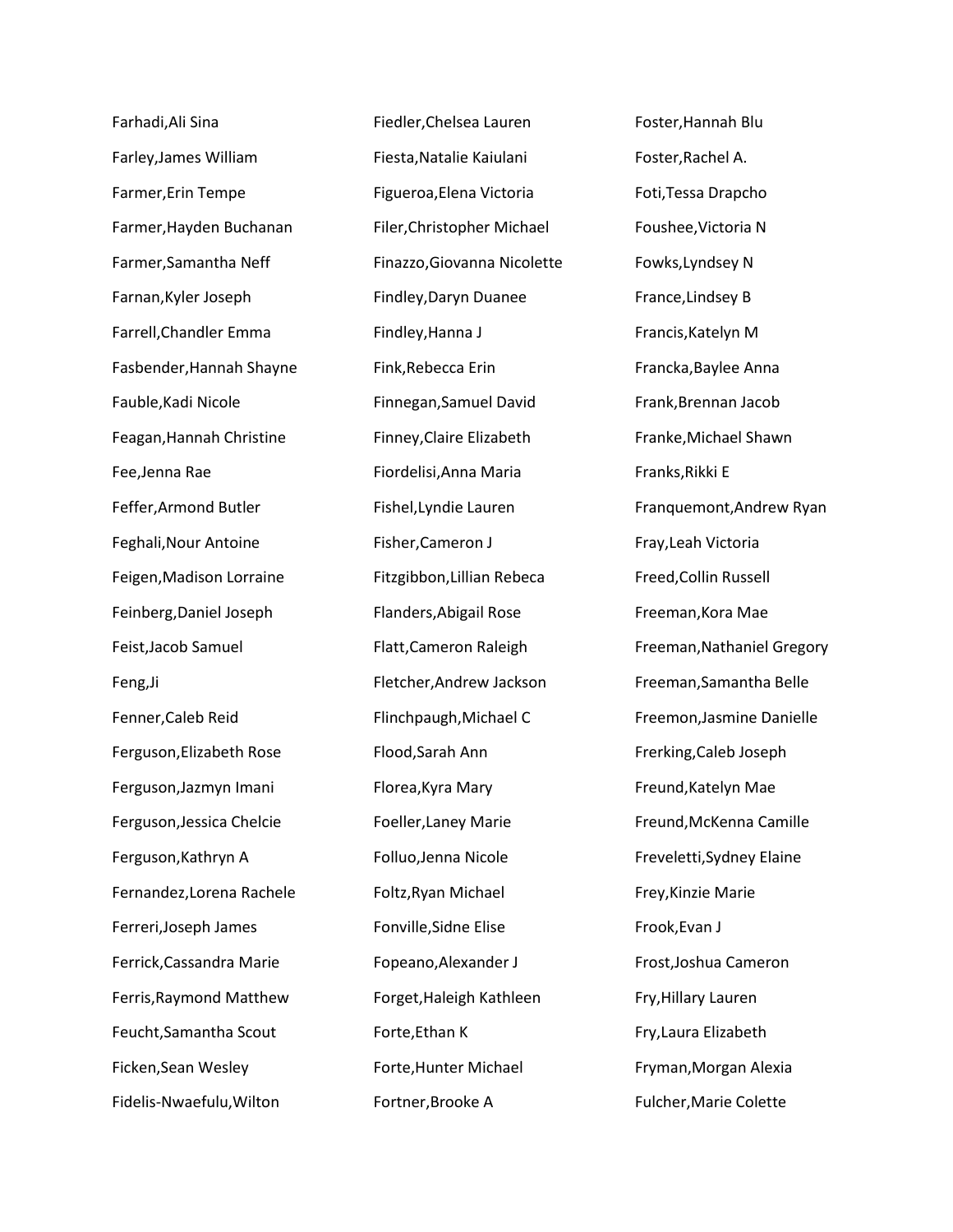Funke,Nicholas Aaron Furlong,Juliet Catherine Fusco,Christopher James Fyten,Nicole Alexandra **G** Gage,Hannah Christine Gagliano,Claire K Gainer,Patrick James Gajagowni,Saivaroon Goud Gajan,Peyton Elizabeth Galey,Madison M Galindo,Teresa Angelica Gallion,Kelsey Christine Gallozzi,Angela Lauren Galvin,Alexander Charles Gamache,Curtis Vincent Gann,Lauren Sherwood Mei-Ting Gannon,Ryan McDonough Gantner,Hayley Nicole Garabrandt,Daniel Eugene Garbs,Mason Michael Gardiner,Grant Donald Gardner,Kelsee Jane Garg,Arun Garling,Cassidy Brooke Garrett,Amanda Elise Garrett,Cheyenne Autumn Garrett,Olivia Jane

Garrison,Olivia Grace Garrity,Ethan Thomas Garvey,Margaret Rose Gasana,Nathan B Gassel,Haley Joanne Gasser,Ally Rae Gassmann,Gabriel E Gatten,Lucas Daniel Gattuso,Kristin Nicole Gauthier,Austin Steven Geed,Kierin Amanda Geeslin,Derek William Geisinger,Thomas Andrew Gelski,Emily O. Gelvin,Emmanuel Joseph Gely,Yumiko Isabel Gender,Jamie Patricia Georganas,John Peter Georgiou,Phillip Edward Gerberich,Jack M Gereau,Graydon Buchanan Germino,Mackenzie A. Gerstner,Kale Michael Gesling,Riley Chance Gherardini,Maria Nicole Ghidey,Ronel Gholston,Autumn Diane Ghuman,Lydia Singh Gibbs,Elizabeth Claire

Giddens,Madison Alane Giefer,Josie Ann Gienke,Ben Eric Gieseke,Steve Davis Giglio,Madison Rose Gigliotti,Gianna Maria Gilbert,Hunter Mason Gilbert,Logan James Gilbert,Nicholas John Gilden,Michelle Adina Giles,Garrett T.H. Gilkey,Kai Njeri Gill,Jonathan Jabez Gillen,Micala Fae Gillespie,Sarah Patricia Gilmer,Sarah Elizabeth Ginos,Thomas Gregory Givens,Karissa Imani Gjata,Joseph Matthew Gladbach,Andrea Nicole Glasgow,Shannon Marie Glass,Charles Elliot Glass,Tiana Annette Glavan,Kara Bethany Gleeson,Jenna Rose Gloe,Emma Marie Glorioso,Anna M Gluckman,Hugh Holland Gneuhs,Keelan Mackenzie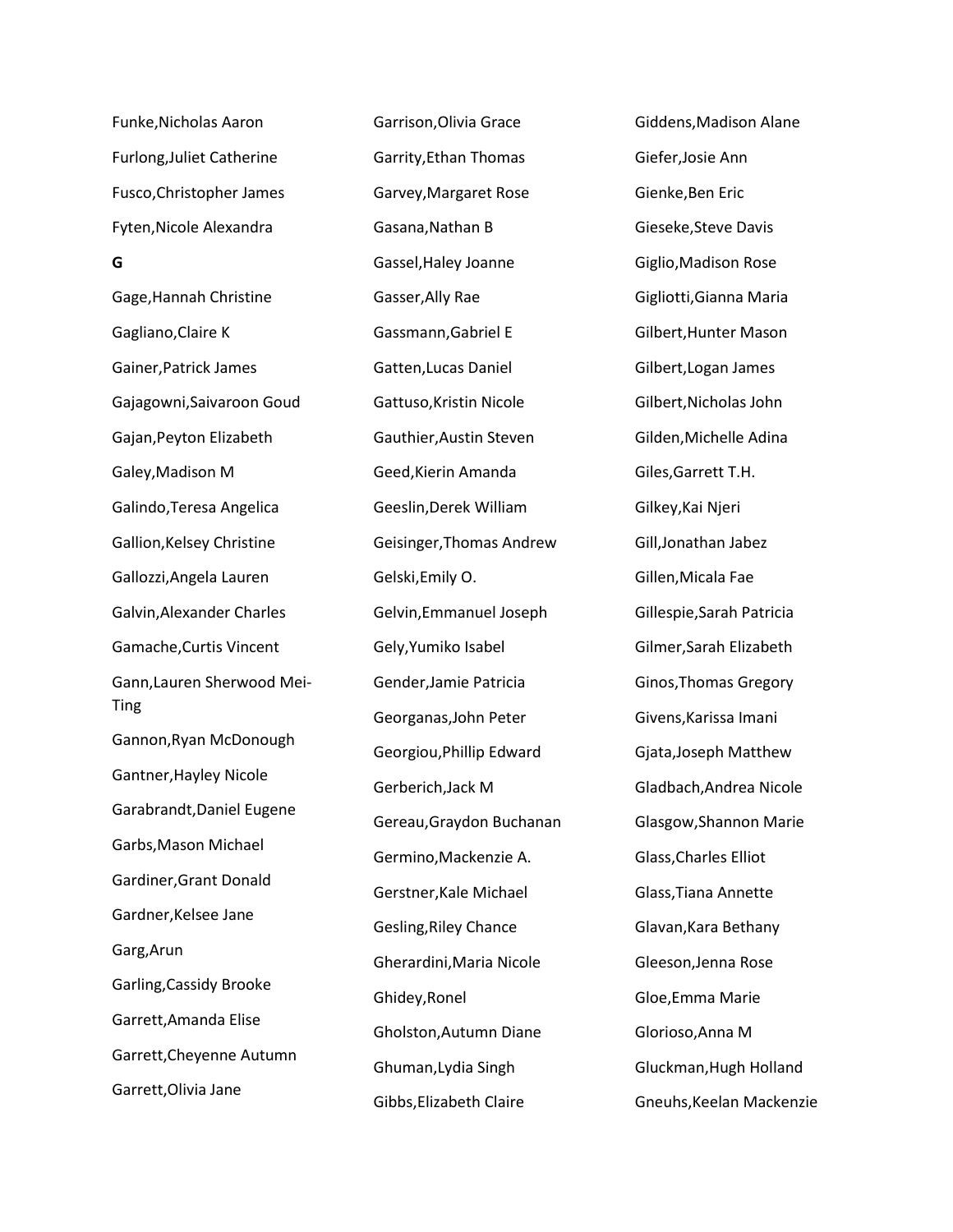Gnibus,Georgiana Rose Godar,Melissa Elizabeth Godas,Katrina M Godding,Quinn Harris Godier,Kelsey L Goehman,Blake Michael Goings,Forrest Taylor Goldacker,Courtney Nicole Goldacker,Whitney Nadine Goldsmith,Danny Patrick Gomez,Caroline Patricia Gomoll,Danyell Opal Gomon,Michael Wesley Gonzalez,Gabriela M Gonzalez,Joshua Michael Gooch,Sydney Alexis Goode,Ryan Christopher Goode,Zachary Omer Goodman,John Paul Calvin Goodman,Joshua Kent Goodwin,Kyle Steven Gordon,Andrea F. Gorman,Blake William Goth,Kayla Danielle Gowdy,Kathryn Laker Gradoville,Jack Evoy Graetz,Taylor Nicole Graham,Connor Joseph Graham,Gene Patrick

Graham,Heather Mackenzie Graham,Lindsey Elizabeth Graham,Sarah Anne Grant,Cameron G Grant,Stephanie Marie Grasher,Cody Lenn Grasker,A'Briya Niche Graves,Eric Edward Graves,Maria Celeste Gray,Meghan Elizabeth Grayson,Olivia Ann Green,Amie Elizabeth Green,Ashley Nicole Green,Brooks Phillip Green,Matthew Lee Greenberg,Skyler J. Greenway,Ryan Alexander Greenwell,Olivia Marie Grefrath,Nicole Elizabeth Gregory,Brittany Aliyah Gregory,Daniel Joseph Gregory,Wyatt Thomas Grellner,Tyler J Gremmel,Brian Grenaway,Johannah Greubel,Andrew Robert Grewal,Balpreet Griffin,Tiana Tia Groeller,Thomas Robert

Gronauer,Margo Kayser Gronniger,Haley E. Groom,Ryan Michael Gross,Justin Craig Grow,Rebecca Gruender,Sheldon Lewis Grzadziel,Nora Katherine Guan,Shanlan Guan,Sijia Guberman,Lisa Nicole Guerdan,Luke Michael Gueterman,Alexander Michael Guidry,Taylor Dione Guignon,Grace Elizabeth Gustafson,Kody Ryan Guthrie,Allan Edward **H** Ha,Youngbin Haarmann,Harrison B Haase,William Edward Hacker,Morgan L Hackett,Andrew Louis Hackett,Billy Thomas Hackworth,Alex Michael Hader,Samuel Lawrence Haedike,Caleb B Haggerty,Victoria Ann Hagnauer,Aimee Mackenzie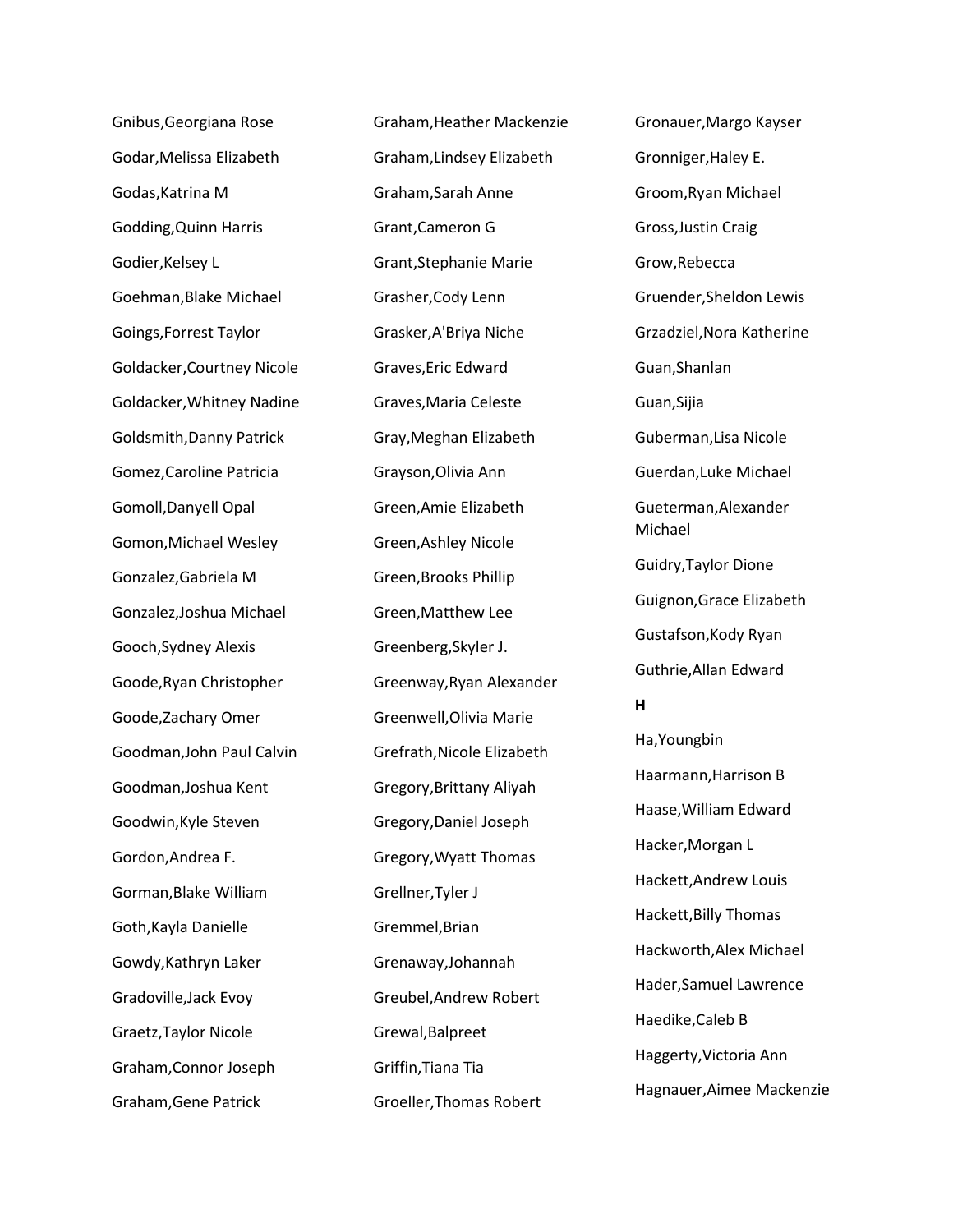Hahn,Kayla M Hake,Kristofer Anthony Hale,Emma S Hales,Paul Austin James Hall,Alexandria Crystal Hall,Julieann Loretta Hall,Trent Jason Hallam,Adam Christopher Hallman,Taylor Gray Hamilton,Caitlin Mary Hamilton,Madison Anne Hamilton,Matthew Ryan Hampton,Matthew Steven Han,Hengli Han,Kyungwoo Han,Nicholas Kheejang Hanna,Megan Elizabeth Hannemann,Emily Elise Hannsz,Tyler Dale Hans,Theodore Wilhelm Hanson,Katherine Mary Hantak,Victoria A. Happe,Alexis Marie Hardy,Emma Katherine Hardy,Tiffany Rose Hargis,Kate Marie Hargis,Paige Ashley Harig,Joseph Edward Harmata,Alexander Snyder Harmon,Amira C Harms,Mason Leigh Harper,Hannah Elizabeth Harper,Joseph Michael Harper,Kaydee Camille Harper,Keegan George Harrell,Riley Mahone Harrington,Taylor Michelle Harris,Madison Grace Harris,Michael Anthony Harris,Spencer Harrison,Holly Rebecca Harrod,Emily Louise Hart,Shelby R Hartenbach,Grace Ellen Harting,Blake August Hartley,Alexander Liggett Hartlieb,Hannah Marie Hartnagel,Elizabeth Pfeifer Hartnett,Kaitlyn Blair Hartrup,Briar Makay Hartschen,Austin Cole Hartwig,Jacob William Harvell,Austin Scott Hase,Grace Elizabeth Hasek,Anthony Austin Hasler,Andrew Edward Hatchard,Harrison Forrest Hathaway,Brian Joseph

Hatt,Shannon Elizabeth Hatzigeorgiou,Julia Christina Haug,Kailin E Haun,Polly Josephine Haussman,Anna Claire Hawken,Samantha Grace Hawkins,Casey Jay Hawkins,Kaylie Nicole Hawkins,Laurel Anne Hawkinson,Brooklynn Diane Hawn,Alexander George Hay,Brenden Patrick Hay,Kyle Anthony Hayes,Allison Marie Hayes,Katherine Joyce Haynes,Chelsea Olivia Haynes,Jackson Brewster Haywood,Kristian Gabrielle Hazelton,Katherine Ann He,Feiwei He,Hang He,Mengzhu Head,Jayla Aurielle Healey,Robin Cheyenne Healy,Maura Fang Hui Heath,Natalie N Heatly,Kyra Nicole Hebrank,Nina Christine Heckner,Sierra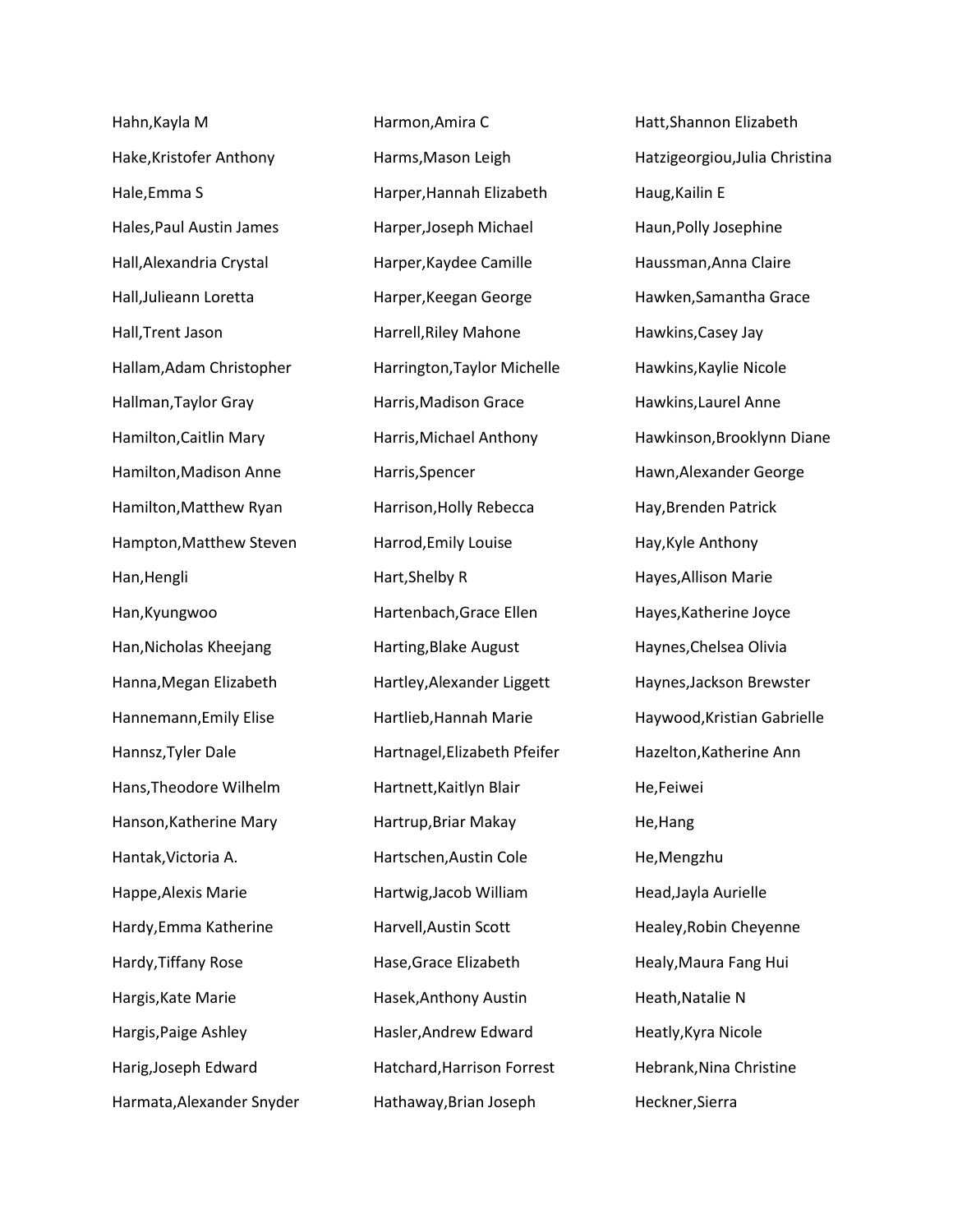Hediger,Erin Elizabeth Heffern,Sabrina Joy Heflin,Benjamin Lee Hegeman,Phillip Christian Hegger,Alena Marie Heidinger,Anna Elizabeth Heigl,Lillie Joanna Heil,Sally Drew Heiman,Grace Anne Heiman,Mary Quinn Heimann,Cameron B Heimbach,Grace Suzanne Heinze,Marigrace C Helfant,Matthew Alan Helm,Gwyneth Kate Helmken,MiKayla Nicole Hemme,Sarah Ayleen Hempelmann,Sarah Morgan Henderson,Inlana Henderson,Kevin Lance Henderson,Tiana M Hendrickson,Casey Nichole Henke,Joseph Corey Henley,Victoria Marie-Louise Hennessey,William Thomas Henry,Cole Johnathon Henry,Nate Austin Heo,Jongeun Hernandez,Joseph Michael

Herr,Shelby Eileen Herries,Madeline Jane Herrington,Ashlyn Christine Herrmann,Heather Joy Herron,Dennis David Heruth,Hans Bridger Hervey,Ginger Rene Herwig,Maria K Hessler,Morgan Marie Hessler,Nicole Catherine Hessler,Tyler Michael Hester,Kasaundra Lynn Heuer,Holly Christine Heumann,Julia Marie Heutel,Carolyn Vance Hicks,Elizabeth Lane Higginbotham,Alexander Kent Higgins,Erin Michelle Hightower,John Michael Hilbert,Hailey Jo Hill,Drew William Hill,Kiersten Hill,Maya Marie Hill,Megan T Hill,Regan Theodore Hill,Ryan Tinsley Hilleren,Mary Elise Hills,Madeline Elizabeth

Hilotin,Elyse Marie Himmelberg,John Michael Hindle,William Matthew Hines,Maya Janae Hinken,Alex Patrick Hinner,Garrett Walter Hinson,Sarah Nichole Hirschhorn,Micki Neiman Hobbs,Lilian Jean Hodel,Lucia Lynn Hodges,Alexa Diluches Hodges,Baker Charles Hoeferle,Brooke Elizabeth Hoerchler,Erin Marie Hoerr,Allison Paige Hofelt,Rebecca Lynne Hoffman,Caitlin W Hoffman,Samantha Kaye Hohman,Colin Robert Hoja,Micah Danielle Holden,Samuel Layton Hollaway,Julia Mackenzie Holliday,Amelia Marie Holliday,Greyson Lee Hollingsworth,Victoria Layne Holloran,Emily Jean Holloway,Kyler Tatum Holmes,Celeste Marie Holmes,Levi Brennan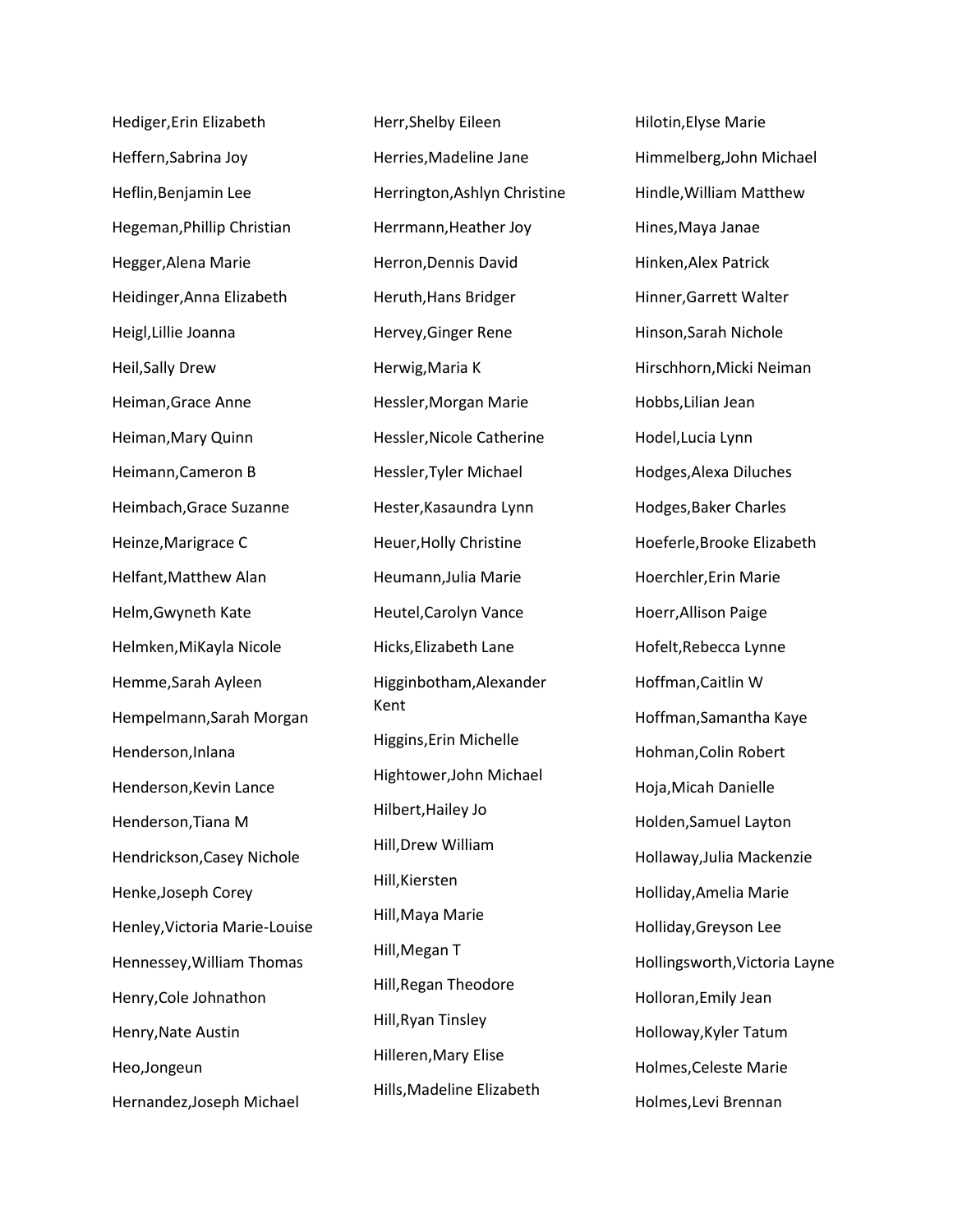Holmes,Nathan Shane Holmes,Romia Monea Holt,Jensen Nicole Honig,Cecilia T Hopkins,Andrew Scott Hopkins,Madyson Reid Hopkins,Melissa Nicole Hoppe,Natalie Grace Horn,Samuel Anderson Hornacek,Sadie R Horner,Kevin Joseph Horner,Madison Kathleen Horton,Kennedy Christine Horvat,Kala R Hostetter,Mallory Helen Marie Howard,Loren Elizabeth Howe,Candice Skyler Howell,Garrison Richard Howell,Maria Therese Howell,Sade Ruth Hu,Haiting Hu,Yitong Huang,Michelle Ming-Tze Huang,Yanran Huck,Malory Danielle Huck,Molly Grace Huckfeldt,Rose Kristine Hudson,Jalen Rashawn

Hudson,Matthew Ray Huff,Hayden Khazei Huffaker,Kailey R Huffman,Christiana Gwen Huffman,Olivia Connor Hufmann,Olivia A Hughes,Allison Marie Hughes,Kara Michelle Hughes,Sierra Marie Hughley,Lyndsay N Hughs,Joseph Aaron Hull,Kelly Nicole Hulver,Andrea Leigh Hummel,Annalise Marie Hunn,Jeremy Christopher Hunsaker,Alyssa VeSean Hunt,Audrey Lee Hunt,Evan Michael Hunt,Olivia R. Hunt,Taylor Glen Hunter,Selena Victoria Hunter,Trey M Hunzeker,Zachary Erin Hurng,I-Chun Hurt,Catherine Makalea Hurwitz,Kelsey Nicole Rhein Huskey,Leah Nicole Hussam,Zaynab Ali Hussey,Ethan Thomas

Hutcherson,Kailey Grayson Hutchins,Razia Jillian Hutchinson,Andrew Elliott Hutzell,Melissa Marie Huxley,Brandon John Hyatt,Alexander H Hynes,Haley Marie Hynes,Lauren Suzanne Hyslop,Alex Elizabeth **I** Ibrahim,Khadijah Ajoke Iglehart,Colin David Ikoro,Blessing Ilis,Shammai Melissa Imler,Henry Thomas Infield,Megan Amanda Ingberg,Brian Thomas Inglis,Kelsey Alexis Ingold,Harrison Gregory Inslee,Madeline Rose Irmen,Jacob P Iseman,Paul Travis Ismail,Amina Ismail,Wan Nur Khairunnisa **J** Jachniw,Alyssa Marie Jacobs,Claire Louise Jacobsen,Anthony Kenneth Jacolin,Aurore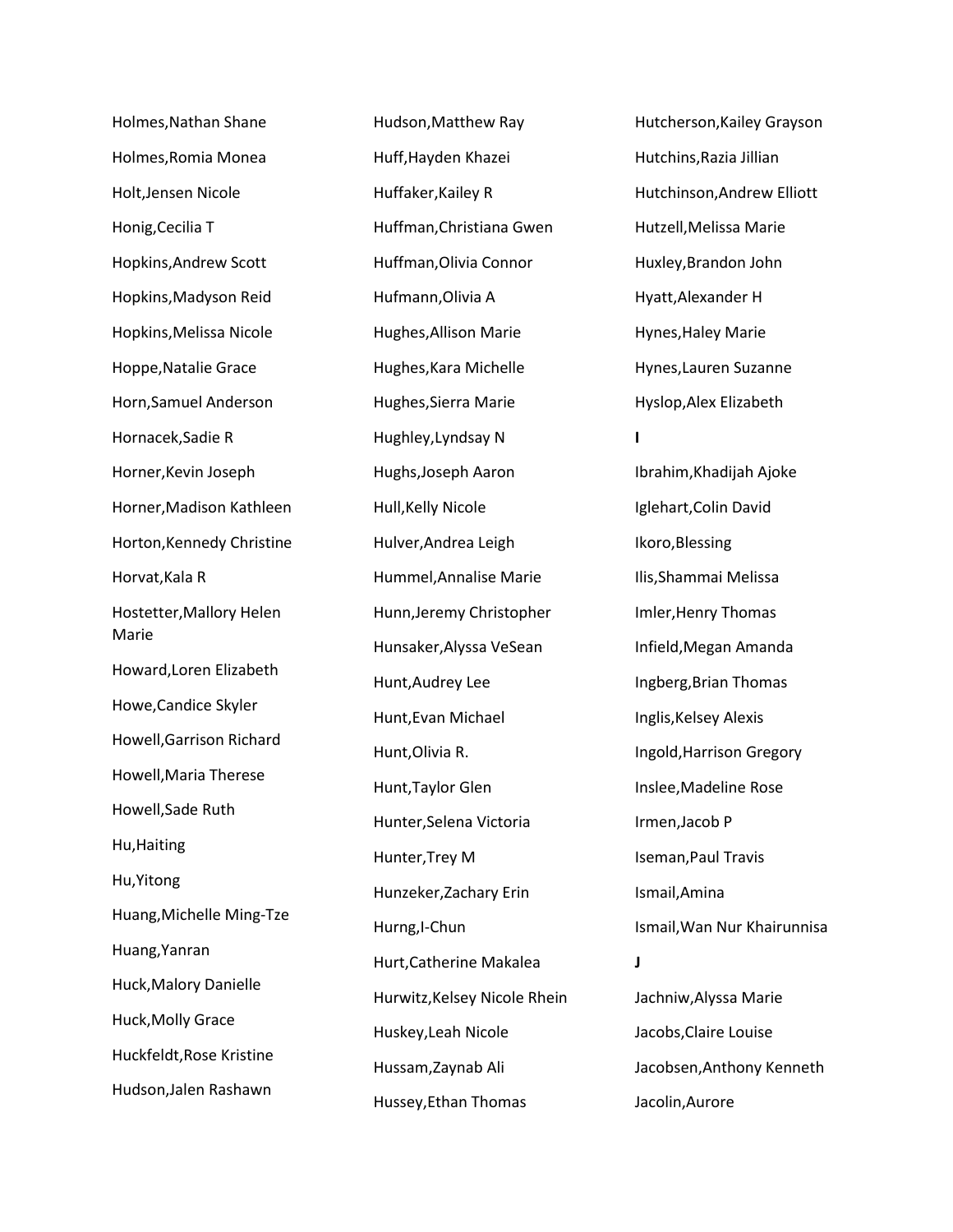Jaeckels,Rebecca Danielle Jaegers,Daniel A Jaimes,Karina Jain-Washburn,Ethan William Jajou,Angel Samir Jajou,Merna Samir Jamboretz,Karissa M. James,Dillon Wesley James,Emily Lauren James,Megan N James,Quentin Elliott Jansen,Hannah Rose Jaouni,Samer Jefferson,Ariana Janai Jemerson,Arin Lachelle Jenkins,Alexis Taylor Jennings,John Logan Jennings,Taylor S Jermain,Zachary Phillip Jeschke,Paige Jess,Sadie R Jezewak,Clayton Paul Jhee,Seung Hwan Jia,Hanyue Jiang,Yuejiao Jiao,Chengyu Jin,Da Jin,Danqi Jiron,Ryder Bailey

Joggerst,Sarah Kate Johansson,Carley Lane Johnson,Allison Elli Johnson,Blair Elizabeth Johnson,Chad Michaael Johnson,Devon Brooke Johnson,Emily Lauren Johnson,Griffin Marshall Johnson,Jasmine Yvonne Johnson,Jasmine-Kay J.L. Johnson,Jessica Blair Johnson,Katherine Ann Johnson,Kayla Elaine Johnson,Kearra Nicole Johnson,Keaton Isaac Johnson,Laurence Brendan Johnson,Lynsey Johnson,Margaret Eileen Johnson,Rachel Marie Johnson,Robbye Kaye Johnson,Samuel Lee Johnson,Sydney Kathleen Johnston,Alexander Damon Jolley,Sarah Marguerite Jones,Aaliyah Nichole Jones,Abigail Leigh Jones,Beverly Jean Jones,Bria Chanell Jones,Erica Loyce

Jones,Erielle Jones,Garrett Christopher Jones,Ian Alexander Jones,Jared William Tyler Jones,Joshua Allen Jones,Landon Taylor Jones,Laura Kathryn Jones,Mackenzie Amanda Jones,Marissa Kaye Jones,Melanie Elizabeth Jones,Shayna Leigh Jones,Tyler W Jordan,Gwen Mae Jordan,Nick Andrew Joseph,Justin Tyler Joslyn,Elizabeth Contino Ju,Hyeonbin Judd,Sarah Anne Judy,Matthew Harold Jung,Melissa Ann Juranek,Evan Michael Juszczyk,Christopher James **K** Kaczmarek,Abigail C Kaempfe,Madison Sue Kaestner,Kelly L Kainth,Jagjot Singh Kamler,Lauryn Rachel Rebecca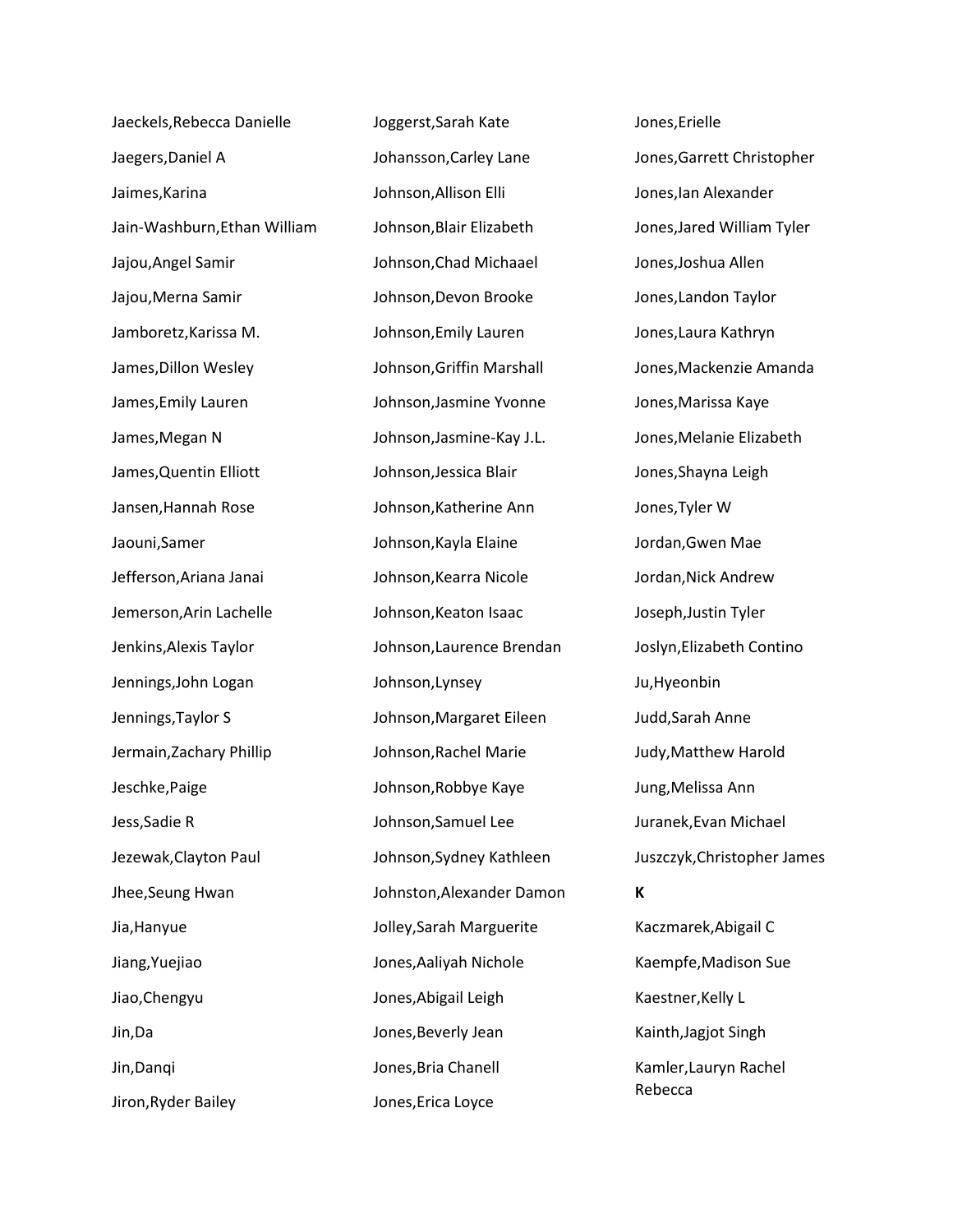Kammerich,Mark Andrew Kampschroeder,Peter Wolfgang Taylor Kane,Devin Michelle Kane,Matthew J Kang,Hyoeun Kanies,Brock Daniel Kappelmann,Lydia Jean Karp,Jacob Francis Kassebaum,Catherine Katti,Sumidha Kattesh Katz,Melanie Caye Kauffman,Hannah Noel Kaufman,Jared Howard Kaufman,Natasha Michelle Kaur,Sarabjit Kaveler,Devin Paul Ke,Yaqi Keen,Caitlyn H Keesling,Kayla M Keeton,Ryan Michael Kehrer,Abigail Lynn Kell,Zoe Angeline Keller,Amy Patricia Kelley,Montana Daya Kelley,Paige Marie Kelly,Christine Kelly,Joseph Patrick Kelly,Lily Grace

Kelsey,Dana Alexandra Kelty,Bennito Lucino Kempen,Mollie Kathryn Kemper,Natalie Suzanne Kempfer,Jamie Elizabeth Kendzior,Cayla Rae Kenepaske,Logan R Kennedy,Robert Trey Kenney,Charles Robert Kenney,William Marshall Kerns,Hailey Lynn Kerridge,Kasia Raquel Kessinger,Cayla Rochele Kessler,Reid Penfield Ketcher,Katherine Anne Ketcherside,Carlye Nicole Keuhn,Ryan Glen Key,Dana Marie Key,Emily Claire Khan,Afsah Iqbal Khan,Faheeda Khengar,Payal N Khenissi,Muhamedali Faruk Khoury,Audrie Grace Kidd,Kathryn Rae Kiehl,Paige Elizabeth Kielty,Abigail Sierra Kiew,Cassie Kiley,Victoria Marguerite

Killmade,Teresa Elizabeth Kim,Hye Jun Kim,Hyunju Kim,Nayeon Kimminau,William Colton Kincaid,Devon Mason King,Brenton Miles King,Jeffrey Michael King,Jennifer Jean King,Kiana Antionette King,Michelle Nichole King,Milan J Kirkham,Andrew D Kirkpatrick,Brady Thomas Kirkpatrick,Ceara Denise Kirkpatrick,Chaley Anne Kirrish,Eden Shaw Klaas,Meghan Elizabeth Klarsch,Austin James Kleeman III,Edward William Klein,Kelsey Ann Klein,Madeline Marie Klein,Weston Francis Kleinman,Mackenzie Brooke Klimt,Taylor Ann Kline,Nicholas Patrick Kling,Shannon Ketura Klinkhammer,Andrew Cy Klohmann,Jake Randall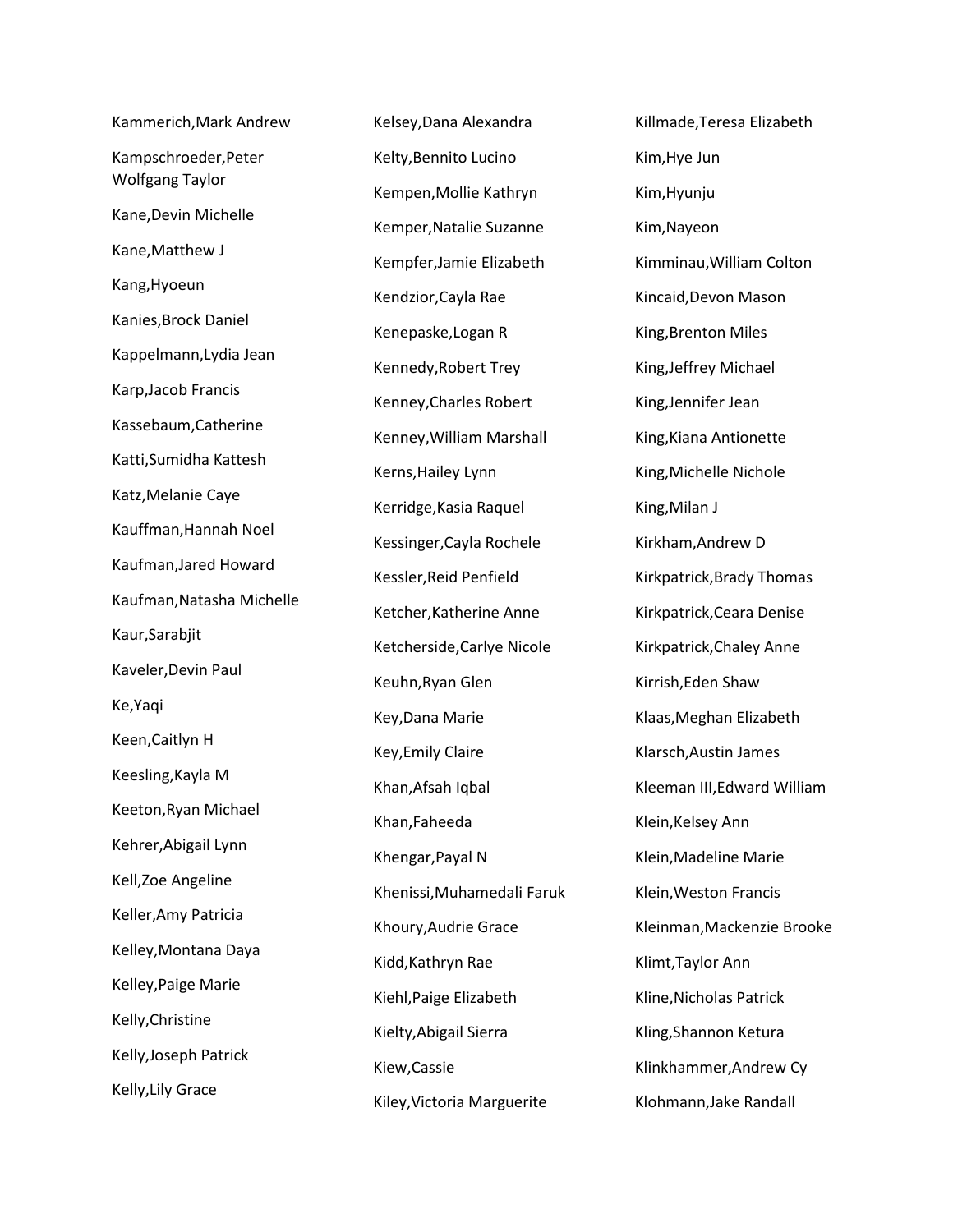Klump,Cassidy Eileen Knamiller,Keyaira Lynn Knapp,Ryan Scott Knappenberger,Beth Knasel,Garrett Thomas Knight,Dustin Laurel Knight,Madeline Haynes Knipmeyer,Laynee Margaret Knopf,Hope Gabrielle Knoth,Nicholas Kenneth Knuckles,Abigail Renee Knudsen,Alex Ansgar Kobeski,Braden J. Koch,Chance Koenig,Adam Matthew Koenig,Joshua D Koerner,Danielle Joy Koester,Austin J Koesterer,Ryan Scott Kohl,Lauren Marie Kollar,Justin Benjamin Kollasch,Alexis Marie Koller,Gretchen Margaret Komadina,Aiden Gabrielle Kong,Jun Kongboon,Kanokporn Kooner,Simranjot Kaur Koopmann,Austin Andrew Kopley,Samantha Joyce

Kopsky,John Michael Korba,Trevor Winston Koutelas,Reed William Kowalewski,Aleksy P Kpenu,Eyram Kwaku Kramm,Julia Kristine Kraus,Sean G Krause,Anna Ellisabeth Krewson,Amanda Nicole Krieg,Matthew Bradley Krishnan,Aishwarya B Kroner,Sean Michael Krueger,Hailey Nicole Krueger,Ritter Makenzie Kruse,Jessee Danielle Kruser,Keaton Dean Krutzsch,Jacob Althauser Kuester,Olivia Belle Kuhn,William Woodrow Kulczak,Nathan Kumar,Gajan Sathya Kumpula,Sarah Elizabeth Kunde,Alexis Catherine Kunz,Emily Louise Kurpius,John Steven Kurtz,Brittany Marie Kurtz,Rachel Ann Kuzila,Michaela R

**L**

La Torre Quiroga,Lucia LaBarbera,Michaela Noel Laboda,Molly Beth Labonte,Alyssa Kimberly Lachance,Stephanie B Laemmler,Nadine Marion Lager,Emily Elizabeth Lahm,Megan Christine Lahucik,Kyle Austin Lally,John Edward Lambkin,Erika Marie Lanagan,Kathleen Marie Lanagan,Patrick James Lancaster,Michelle Cathlene Lancey,Stephen Robert Land,Olivia M Landgraf,Jason Alan Lane-Watson,Jomerra Grace Lang,Bokun Lang,Tiankangji Langdon,Katy Elizabeth Lange,Nicholas Michael Langen,John Clarence Langendoerfer,Stephanie Anais Langley,Cinnamon Lee Langley,Sarah Catherine Langrehr,Jessica Caroline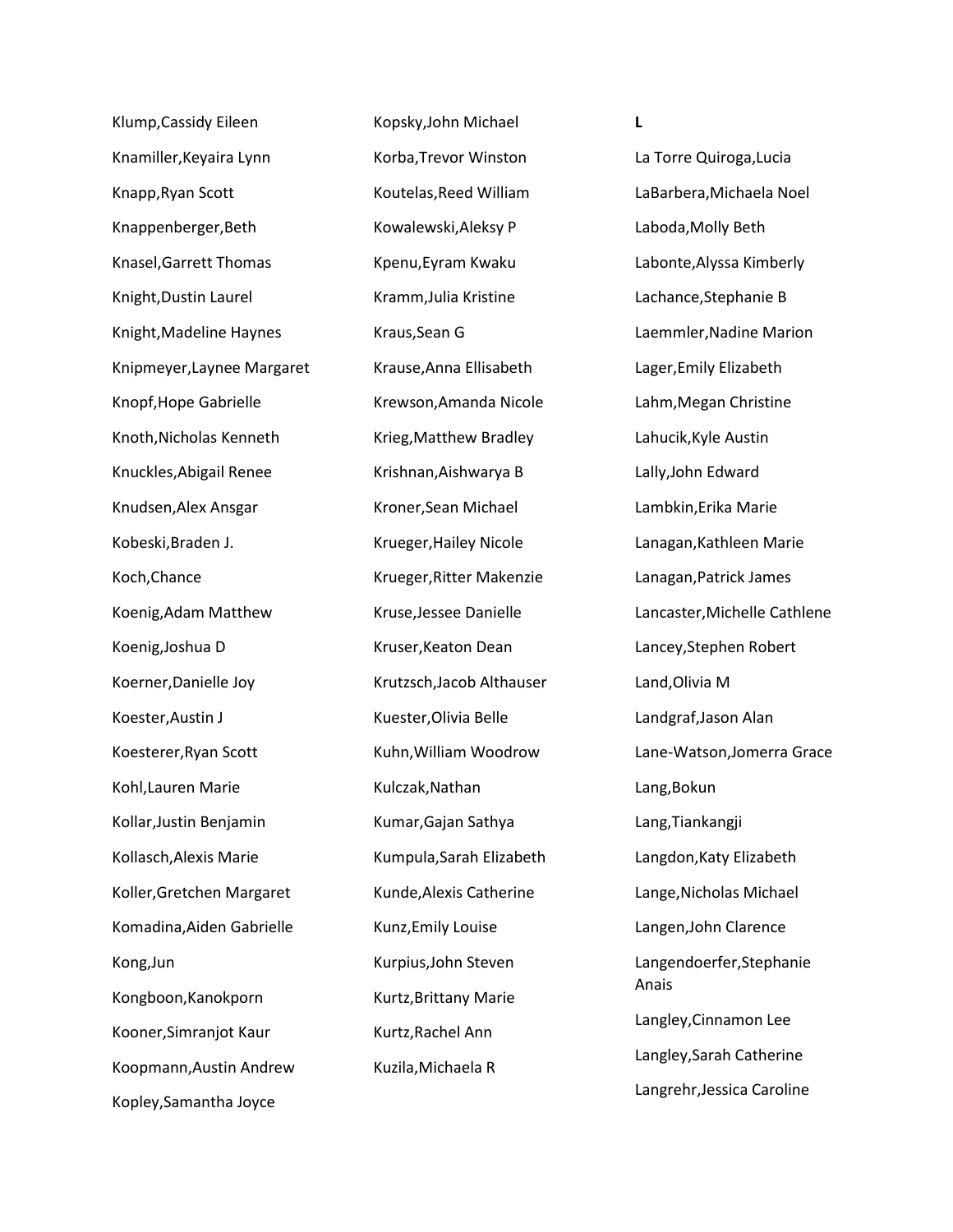Lanham,Samantha Michelle Lanning,Scott August Lanza,Savannah Elyse Lapadatescu,Martian Cezar Lape,Bailey Dapene Lapka,Samantha P. Lappe,Brooke Lea Largent,Taylor Carroll Larson,Kristin Elizabeth Lasater,Chance Ray Lashway,Brittany Elizabeth Laughlin,Connor Michael Laughlin,Katie Nicole Laughlin,Lauren Catherine Laughlin,Matthew Kelly Lavalle,Taylor Ashton Lavery,Collin Patrick Lawler,Jenna L Lawrence,Olivia Renea Lawson,Ashlyn Danille Lawson,Delaney Renee Lawson,John Francis Layton,Alexander Frederick Layton,Allyson Yvonne Layton,Maria Claire Layton,Nicole Marie Layton,Ryan Isaac Lazar,Morgan Elizabeth Lazinger,Sean Michael

Leach,Bryanna Irene Leach,Kayla Chanel Leahy,Quinn Patrick Leath,Jaydon Larmarn Lebsack,Connor Patrick Lecompte,Madeline Sue Lee,Amanda Grace Lee,Caleb Issac Lee,David S Lee,Hyuk Jin Lee,Ji Min Lee,Thomas Jeffery Lee,Thomas Joseph Leeker,Caitlyn Alyssa Leeper,Kathryn Elizabeth Lehane,Breanna Justine Lehman,Kayla Suzanne Leiby,Jillian Lacey Lemmons,Dawson Tate Lentz,Emily Claire Leon,Bailey Scott Leonard,Jerrica Samantha Leonard,MacKenzie Sian Leonard,Madeline Faye Leonard,Paul Edwin Leopold,Cameron Martin Lepage,Emma Christine Less,Joshua Ray Lett,Grace Christine

Leventhal,Amanda Beth Levine,Kevin Carter Levy,Noah Elijah Lewis,Alec Richard Lewis,Alfred Gerald Lewis,Austin D Lewis,Chantal Franchesca Lewis,Emily Ann Lewis,Jacob Alexander Li,Andi Li,Dingchang Li,Lefei Li,Shiping Li,Xinzhe Liberty,Devon Gilbert Liddell,Kenya Diamond Lilliedahl,Linus Richard Lim,Jasmine Lin,Shuwen Lin,Xiangyu Lin,Zhifeng Lind,Abbey Olivia Linderer,Alexandra Kristine Lindner,Breanna Nicole Lindsay,David Sean Lindsay,Michael James Lindsay,Trevor Ray Lindsey,Anne E Lindstrom,Caitlyn Joann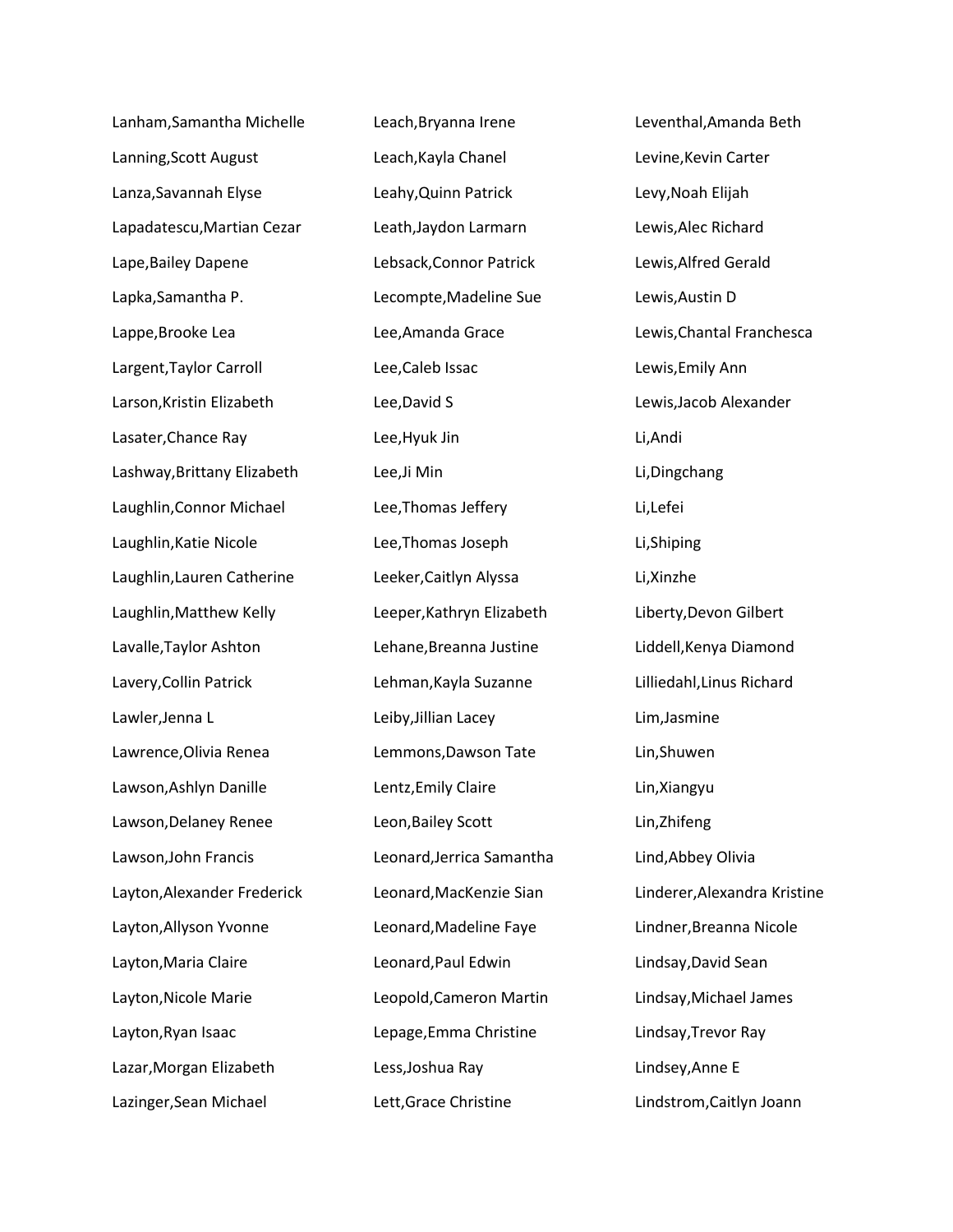| Lingle, Sophie Frances     |
|----------------------------|
| Linneman, Dayna Leigh      |
| Liou, Connie               |
| Lipasek, Ashley Lynne      |
| Liscio, Henry Warthen      |
| Litchfield, Kaitlyn A      |
| Little, Katherine Jane     |
| Litwicki, Bradley S        |
| Litwin, Daniel Jose        |
| Liu,Mo                     |
| Liu, Nankun                |
| Liu, Shuyuan               |
| Liu, Tong                  |
| Liu, Weike                 |
| Liu, Xinting               |
| Liu, Yang                  |
| Liu, Zhenyan               |
| Loduca, Samuel John        |
| Lofton, Shelby Joy         |
| Logal, Courtney Nicole     |
| Loher, Katharine Elizabeth |
| Lohutko, Joshua Charles    |
| Lombardo, Madison Dale     |
| Long, Christine Marie      |
| Look, Jordan K             |
| Loomis, William Elliot     |
| Lopez, Hannah N            |
| Lopez, Lacey Renee         |
| Lopez, Mikayla A           |

Lopez,Sandra Carolina LoPresti,Breanne Nicole Lory,Asa Lott,Claire Jin Li Lotze,Daniela Dee Lou,Jie Lowery,Caroline Paige Lowrey,Katherine Ann Lozano,Chloe Alexandra Lucas,John Kenneth Lucchesi,Lydia Rose Ludwig,John Ryland Ludwig,Spencer Michael Luebbert,Sarah J Luedke,Brooke Janine Luer,Courtney Nicole Lukasek,Xavier J Lumpkins,Michelle N Lunders,Katelyn Elizabeth Lushbough,Bryan Connor Lutke,Samantha L Lutz,Gerald William Lux,Claudia Grace Luzzo,Samuel James Lympus,Cole Albert Lynch,Daniel Choice Lynch,Jackson Rayce Lynn,Traci Lyons,Alex Sidney

Lyu,Xiaohan Lyu,Yueheng **M** Maberry,Chloe Alexis Maberry,Trenton Allen Scott Machado Santos,Beatriz Mack,Noelle Elizabeth Mackay,Mercedes Alexandra Mackay,Sommer Marie Mackey,Chelsea Denise Madden,Monica Taylor Madro,Margaret Erin Madsen,Brett M Madsen,Victoria Allyn Mael,Sean Timothy Mael,Shelby Alysse Irene Magid,Morgan Cosette Magilligan,Brett Matthew Magnotta,Ashley Anne Magruder,Madeline Ann Mahmood,Abuzar Mai,Jared B Main,Jonathon Casey Makler,Trey Anthony Malach,Logan John Maleski,Katherine Lynn Malke,Jordan Nicole Mallory,Marcus Allen Mallory,Paige R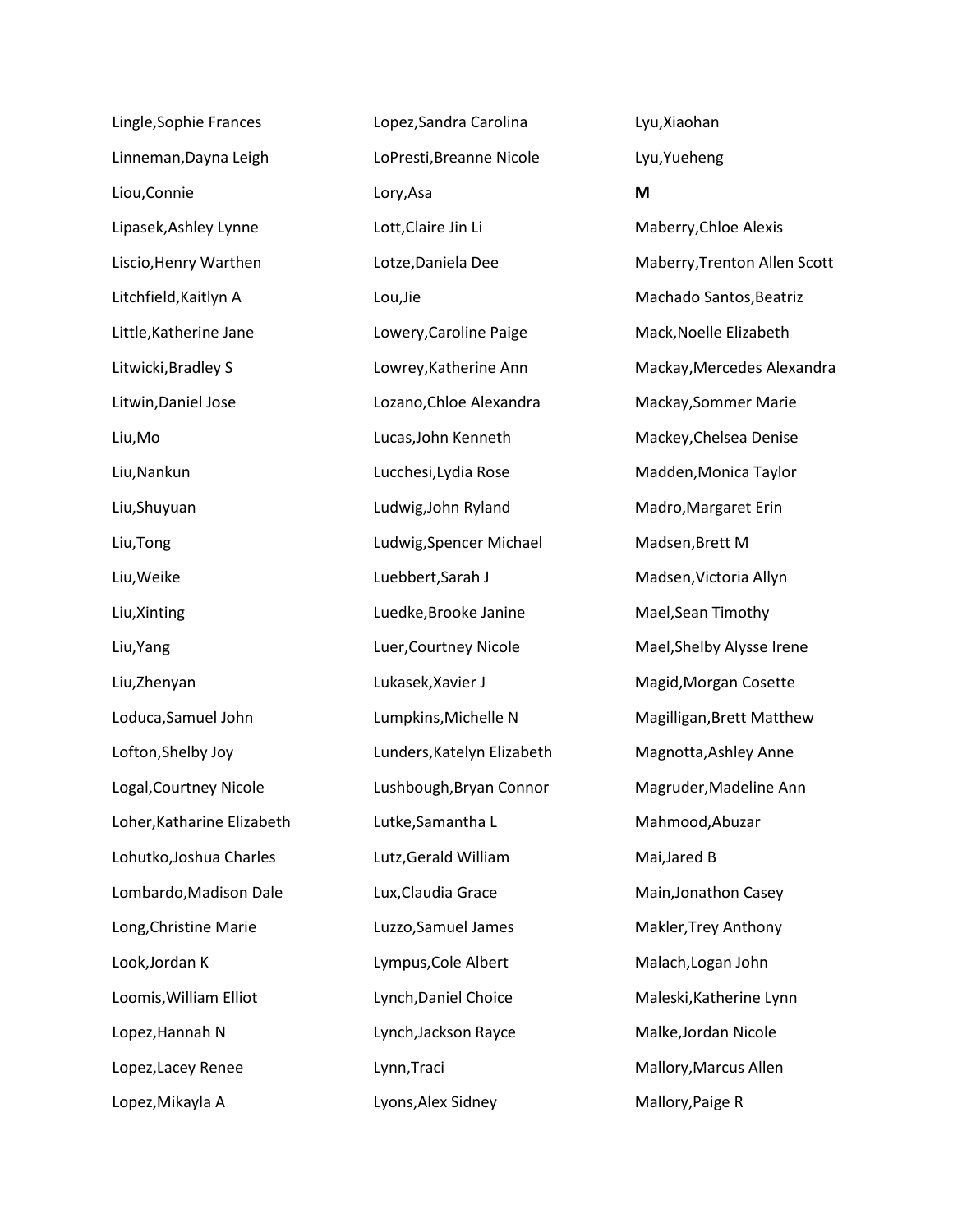Malloy,Brendan Joseph Malone,Alexis J Maltbie,Heather Rose Mandis,Alexandria Katherine Mangan,Isabella H Mankin,Ryan James Mann,Abigail Nicole Mann,Justin A. Mann,Morgan Elyse Mansker,Rhylie S Marcum,Sarah Powers Marquardt,Ryan Jacob Marquez,Karina Gutierrez Marr,Alexander Robert Marra,Kaitlin Christine Marriott,Canten Bradley Marshall,Audrey Taylor Marshall,Brittney Leigh Martin,Gabriela Salgado Martin,Jarvis Charles Martin,Jessica Nicole Martin,Rachel Elizabeth Martin,Taylor Alyssa Martinez,Gabriela Mercedes Marty,Madison Angela Marulanda,Angela M Marx,Alex James Maryan,Kyle Anthony Mason,Dionta

Mason,Kelsey Lynn Massey,Anna Marie Massey,Kaitlyn Mary Matarese,Kathleen Louise Matheny,Natalie Erin Mather,Samantha Sterling Mathews,Alex Joseph Mathieu,Drew Alexander Matos,Marissa Jacqueline Matson,Conor Richard John Matsyokha,Daryna Yuriyivna Matthews,Hannah Marie Mattingly,Jordan Lynn Mattingly,Kelton Maloy Maurer,Thomas Clark Maurutto,Lauren K Maus,Clayton James Mauschbaugh,Rebekah May,Hannah R May,Nathan James Mayer,Katelyn Marie Mayfield,Erin Danae Mays-Lenoir,Keann Tiffany Mazanec,Alexis M. McArthur,Paige Donna McAtee,Kate Parker McBride,Molly Mae McCann,Hunter Ann McCarthy,Brianna Marie

McCarthy,Jack McCarty,Riley Marie McCaughey,Breanna Tychen Erin McCausland,Hannah Jane McClellan,Anna Johnson McClelland,Alexander Joseph McClure,Richard Wayne McConnell,Madeline Leigh McCormack,Jonathan Edward McCouch,Jade Bao Song McCoy,Miles Christian McCoy,Nicholas Louis McCoy,Severin Lydell McCulloch,Bess Ophelia Mccullough,Rachel E. McCullough,Samuel Curtis McDaniel,Kendall Elizabeth McDaniel,Melia Taixin McDonald,Alexandria Lea McDonald,Connor Scott McDonough,Amanda Helen McDonough,James Quinn McDowell,Kayla Gretchen McElfresh,Mitchell James McEnery,Nicholas Patrick McEntire,Amelia Rose McEwen,Joshua Arthur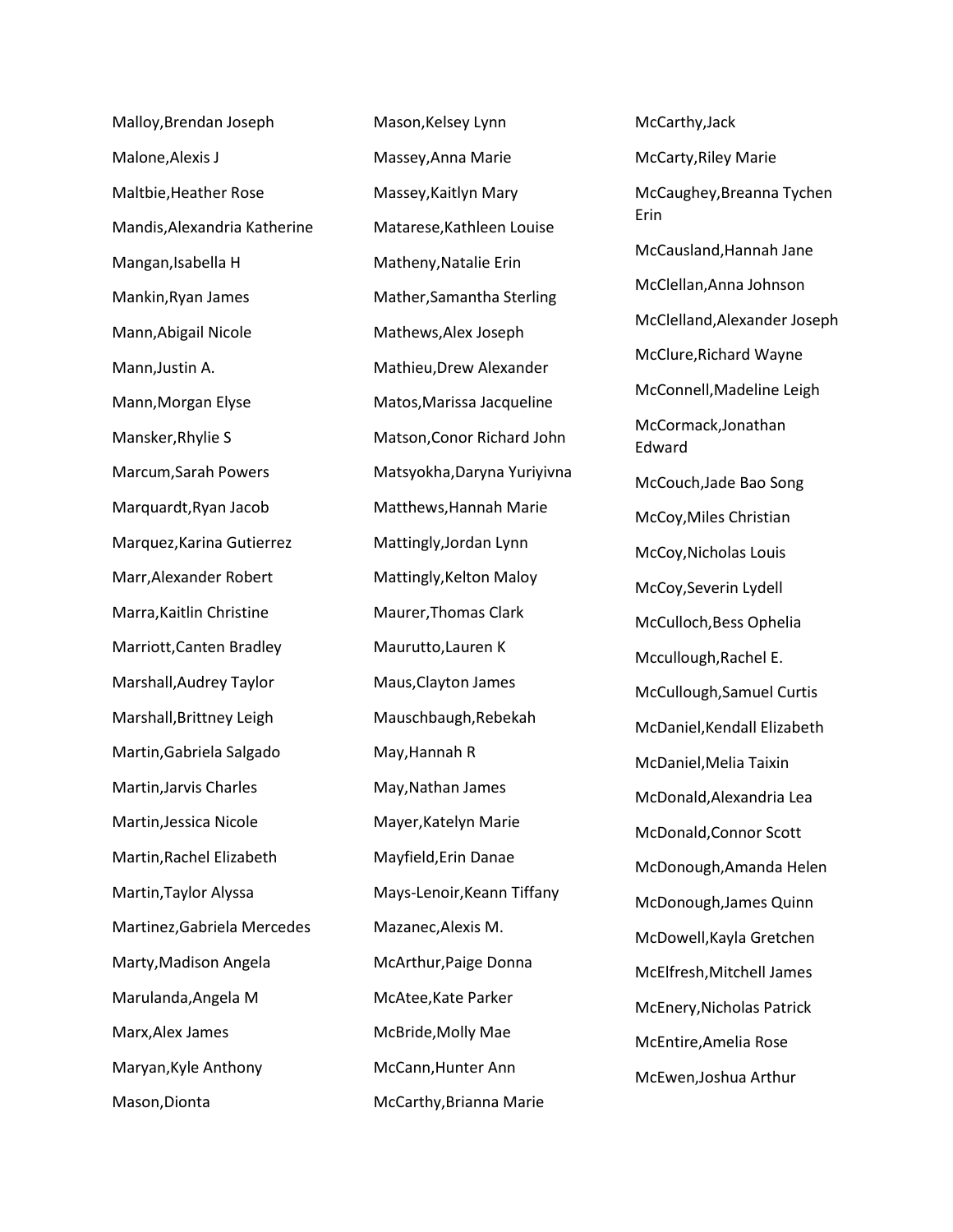Mcfarland,Erin M McFerren,Bridget Shirley McGarr,Kathryn Elizabeth McGonagle,Sinead Marie McGrath,Colleen Bridget McKee,Samantha Ruth McKillip,Christian Thomas McKinley,Edward Phillips McKnight,Janay Angelique McKown,Elizabeth Wood McLachlan,Ryan Patrick McLain,Autumn Frances McLeod,Eliza Baird McManus,Lindsay Jo McMillian,Madison Kenzie McNair,Nicole Rebecca McNair,Samuel Douglas McNamee,Britta Ann McOlash,Morgan Jean McPherson,Amber Renee McRaith,Kirstin Hall McTague,Gabrielle Nicole McVan,Madison Grace Mears,Calla Michelle Mebruer,Kelly Renee Mechlin,Katie May Mechowski,Julianna Marie Meeds,Abby Elizabeth Meehan,Daniel Kevin

Mehmedovic,Sejla Meinzenbach,Caroline Louise Meister,Jake Benjamin Member-Meneh,Nadum Lagah Mencher,Aaron Meng,Xianqi Mengarelli,Maria Eleanor Mensah,Jazmine Rosemary Menzel,Angelina Marie Mertens,Mackenzie Lauren Mertz,Erika Marie Messer,Riley Elizabeth Messimore,Nataleigh Michelle Mestres,Katherine Amanda Metter,Maxwell Donovan Metzger,Brett William Metzger,Samantha Joesphine Meyer,Ian M Meyer,Rebecca Claire Miao,Dehan Miazza,Rachel Marie Michael,Blair P. Michaels,Margaret Mary Michno,Kelsey Siara Mickelberg,Alyssa Alexandra Miklus,William Lee Mikus,Olivia Nichole

Miles,Joshua A Miles,Tessa Marie Millard,Emma Kathleen Miller,Alexandra Nicole Miller,Bethany Jo Miller,Cabria Alyssa Miller,Coleman L Miller,Jordyn Chaya Miller,Josephine Elizabeth Miller,Katharine Anne Mills,Katie Lynn Mills,Madeline Lee Mills,Sydney Renee Miner,Laura Jillian Miramonti,Domenica Marie Miszuk,Alec Michael Mitchell,Dejia Breannah Mitchell,Kyle Moccia,Brittany Anne Modesitt,Savannah R Moedritzer,Michael Joseph Moffett,Alexis Courtney Moger,Katherine Eileen Mohd Fozi,Afiah Mohler,Samuel Christopher Mohling,Izaak Xavier Moisson,Francesca Ellis Molinsky,Megan Katherine Monahan,Michael Edward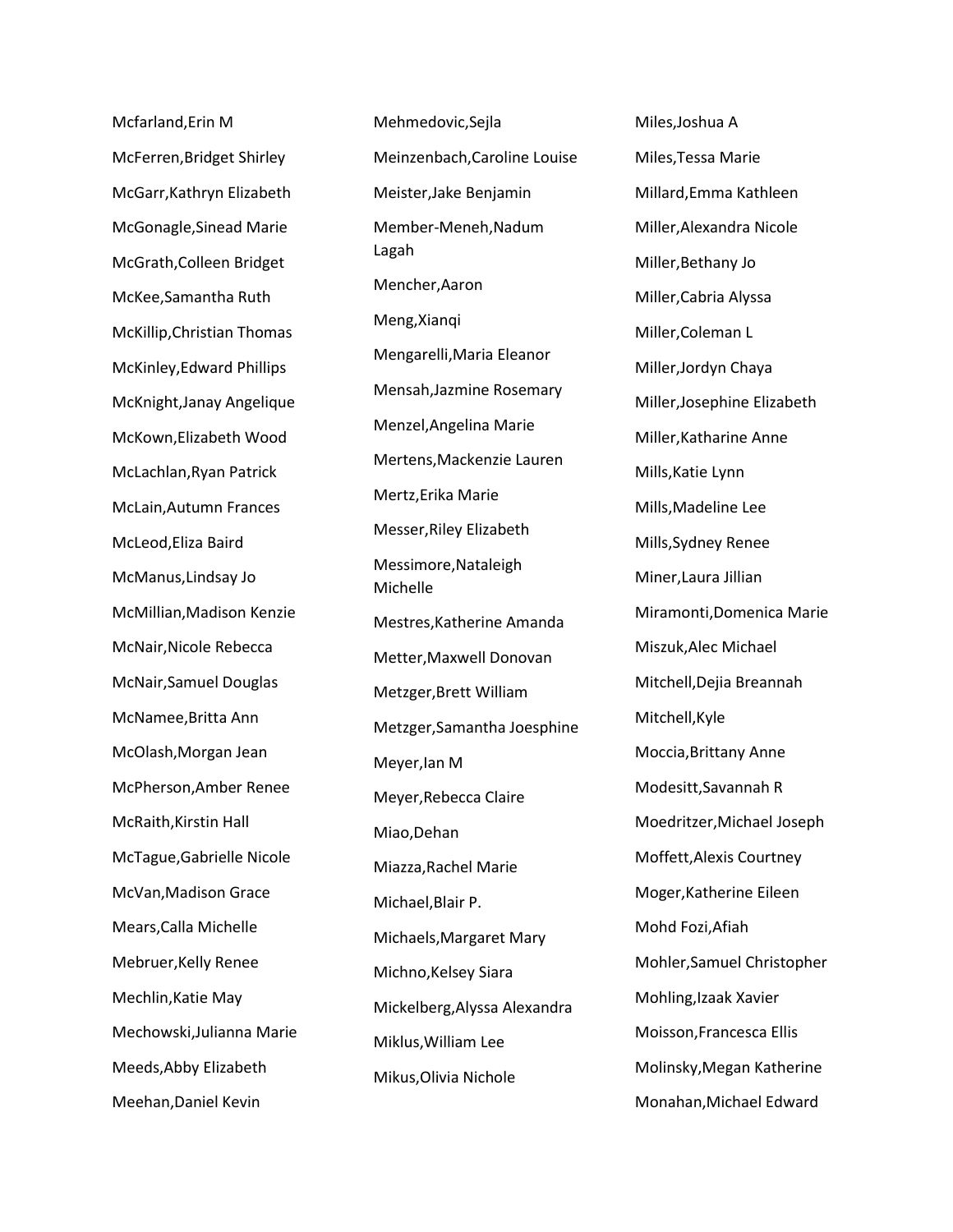Monchamp,Benjamin Matthew Mongeon,Mikaela Ann Mongold,Samantha Aubrey Monk,Samantha A Monson,Andrew James Montano,Angela Marie Montgomery,Alexandra Marie Montgomery,Audrey N Montgomery,Deja Jare Montgomery,Tiera Lasha Montgomery,Zoe Abigail Moore,Adia Arielle Moore,Anna Claire Moore,Erin A Moore,Kennedy Alexis Moore,Rachael Catherine Moore,Zahria Imani Moorman,Teddi Danielle Morcos,Toni Isabella Moreland,Kale Michael Moreland,Zachary Ryan Morgan,Benjamin Michael Morgan,Darne Malik Morgan,Elizabeth Kathern Morris,Brett Adrian Morris,Haven Marie Morris,Joshua Wayne

Morrow,Ethan C Morrow,Sean Michael Morse,Allyssa Ann Morse,Nicole M Morsovillo,Ricky Alec Mosier,Katherine Michele Moskovitz,Matthew Philiip Mosley,Charles Lloyd Moss,Rebecca Elizabeth Mozer,Jacob Austin Msechu,Louisa Sage Muelleman,Andrew William Mueller,Jacob C Mueller,William Jerry Muhammad,Maaz Mulhall,Frances Colleen Mullen,Margaret Elizabeth Muller,Alexander Carl Mullins,Taylor L Mundwiller,Macy H Munlyn,Alyssa Noelle Munsch,Rebecca Danae Munsell,Madelyn Iris Munsinger,Erica Jordan Munson,Patric David Murdock,Myles A. Murgatroyd,Laura Rose Murphy,Claire Rose Murphy,Devin Bascha

Murphy,Emily Louise Murray,Tyra Monique Murray,William Paul Myers,Emma L Myers,Hannah Beatrice Myers,Hunter Sinclair Myers,Kayla Marie Myers,Sara Nicole **N** Nabb,Hannah Mae Nagel,Madeline Elizabeth Nam,Su Min Naseer,Shahrukh Ahmad Naveh-Benjamin,Itamar Neely,Matthew Patrick Nehrkorn,Brittany Nicole Neidenberg,Emily Brooke Nelson,Christopher Michael Nelson,Erin Rebecca Nelson,Jane Reed Nelson,Jessica Rachel Nelson,Josette Nelson,Madison Re Nelson,Nicole Ann Nelson,Tawnie Erin Neri,Olivia Nesbitt,Jenifer Netherton,Roger Malcolm Neuhalfen,Alexandra Marie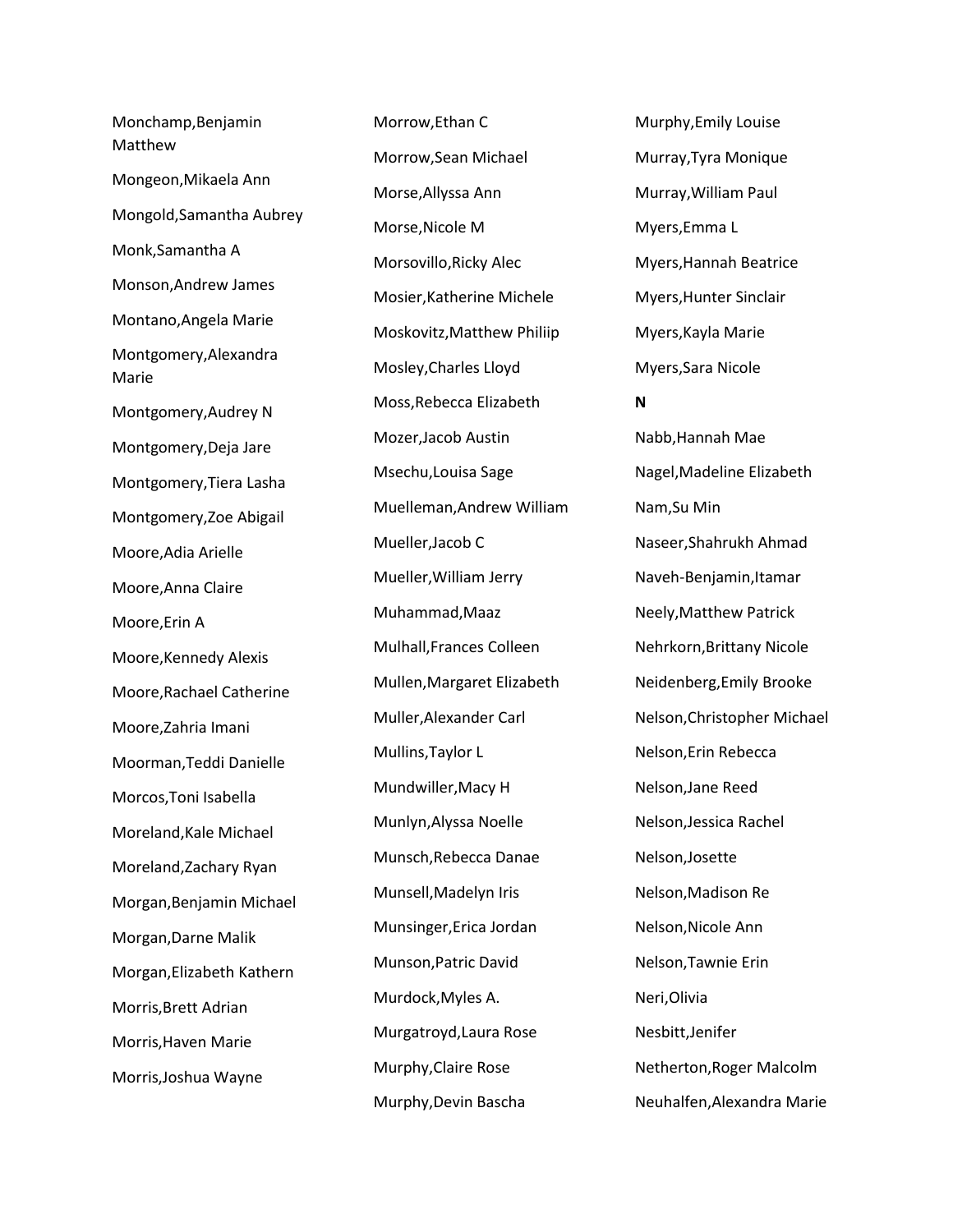Newcomer,Tayler Renee Newman,Mary Grace Newman,Thomas Jeffrey Newsome,Langston N. Newton,William Jarod Ngo,Hanh Vu-My Nguyen,Anh Tiffany Nguyen,Julie Anne Nichelson,Charles Avery Nichols,Ashley Noelle Nielsen,Edward Daniel Niemann,Madeline Harper Nieters,Amanda M. Ninichuck,Alexa Shea Nino,Juan Pablo Nispel,Madison Nicole Nitzkin,Erica Samantha Nixon,Zachary Taft Nizam,Rasheeq Rahman Noce,Matthew Ryan Noel,Alexandria Renee Nolan,Melissa Grace Nolan,Sara Elizabeth Noonan,Natalie Nell Norber,Davis Nicole Norberg,Alyssa Paige Nordike,Dalton Douglas Nordstrom,Derek Anthony North,Isabella Mary

Northrop,Rain Allexis Noser,Hannah Elizabeth Nourie,Blake Oliver Nowling,Madison Paige Nuhn,Spencer Ladd Nunn,Maya Marsena Nunn-Faron,Elizabeth Danielle Nuss,Ashley Elizabeth Nutakor,Elorm Kevin Nuzzarello,Amelia Michelle

## **O**

Obaidat,Ramsey Naser O'Brien,Ashley Christine O'Brien,Erin Katherine Obrien,Kathleen Jo Anne O'Brien,Kelly Elizabeth O'Brien,Mary Katherine O'Brien,Megan Lee Obscherning,Samuel Phillip O'Day,Siri Dawn O'Dowd,Riley Valentine Ogle,Peyton Elyse Ogoke,Melody O'Hara,Sydney Taylor Ohlhausen,Alison Taylor Ohlhausen,Daniel Martin Ohmes,Adrianna Renee Okafor,Elizabeth Chioma

Okoroigwe,Darvia Kennedie Oliver,Rebecca Omeara,Madeline Ann Ondr,Paige Kathleen Ondrejka,Stephanie Paige O'Neal,Chase Joseph Ong,Wei Jun Dan Oppenheimer,Lily Katherine Orazio,Nicholas Ordonio,Faith Marie Ordway,McKenzie Nicole Ordway,Patrick Ryan Orf,Abby N Orr,Cameryn Taylor Orr,Trevor Wayne Ortega,Madison Taylor O'Russa,Megan Mary Orzechowski,Christine Marie Osborne,Chandler Todd Oshadiya,Temiloluwa Oluwaseun Oshea,Michael Chandler Oster,Camille Knabe Otieno,Patricia Julliana Otis,Kierra Jacqueline Overman,Hannah Louise Owens,Ciarra Elizabeth Owens,Nathanael Paul Owens,Sara Elizabeth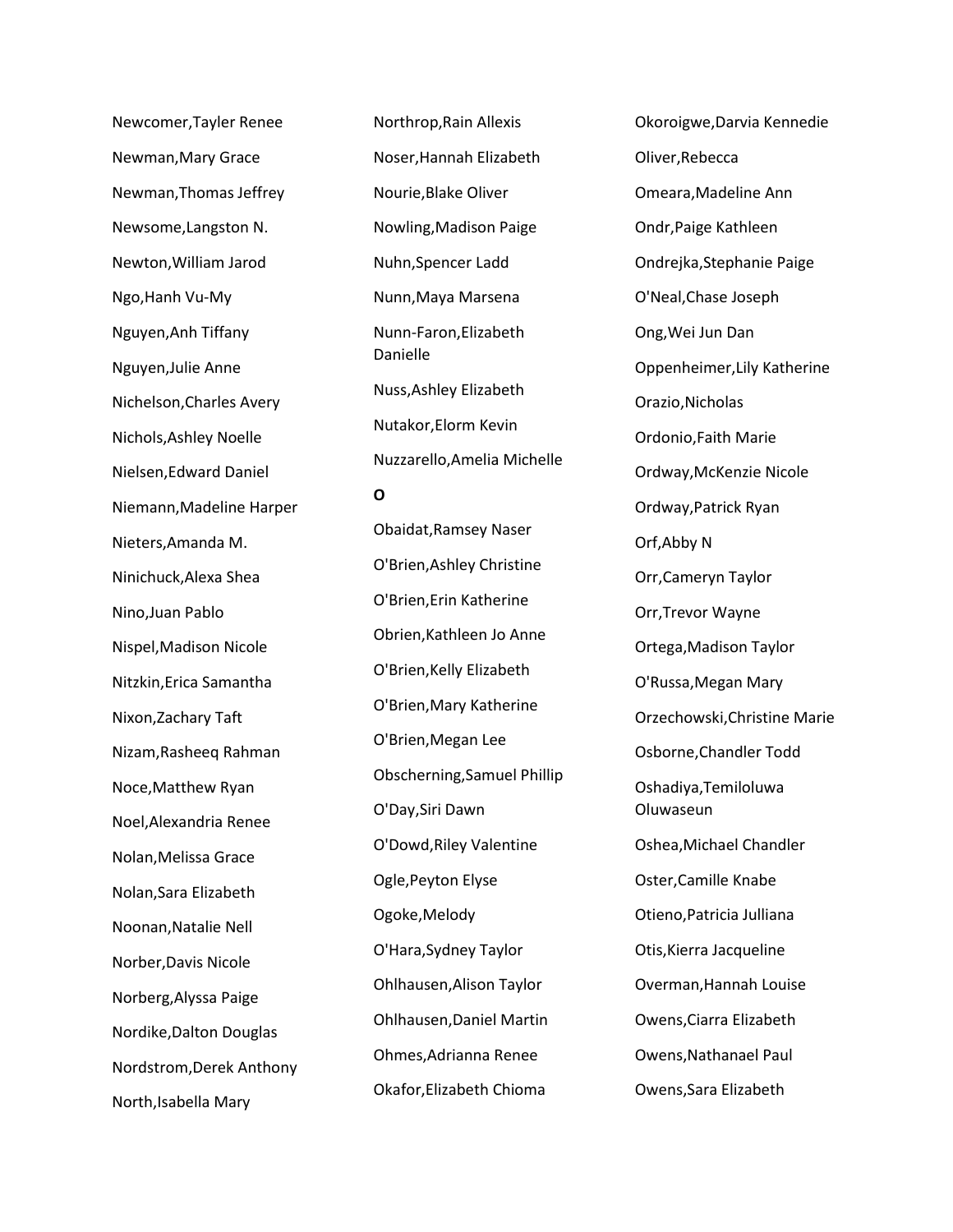Owens,Sidney Alexis

**P** Pace,Alex Leigh Pace,Natalie Catherine Pagano,Evan James Page,Madison Claire Pagliaro,Ashlyn Susan Palazza,Noah Christian Paller,Cory William Pan,Di Pan,Mier Pan,Yunzhu Paneitz,Charles S Panhorst,Erin Leigh Panhorst,Jonathan Vincent Papp,Claire Elise Park,Marissa Emmy Parker,Leslie Allison Parker,McKenna M Parker,Nina Alexandra Parker,Taryn Mariah Parks,Ross Theodore Parmeley,Lauren Elizabeth Parmenter,Brittany Rene Parr,Alexander Scott Parrish,Connor Matthew Parsons,Connor James Parvez,Tashfia Chowdhury Pashia,Carli Linn

Paska,Jill Christine Patel,Deven Patel,Ishita Rasik Patel,Komal Patel,Love Kamlesh Patel,Maya J. Patrick,Victoria Patterson,Anthony Edwin Patterson,Destinee Trashae Patton,Derek James Paul,Lacey Madison Paul,Mikala Noel Pauti,Abas Amir Pauwels,Fee Pavia,Matthew Louis Pavlige,Ashley Nicole Payton,Isabelle Louise Payton,Thomas M Payton-Simons,Breanna Nicole Peak,Edward Jacob Peana,David Pearson,Alexis Marie Pearson,Meaghan Peecher,Lindsey Marie Peek,Matthew Jay Pellerito,Jordan Brianna Pelletier,Amanda Paige Pelton,Faith Suzanne

Pelts,Valerie Marietta Peltz,Abbey Elizabeth Pena Agrest,Tomas Pena,Ricardo A. Peng,George Bing Hsiang Penn,James Morgan Penrod,Jarrod M Perano,Abigail Rose Pereira,Bruna Alves Perez,Cynthia Perkins,Lindsay Rae Perreand,Elsa Louise Perreault,Daniel Charles Perritt,Jennifer Danielle Perry,Tiffany Perschke,Julia Grace Petermeyer,Lauren Christine Peters,Daniel Reilly Peth,Andrew Howard Peth,Rachel G Petrechko,Daniel Ryan Petrie,Molly Ann Petti,Noah Jerome Pfleiderer,Madison Nicole Pharis, Kelsey J Phaup,Emily Ann Philippe,Aaron Christopher Phillips,Carter Jeffery Phillips,Rachel Anne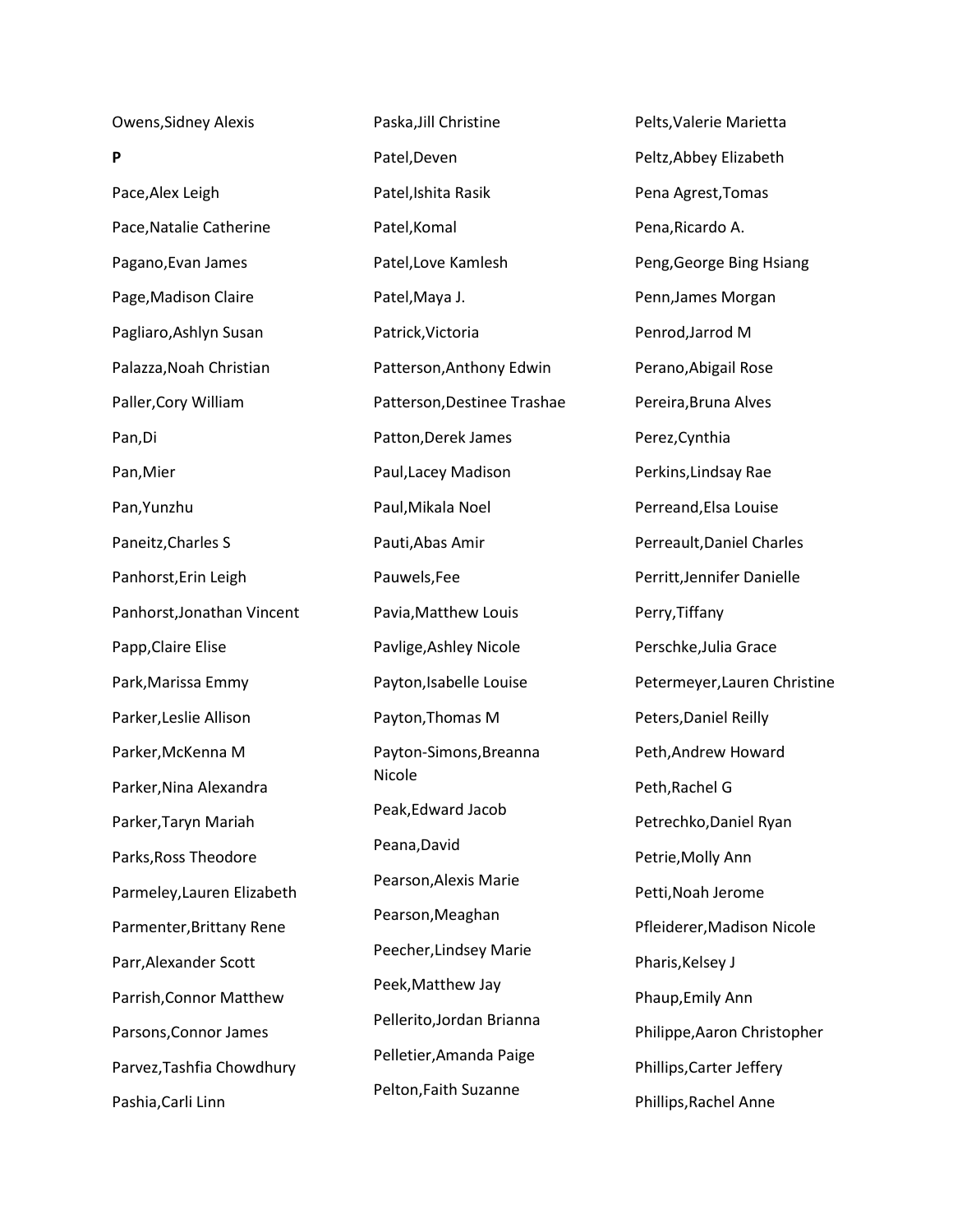Phillips,Samantha Bailey Phipps,Michael David Picchiotti,Katherine Elizabeth Piccolo,Rebecca Lynne Pieper,Matthew Pierce,Allison Marie Pierce,Gabriele L Pins,Caroline Elise Piotter,Emelyn Clarice Pippin,Kristopher Ray Pirrello,Hannah Elizabeth Pirrone,Sean Vincent Pisterzi,Marisa Michele Pitchford,Chase Andrew Pizzo,Vincent Michael Plaster,Madison Taylor Plevel,Megan Marie Pluenneke,Jack Curtis Plummer,Justine Marie Plump,Traevon Jamiel Pocost,Suzanne Baer Pogorzelski,Karolina Politte,Emma Gabrielle Pollihan,Kellen John Polton,Cody Joseph Ponte,Abigail J Pool,Jasmine Briona Poor,Sarah Virginia Pope,Katherine Elizabeth

Porcaro,Hayley M. Portell,Hayley Lynn Porter,Aleigh Danielle Porter,Brendan Joseph Porter,Hailey Corbin Poticha,Brandon R. Potrzeboski,Mary K. Potter,Megan Elise Poulos,Nicole Marie Pourooshasb,Fariba Powell,Alexandria Marie Powell,Emery Bryce Powell,Nia Michelle Powers,Emily A Powers,Samuel Martin Powers,Sydney Elizabeth Powers,Zachary Philip Prather,Morgan Nichole Pratt,Brionna Y Pratt,Sommer Sierra Pratte,Eli Lynn Preiss,Taylor Ann Presberg,Michael David Presberg,Stephen Daniel Presley,Tatyana Tashae Prestigiacomo,Christiana Jeannette Prewitt,Mackenzie R Pribe,Sarah M

Price,Alexandra Joyce Price,Emily Katelin Price,Ian Connor Prinster,Ragan Mariah Lacy Prohov,Jennifer Lind Prost,Anastazia Sophia Prugh,Tyler Liane Przybocki,Lena M Psaledakis,Daphne Wilmerding Pugh,Ardria Michelle Pugh,Brandy L Pugsley,Jessica Nicole Pulley,Harrison Clay Pummill,Delaney Elizabeth Puritz,Jenna Rae Purnell,Mia Nicole Pursley,Emma Claire Puyat,Svyatoslav Y Pyle,Taylor A **Q** Qian,Liying Qian,Minsi Qian,Yuexin Quach,Linda L. Quattrocchi,Chase Victor Quinn,Dawson E Quist,Spencer John Quoss,Madeline Justine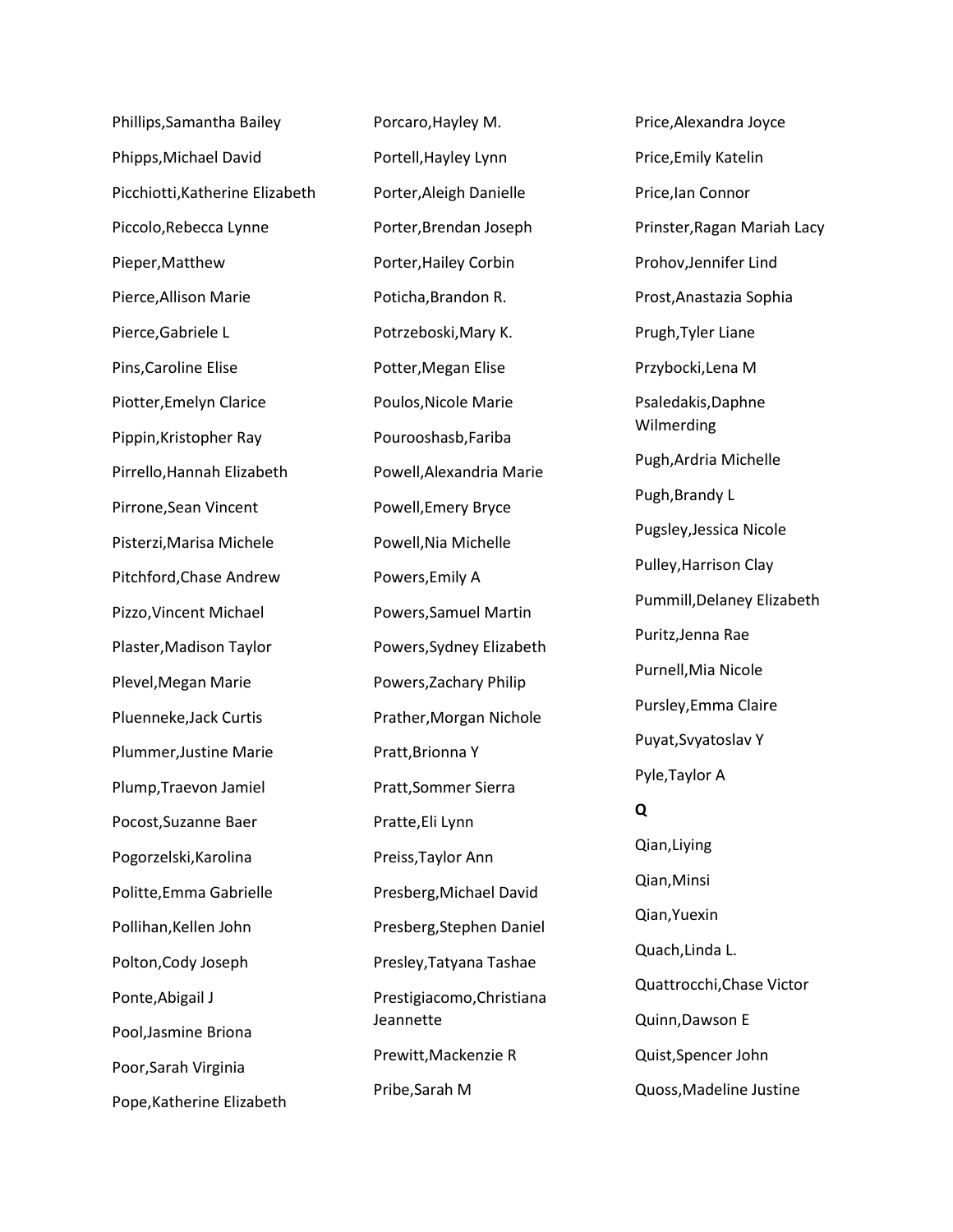Quoss,Stephanie Elizabeth **R** Rafferty,Sean Michael

Raffini,Alex Ragan,Genevieve Anne Rago,Gabriella Marie Raimond,Alec Tristan Rains,Maria Gretta Raksachat,Milntra Ramirez,Ana Sofia Ramirez,Maria Andrea Ramirez,Susan Oliva Ramos Rios,Eva Fernanda Randolph,Christopher Lee Raney,Emily Jane Ranfeld,McKenna Joy Ransom,Jason Hughes Rao,Rohit Kodancha Rao,Shun Rapp,Anna Elizabeth Rashid,Benjamin John Raskin,Gabriel Scott Rasmussen,Alana Julia Rathert,Elizabeth Erin Rau,Melanie Marie Rauch,Zachary Thomas Ravert,Alexandria Glenn

Ravinthiren,Krishna

Rawat,Suryanshi

Ray,Alexa Leigh Ray,Austin Wade Ray,John Paul Raza,Nadia Razzaghian,Lesley Renee Readus,LaDymon Siera Reardon,Maddy May Redmond,Anastasia Redwood,Phajja Ah'leigh Rees,Michael James Reeves,Celestial Jewel Reich,Murry Mac Reichert,Katelyn Dianne Reichert,Kelli Jo Reick,Caitlyn L. Reiher,Elizabeth Lee Reiling,Claire Marie Reinert,Katelyn Brianna Ren,Mincong Ren,Yi Renz,Jessica Ashley Repass,Ariel Estelle-Bernice Rexilius,Andrew William Reynolds,Brooklyn Ann Reynolds,Justin Anthony Reynolds,Trevor James Reznicek,Abigail Joy Reznicek,Laura Beth Rhim,Amanda Marie

Ribolzi,Rachel Lynn Rice,Natalie Elizabeth Rich,Lauren Mae Richards,Matthew Joseph Richards,Samuel Joseph Richardson,Amir Khalid Richardson,Derrick Lance Richardson,Hailey Ann Richey,Lauren Jean Richmond,Jeremy Tate Richter,Madeline Brooke Riddell,Morgan Joy Rider,Daniel Joseph Ridgway,Tyler Joe Wilson Rife,Emily Margaret Rife,Joshua Brian Riffel,Molly R. Riley,Andrea Michelle Rinehart,Samuel Hunter Ring,Alex Lee Ring,Kimberly Anne Ringling,Alexandra Riordan,Raven Anais Rios,Matthew J Ripley,Alyssa R Ritson,Taylor Nicole Rivera,Jared Wallace Rivera,Leticia Lexy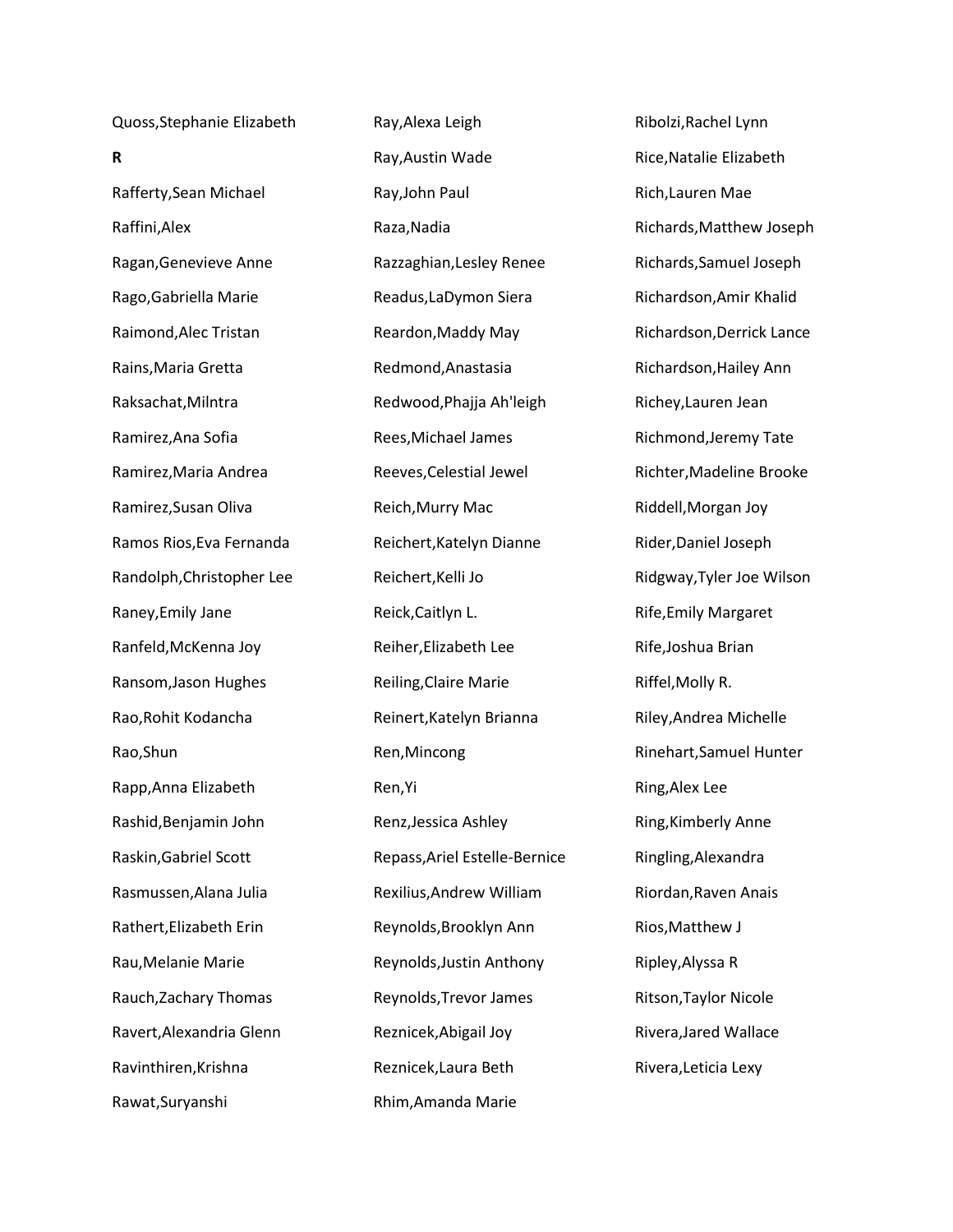Rivera-Bosques,Cristina Marie Rivet,Madeline Rose Roach,Carston David Roach,Mikala Mari Robaina,Haley Elizabeth Robaska,Allison Catherine Robbins,Brooke J Roberts,Andrew James Roberts,Kyle B Roberts,Kyle Dylan Roberts,Natalie Paige Robertson,Chandler Logan Robertson,Hannah Noelle Robertson,Sydney Nicole Robinson,Abbey O Shea Robinson,Zachary Robert Robison,Haley Ann Rocca,Lauren E Rodgers,Alexis Quinn Rodriguez,Alexander Robert Rodriguez,Hannah Elizabeth Rodriguez,Luisangel Rodriguez,Marguerita Beatriz Rodriguez,Oriana V Roederer,Madeline Marie Roepke,Erin J Rogers,Andrew Raymond Rogers,Anne Louise

Rogers,Ashley Michelle Rogers,Austin James Rogers,Kelsey Marie Rogers,Mackinlee Nicole Rogers,Noah B Roller,Madalyn Margaret Rollings,Maya Marie Roloff,Berkley Reid Romano,Anthony Robert Romano,Emma Caroline Romano,Nicholas Michael Romero Moore,Matthew Javier Romero,Marissa Elise Ronecker,Elizabeth Lorayne Rook,Mackenzie Erin Rook,Taylor Nicole Roques,Catherine Maria Rose,Bryn Shepherd Rosen,Elliot Aaron Rosenberg,Daniel Jacob Rosenblum,Reed Jordan Ross,Emily Ruth Ross,Katharine Michelle Rossi,Samuel Crawford Rost,Randi Alexis Roth,Christian James Roth,David John Rothe,Rachel Morgan

Rotolo,Johnny George Rourke,Abigail Nicole Roustio,Annalee G. Rowden,Brooke Nicole Rowe,Brandan Kc Rowland,Robert Jeffrey Rowling,Zachary Lee Roy,Derick John Willard Roy,Nathan Garrett Rudwall,Catherine Anderson Rueffer,Katherine Anne Ruether,Samantha Jean Ruettgers,Megan Elizabeth Ruiz,Stephen Phillip Rundle,Matthew Gerald Rush,Keisha R Ruskey,Jaime Nicole Russ,Brian Thomas Russ,Lauren Ashley Russell,Amber Lynn Russell,Jacob Jeffrey Russell,Maddison Marie Russell,Natalie Alana Rustemeyer,Virginia Ellen Ruth,Caleb Mitchell Ryan,Callie Collinge Ryerson,Raine Morgan Michael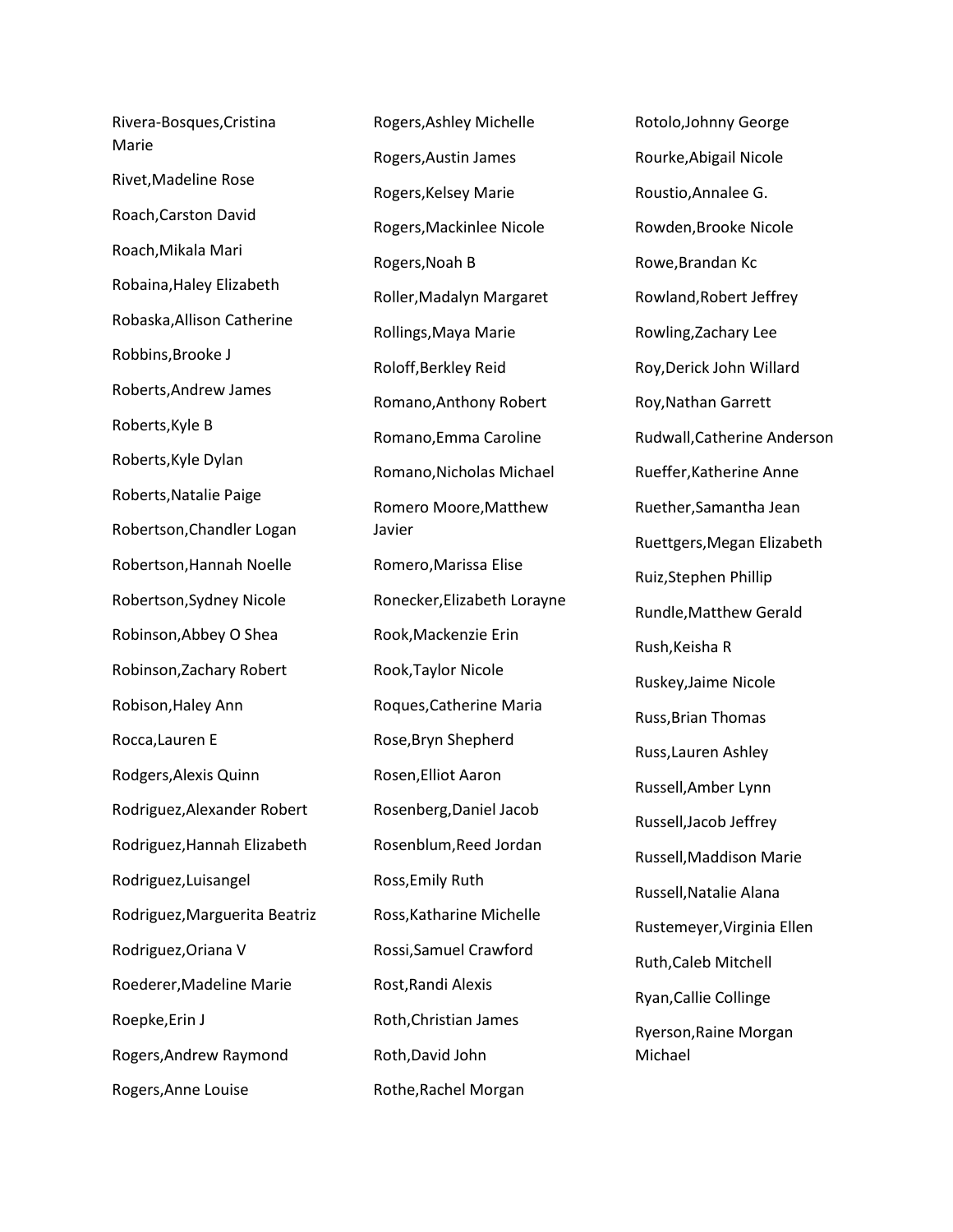Saak,Julia Caroline Sabadell,Brendan Douglas Sabaredzovic,Edita Sacks,Sydney Alexandra Sahudin,Madison B Salamun,Alison Belle Salas,Biridiana Ortega Salas,Brianna Ortega Salehian Sabet,Mina Salela,Alyssa Teagan Saliu,Anita F Saltzman,Sarah Elizabeth Salzman,Claire Elizabeth Samberson,Sloane A Sammis,Haley Renee Sanchez,Katherine Sanchez,Victoria G Sanders,Ameerah Yasmine Sanders,Courtney Nicole Sanderson,Hunter Ellen Sandquist,Kiersten Elise Sanford,Lauren Adelaide Sapaugh,Alexandra Lane Saraceno,Madison Nicole Sarrazin,Blake Douglas Sarver,Louise Emily Satterlee,Grace Nicole Sauer,Mckaila Anglea-Louise

**S**

Saunders,Kiersten Rena Saunders,Kye Allen Saunders,Matthew S Saunders,Robert Camden Savage,Cara Elizabeth Savage,Ciera Nicole Savage,Devin James Saverin,Samantha Elizabeth Sawyer,Kaitlyn Meelan Sayer,Zachary Myles Scales,Dorothy Mae Scaturro,Mia R Schacht,Summer Elyse Schaefer,Jonathan Michael Schaefer,Sommer Lynn Schaetzle,Griffin Cregg Schafer,Nicole Rae Schank,Jacey Quin Schaphorst,Karlie Rae Scherbring,Emily Rose Scherff,Layna Lauren Schiebout,Courtney Taylor Schilb,Aaron Mark Schimmele,Sarah Jeannine Schlechte,Nathan Andrew Schloss,Natalie Christine Schlueter,Benedict James Schmank,Michael John Schmidt,Madison Elisabeth

Schmiegelow,Amy Brianne Schmitz,Gabrielle Rene Schmitz,Karie Ann Schmuck,Hannah Victoria Schneider,Sara Kira Schoeppach,Mallory Lee Schrade,Corissa Lynn Schrand,Luke W Schrivener,Heather Leigh Schroder,Madison Lehua Schroeder,Amy Lynn Schroeder,Elizabeth J. Schroeder,Luke Leyden Schuckenbrock,Emma Morgan Schuler,Daniel Francis Schuler,Julia T. Schulte,John Christian Schulte,Kara Lynn Schulte,Nathan Alan Schulte,Sarah Grace Schuster,Halie R. Schuster,Luke Edward Schwartz,Emma Caroline Schwartz,Noah Wolf Schwingenschlogl,Fabian Schwinn,Madison Camille Sciara,Tiffany Elizabeth Scism,Trey Brandon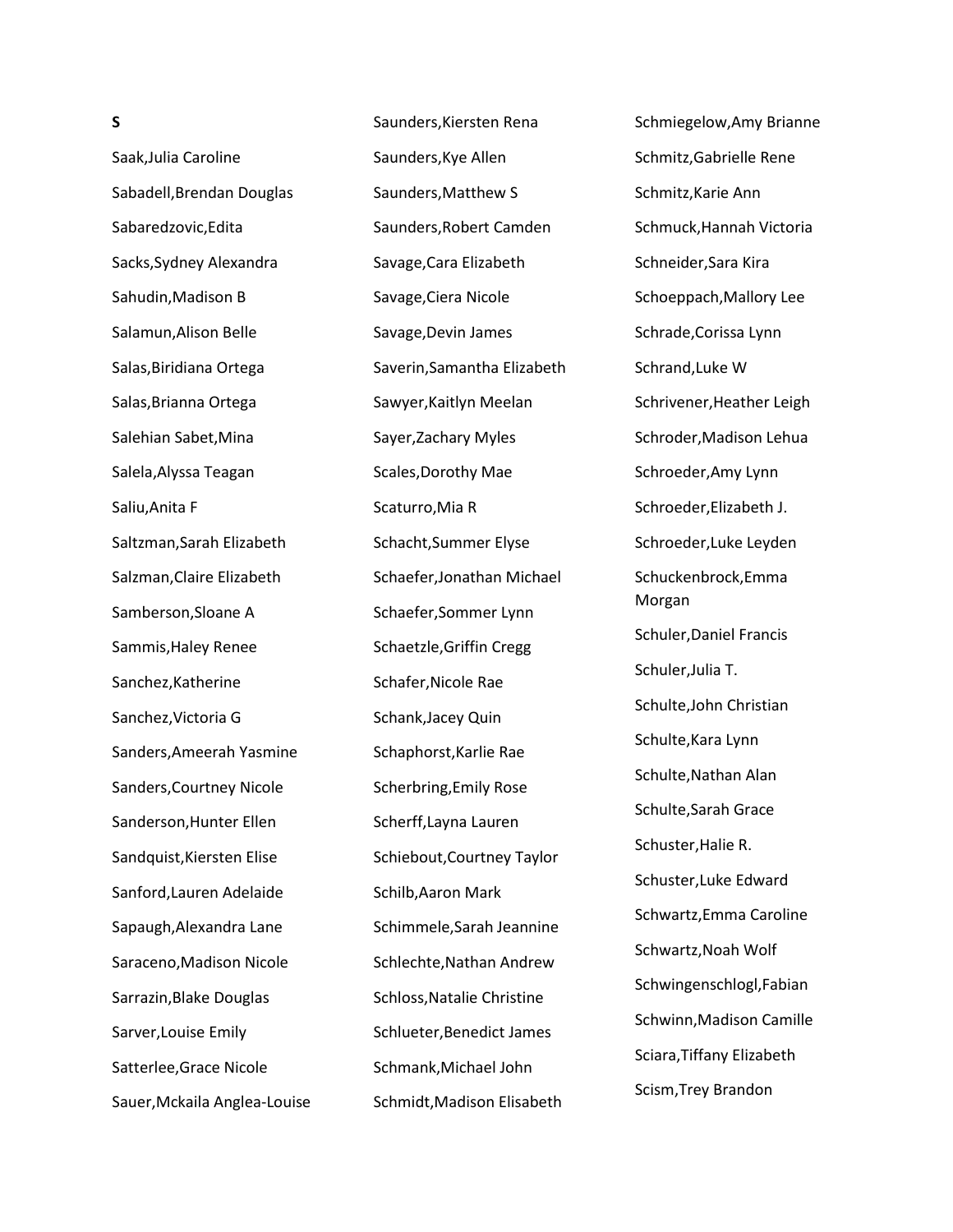Scola,Louis J Scott,Adam Michael Scott,Gustus Matthew Scott,Jonathan Wyatt Scott,Karrington Lauren Scott,Michael Thomas Scowcroft,Jamie Lynn Scranton,Cooper Clark Scully,Emily Noelle Searles,Megan N Sears,Brandon Mark Sears,Calvin Robert Secrest,Drake Alan Sedlacek,Brogan Cade Sedlacek,Daniel Grayson Sedlacek,Kieran Shea Sedovic,Dorothy Ray Seever,Katherine Marie Seever,Payton E. Seevers,Nicole Christine Seibert,Jamie Renee Seibert,Morgan Lynn Seidel,Catherine T Seidel,Karinna Jo Seidel,Nicholas Austin Seidler,Abigail M Sellenriek,Jack Roddy Sellers,Cameron David Senkerik,Danielle Louise

Sents,Riley Reid Serrone,Erica Marie Sethi,Anmol Seward,Nathan Rhoads Shadrick,Tiffany Ann Shaffrey,Caitlin Bridget Shah,Adit A Shannon,Nicholas James Shapiro,Mikaela Nicole Sharma,Shreya Sharp,Tucker Newton Sharples,Grant Edward Shebib,Duha Raad Sheehan,Jordan E. Sheeran,Eileen Margaret Sheets,Megan Elizabeth Shelton,James Ross Shemwell,James Mitchell Sheng,Guo Shepherd,Haley Nicole Sherman,Dylan Reid Sherman,Sam James Sherman,Samuel Thomas Sherwood,Jessica Anne Shields,Kenneth John Shin,Aleks Shipe,Katie Lee Shipp,Mason W. Shirk,Riley J

Shock,Justin Conner Sholy,Christine Noell Shonekan,Faramola O Shrivastava,Rashi Shroba,Claire E Shryock,Andrew Joseph Shucart,Krista Lucille Shupe,Zachary Jarrett Shvartsman,Samantha Jayne Sides,Andrew Isaiah Sidney,Andrew Julius Siefert,Rosemary Ann Siefkas,Adrian Ellen Siegel,Lillia Rachel Siemens,Eric Hamilton Sikora,Jessica Nicole Sikyta,Carsen Nicole Siler,Joshua Lester Silverman,Layne Morgan Simmon,Robert Eagle Simon,Claire Elizabeth Simon,Karissa N Simonds,Madeline Diane Simpson,Leah Lillian Sinclair,Caitlyn Jean Sindecuse-Hayden,Adam Edward Singh,Stephen Matthias Sisson,Dalton Kaylann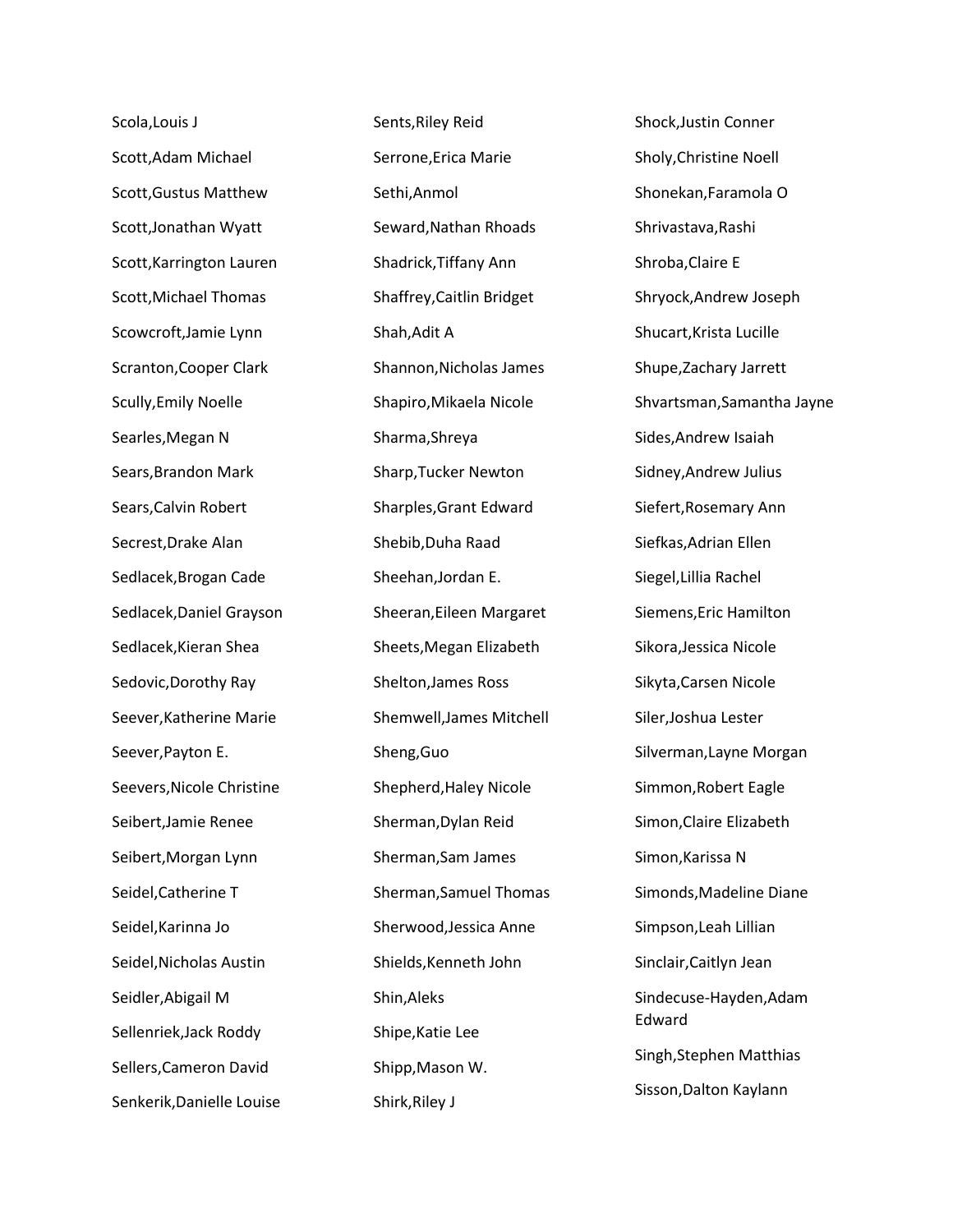Skeans,Karli Skidmore,Chelsea Lynn Skidmore,Taylor Anne Skinner,Ryan Gregory Skrade,Anna Elise Skrivan,Patrick Connor Slater,Madeline Christina Sly,Molly Elizabeth Small,Derrick Bryan Smith,Adam Dudley Smith,Alden Thomas Smith,Ashley D Smith,Aubrey Matthew Smith,Bradley Stuart Smith,Caitlyn Jennifer Smith,Caroline Georgeanne Smith,Cory Lee Smith,Dana Christine Smith,Emily Lucille Smith,Emma Nicole Smith,Haleigh Annette Smith,Hayley Marie Smith,Jacob Smith,Jordan Leigh Smith,Katrina Nicole Smith,Kendall Reed Smith,Kyle David Smith,Lauren Elizabeth Smith,Lindsay Renee

Smith,Logan Lane Smith,Nicholas Taylor Smith,Nikita Sade Smith,Parker Nathaniel Ramsey Smith,Rachael Moriah Smith,Regina Denise Smith,Samuel Clarkman Smith,Valerie Anne Smythe III,James Patrick Snelling,Avery Rose Snider,Heath Caden Snoke,Hannah N Snyder,Jonathan Taylor So,Joshua Ryan Solidum,Ezra Marie Solis,Brendan Patrick Song,Angelou Song,Jinyang Song,Kiwon Sorbelli,Katherine Marie-Caleb Souder,Carey Taylor Soukieh,Rami Sparks,Macy Deann Sparrock,Nandi Janay Spear,Lauren Michelle Spearman,Cassidy Jean-Louise Spears,Calvin Richard

Speed,Benjamin D Speer,Kolton Paul Speigle,Sarah Elizabeth Spence,Chelsea Lynn Spies,Erica Christina Spies,Erica Olsson Spindler,Mary C Splitter,Blake Anthony Spokely,Riley Shannon Sporleder,Krista Caitlyn Spradling,Chadwick Adrian Spring,Nicole Renee Spring,Paul Thomas Spring,Perry Maurice Springer,Caroline Marie Sprinkel,Sierra Marie Stahl,Emily H Staley,Jessica E. Stanford,Elizabeth A Stange,Alexandra Krisitin Stanley,Jack Stanley,Julia Ann Stanton,Harold Rudloff Starks,Alizay Renne Sereyroth Statler,Caroline Elizabeth Steele,Brendan Thomas Stefanski,Molly Ann Steffen,Angela Elizabeth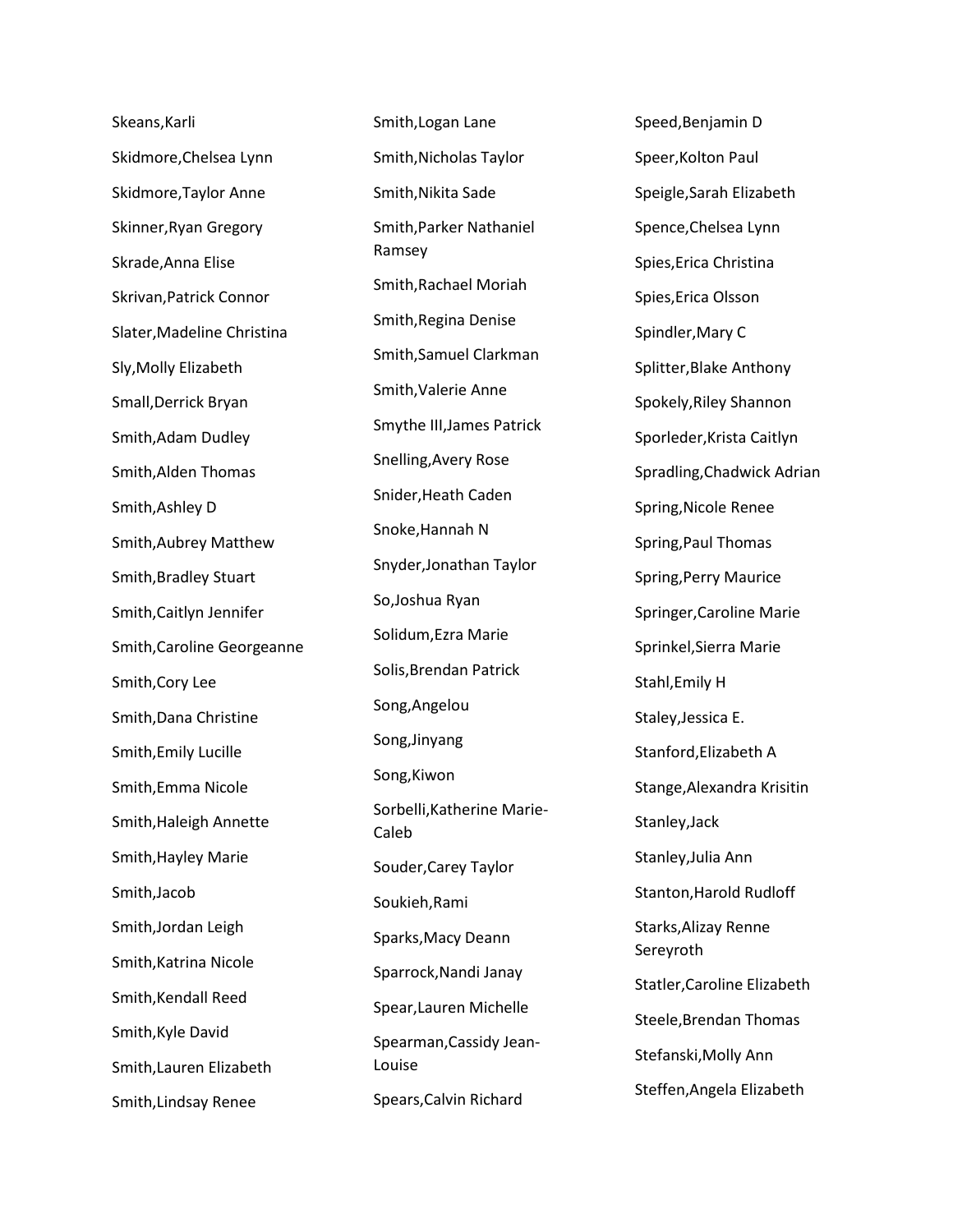Stegman,Ashton N Stein,Ethan Jacob Steineman,Amanda Kay Steinmetz,Colton Michael Steinmeyer,David Austin Stephens,Ali Elizabeth Stephens,John James Stephens,Maxwell Edward Stergios,Arianna Marie Sterner,Jessica Kay Stevens,Hannah Elizabeth Stevens,Mallory Anne Stevens,Mikayla Nicole Steward,Alissa Nicole Steward,Andre James Stewart,Amber Marie Stewart,Daniel James Stewart,Joseph William Stichter,Logan Peck Stieren,Benjamin Daniel Stith,Clarkston Drexel Stitzer,Ellie Daun Stockglausner,Alexis Wylie Stockton,Jacob Lee Stoll,Jenna Rayanne Stollenwerck,Annabel E Stone,Joshua Austin Stone,Korbin William Stone,Marjorie E.N.

Stone,Taylor Robert Storm,Jennifer Nicole Stover,Taylor Nichole Strait,Richard H Stransky,Alexandra M Strauch,Zachary Liam Street,Jaclynn Rebecca Stretz,Piper Makenzie Strickland,Kara Alyson Striegel,Sarah Suzanne Strode,Maureen Anne Stroot,Michael Andrew Strothkamp,Kaitlyn Nicole Stroyeck,Maximilian Struckhoff,Dominic Joseph Stubler,Brianna Marie Stuglis,Michael Kenneth Sturgell,Kaelyn Paige Sturtecky,Ali Louise Stutson,Alec C Styron,Olivia Skye Su,I-Hsuan Suarez-Solar,Raquel Maria Sulkowski,Kaitlin Norris Sullivan,Adrienne Claire Sullivan,Erica MacKenzie Sullivan,William Bret Sun,Fanxi Sunshine,Emily Megan

Surace,Harley Thomas Suraud,Amy Nicole Surdyke,Mackenna Leah Sutphen,Julia Josephine Sutter,Grace A Sutterer,Jennifer Marie Sutton,Briann E Sutton,Naya Cheyenne Swan,Mathew R Swanson,Jakoby Milton Swartz,Tricia Ruth Sweat,Lexie Krystin Swoboda,Landon Scott Sy,Victor Thanh Syed,Inas Kaleem Szalay,Sara Hannah **T** Tackett,Brittany J Tackett,Shane Ryan Tackitt,Fiona Maeve Tait,Andrew Joseph Talavera,Adrianna K Talbert,Brendan Taylor Talken,Olivia Marie Tan,Hui Phyng Vera Tang,Lilian Qui Lyn Tang,Shidi Tarby,Emily Lynn Tatarek,Caitlin Marie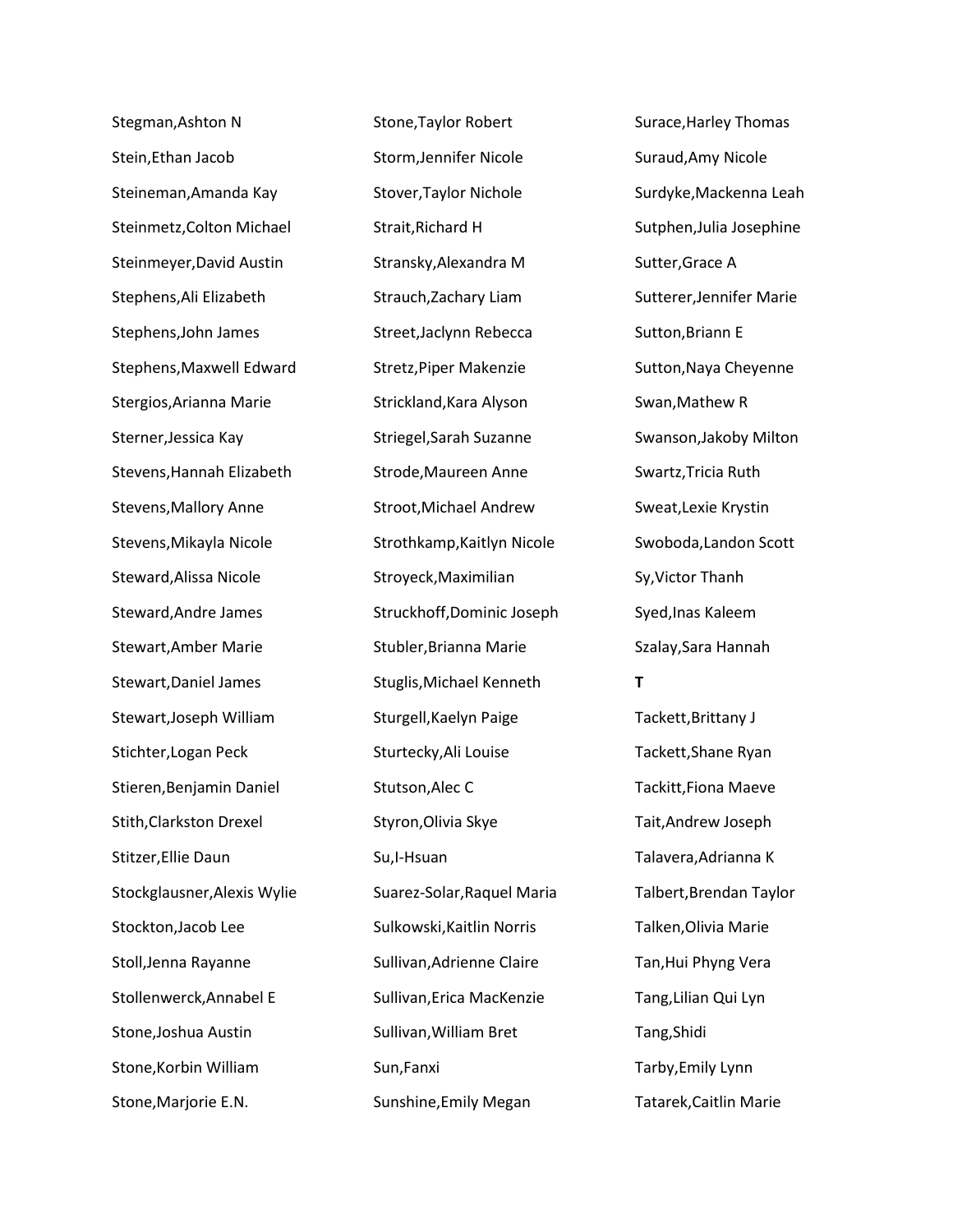Tate,Alexander James Tate,Victoria Elise Tatum,Simon James Lawrence Tauchen,Spencer Rudolph Taylor,Abby Marie Taylor,Alexa M Taylor,Amy Marie Taylor,Caroline C. Taylor,Jessica Erin Taylor,Madison Rose Tealer,Austen Tate Teehan,Megan Elizabeth Teel,Gage Scott Tegethoff,Andrew Scott Telander,Carly Marie Telander,Ellie Marie Tellor,Libbye Sirena Tenkhoff,Anne Marie Tepen,Lillian Grace Terry,Margaret Ann Terry,Mary Katherine Teuscher,Jack Michael Tevis,Drake William Thater,Casey Aaron Thein,Alexa Jane Thiemann,Nora Jane Thoelecke,Amanda Eileen Thomas,Allison M

Thomas,Andrew Carter Thomas,Hailey Ashlyn Thomas,Hannah Praveen Thomas,Isis A Thomas,Jade Beauregard Thomas,Natalie Marie Thompson,Allison Anne Thompson,Briana Jade Thompson,Kayla Marie Thompson,Kristin Dawn Thomsen,Ian Nelson Tibbles,Geoffrey M Tidwell,Elise Alexandra Tiefenbrunn,Bailey McKay Tiehes,Garrett Doering Tigges,Kaylin Nicole Timotijevic,Peter A. Titus,Chelsea Leticia Toenjes,Stephen James Tomita,Cosette Nicole Tomova,Nikoleta Dimitrova Tong,Bently Ronald Tongen,Danielle Nicole Tonner,Hannah Marie Torgerson,Amye Renee Torrence,Joseph Michael Torres,Amanda Juanita Torres,Ashley Marie Touchette,Lilly Lee

Touzinsky,Victoria H Trafford,Mason A. Tran,Kim Thuc Tran,Tsoi Tac Trautmann,Marc Christopher Travers,Tyler Christian Tree,Mackenzie Dianne Tremaine,Jacob Samuel Trembley,Christina Merrill Triche,Shahadah Assante Triplett,Elizabeth Paige Triplett,Tatyanna Aleicia Tripp,John Michael Trochtenberg,Dylan Tyler Troha,Katherine Elyse Trott,Sarah Nicole Troyer,Luke Dalton Trudeau,Alicia Nicole Trueblood,Ashley Renee Truong,Amanda Grace Trzecki,Nicholas Reed Tsui,Wai Yiu Tucci,Alexander Angelino Tuccillo,Aldo J Tucker,Aubrey June Tucker,Sheri Lynn Tuholske,Lucy A Tummala,Bharggav Turmo,Katlyn Renee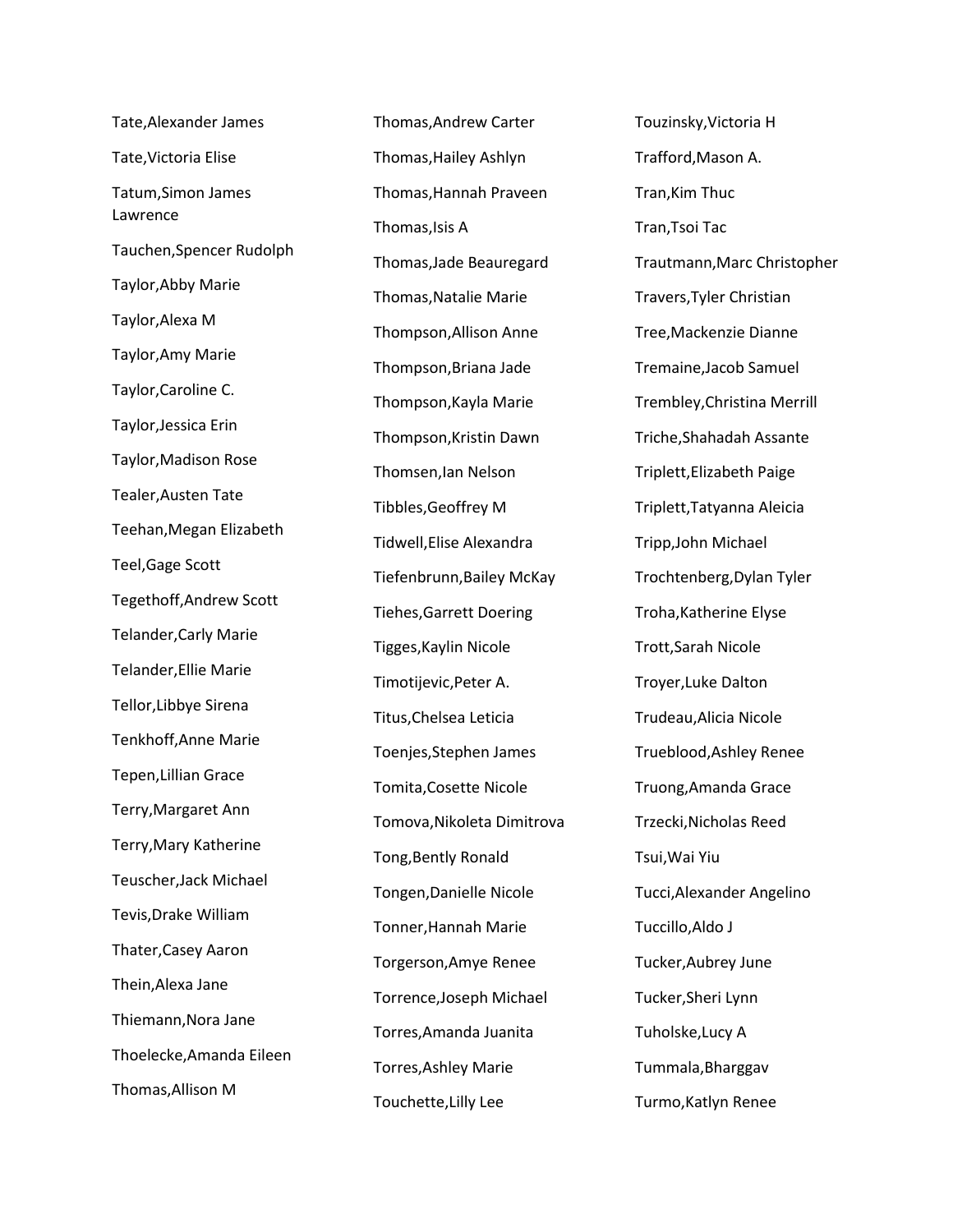Turner,James Edward Turrentine,Ambriehl Grace Twaddle,Erin Mackenzie Twehous,Jessica Taylor Twenter,Courtney Faith Tye,Kyle Preston Tyler,Jasmyne A Tyler,Sydney Suzanne Tyrrell,Ethan Carter **U** Ulrich,Hannah May Uncovsky,Nina Marie Underhill,Grant Nathaniel Underwood,Joseph Edward Underwood,Paige Elizabeth

Unterreiner,Casey Marie Urban,Rachel Marie Utley,Devine Faith Utley,Tatum Elayne Utt,Andrea Marie

## **V**

Valadez,Bailey Anne Valdez,Kaitlyn True Valleroy,Tessa Rose Valleroy,Zachary Edward Vallot,Matthew Charles Van Becelaere,Derek Michael Van Eschen,Jessica Brandt Van Oyen,Jenna Catherine

Van Zandt,Alex Taylor Vanatta,Kaylee Ann Vancil,Megan E. Vandel,Mattie Mae Vandel,Noah Curtis Vander Veen,Sydney Anne Vanderwerken,Clare Marie Vandiver,Kyrah Irene Vandyne,Isaac Davis Vanronzelen,Hailey Anne Varble,Alyssa Rae Varel,Erika Danielle Vastyan,James Thomas Vaughan,Colton James Vaughn,Ethan James Veach,Taylor James Veal,Brianna Kaitlin Veit,Victoria Rose Venezia,Isabel Byington Verbrugge,Christian Michael Verhulst,Conner D Verret,Zachary Tyler Vick,Alyson Katherine Vickers,Emma Caroline Vilbig,Cathryn Nichole Vincent,Jordan Renee Vincent,Matthew Brian Vitale,Jessica Lynn Vitale,Lia Kathleen

Vogel,Cody Alexander Vogt,Sean Mitchell Vojta,Adam Laurence Volk,Alexandra E. Vollbrecht,William Patrick Volmert,Rachel Marie Von Seelen,Lauren Christine Vonder Haar,Adam Power Vose,Brayton Regina Voss,Jackson Henry Voss,Justine Marie **W** Wabiszewski,Hayley Ann Wade,Jordan Marcus Wadkowski,John Lawson Wadud,Alvi Anwar Wagner,Ari Benjamin Wagner,Carly Jane Wagner,Jeremy Steven Wagoner,Alexander Manuel Wakefield,Paige Mikayla Waldinger,Jacob Paul Waldinger,Nicholas Franz Waldman,Sterling Sarek Walentynowicz,Brian James Walk,Megan E Walker,Austin Lee Walker,Euan Harvie Walker,Samantha Marie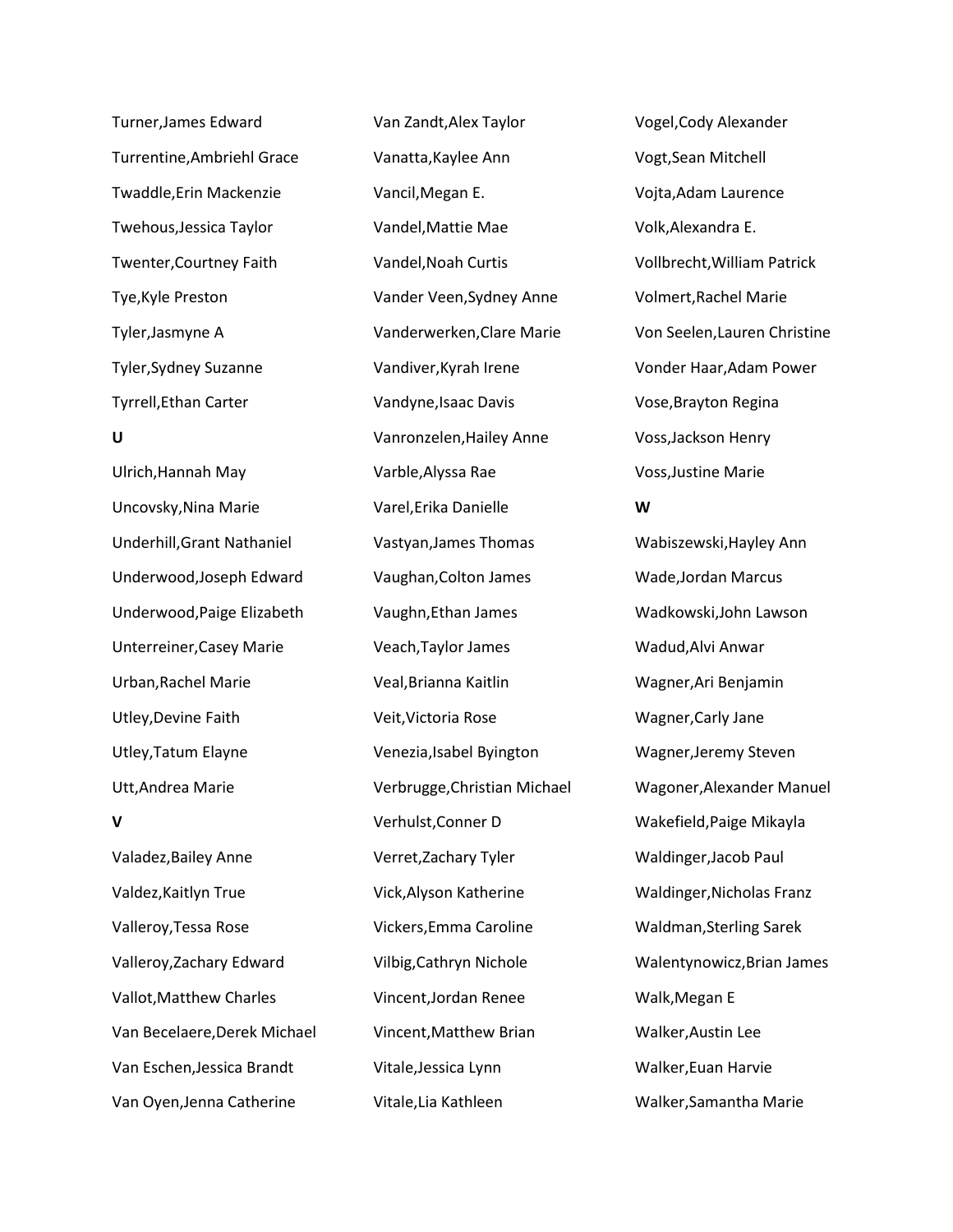Walker,Taylor Renea Wallace,Samantha Leigh Wallach,Jacob Henry Walling,Kelsey Elizabeth Walsh,Mikayla De La Rosa Walther,Ethan-Michael Philip Walther,Rachel Marie Walton,Sydney Noel Wands,Arthur W Wang,Dimin Wang,Haoyu Wang,Meng Wang,Yirui Wang,Yixuan Wang,Yuxin Wansing,Kyle Allan Warbritton,Andrew T Ward,Ja'Mari Nakole Ward,Joseph George Warden,Abigail Catherine Warner,Abigail Grace Warnken,Lauren D Warren,Samantha Katherine Warren,Taylor Joy Washington,Bailey Synclaire Washington,Briana Chenise Waters,Nicholas Robert Watkins,Caroline G Watson,Hope Alexis

Watson,Jael Rebecca Suzanne Watters,Rebekah Marie Wayland,Hunter Clay Weaver,Christina Rian Weaver,Rebecca Webber,Katherine Sara Weber,Kelly Joy Webster,Abbigail Gwyn Webster,Christopher Robert Weece,Jared Thomas Weeks,Bailey Anne Wegener,Garren Michael Weinberg,Jordan M Weinstock,Alexander Theodore Robert Weir,Kaitlyn Marie Weise,Valerie Nicole Weisner,Alexander Edward Weiss,Whitney Catherine Weith,Katelyn Caroline Welsh,Erin Kathleen Wen,Tingyu Wen,Yidan Wenrich,Christopher Cody Wepking,Madison Jordan Wepler,Allison Lane Werdehausen,Chelsey Lynn Wescott,Rachel Leigh

Wesley,Rachel Lynne West,Abby Ryann West,Gage Ramsey Westbrook,Taylor Breanne Westfall,Daniel Keith Westlake,Sam Weston,Zachary Paul Wetherington,Greer Shannon Whaley,McCrae Ronald Wheatley,Logan Palmer Wheeler,Timothy A Whitaker,Rachel Blaire White,Aaron Daniel White,Alicia Kristine White,Brooklynn Renee White,Cassidy Jeri Leigh White,Drew Edward Jerry White,Jake Robert White,Mikhayla Jasimon - Davone White,Molly A White,Sania Amira Whited,Phillip Dean Whitehead,Douglass Ross Whitnah,Erica Marie Whittaker,Alicia Marie Wibbenmeyer,Emma Katherine Wickman,Michelle Rachel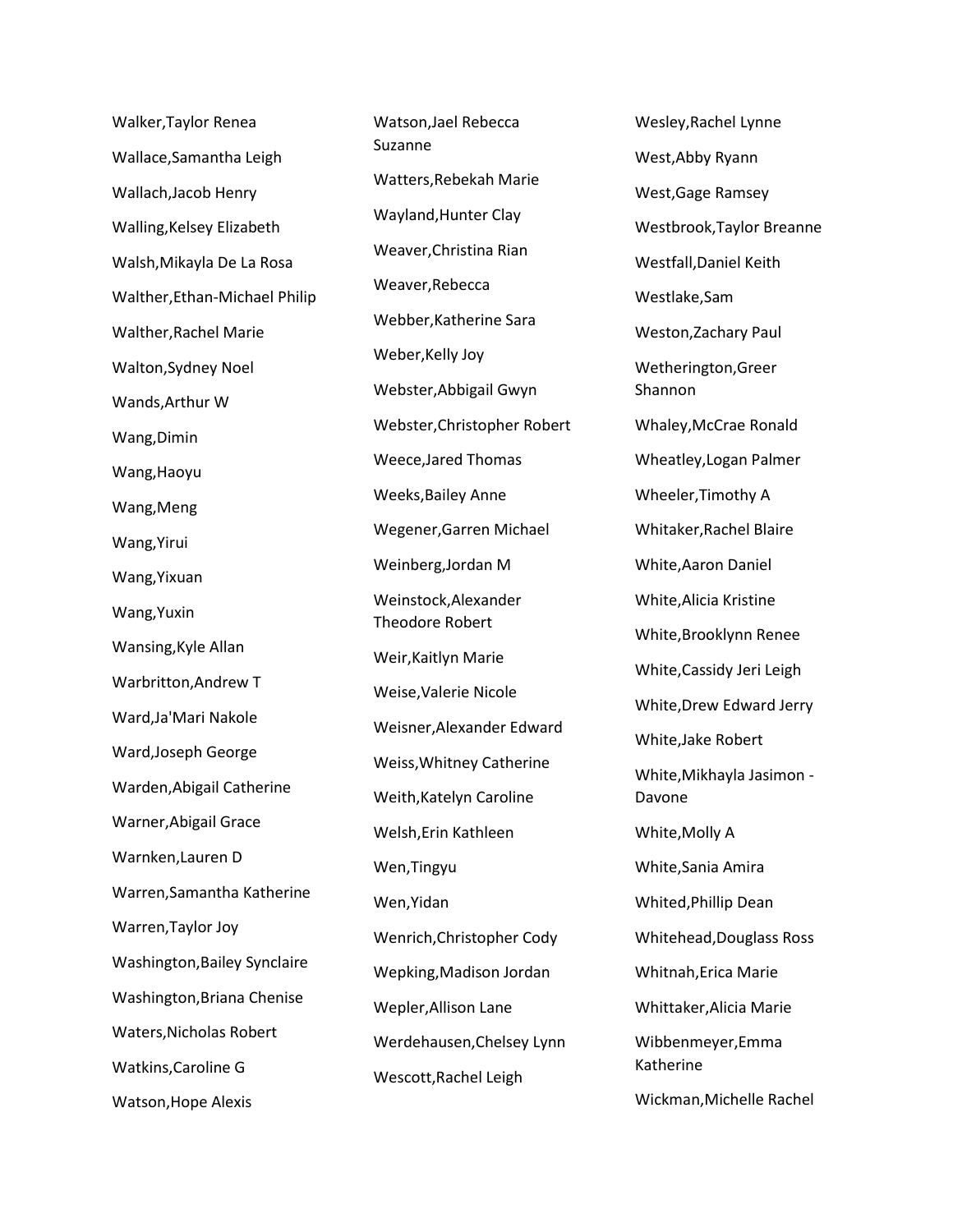Wideman,Madisyn Ashley Widger,Benjamin Thomas Wieberg,Jade Marie Wiegers,Emily Michelle Wiewel,Brooke Nicole Wilcoxson,Nathan Clark Wilcutt,Sydnie N Wilde,Evan Douglas Wilhelm,Kaylie Dione Wilhelmus,Katie McKenzie Wilken,Alec Thomas Wilkes,Rebecca Kathryn Wilkins,Emmalee V Wilkinson,Alexis Nicole Willett,Nathan Hall Williams,Brendon Michol Williams,Danielle Janay Williams,Elana Rachel Williams,Hannah Klayre Williams,Jonathan Chase Williams,Kathryn Mae Williams,Lauren Alicia Williams,Maya Milan Williams,Savannah Dale Williams,Tanaja Williams-Bounds,Daryn Savaun Williamson,Elisa Diane Williams-Vann,Aryn Jahnee Willis,Catherine Margaret Willis,Lily Miranda Willis,Meena Anne Willis-Teff,Benjamin John Wills,Claire Asta Wilson,Abigail Louise Wilson,Ariana Lauren Wilson,Caleb Joseph Wilson,Elisabeth J Wilson,Kalei Nguyen Wilson,Lindsey Taylor Wilson,Megan Elizabeth Wilson,Reed S Wilson,Tawnie L Winford,Kyla Nicole Winkelmann,Alysse N Winker,Nicole Emily Winkler,Rebecca Lynn Winter,Ida Sophie Wirthlin,Stefanie Kristine Wisniewsky,Andrew Joseph Wisse,Madison Dare Witte,August James Pearl Witthaus,Mary Katherine Wolenski,Connor David Wolf,Joseph Jones Wolfe,Allison Diane Wolfe,Nicolas Scott

Wolff,America Alexandra Judith Wolfinbarger,Alexis Lea Wolkey,Kane Justis Woll,Sydney Ann Wolz,Dylan Christopher Womack,Allison Kate Wong,Alden Wong,Christopher Ryan Wood,Dylan Carl Wood,Millicent Jiang Jing Wood,Samuel Patrick Woods,Wells Matthew Wozniczka,Alexandra Wright,Amanda Lynn Wright,Andrew Jerry Wright,Anna Marie Wright,Lindsay Rose Wunder,Sarah F. Wyse,Blaine E. **X** Xanh,Myles Atlee Xia,Zehong Xiao,Yao Xu,Jiashun Xue,Rui **Y** Yang,Fengyi

Yang,Xiwen